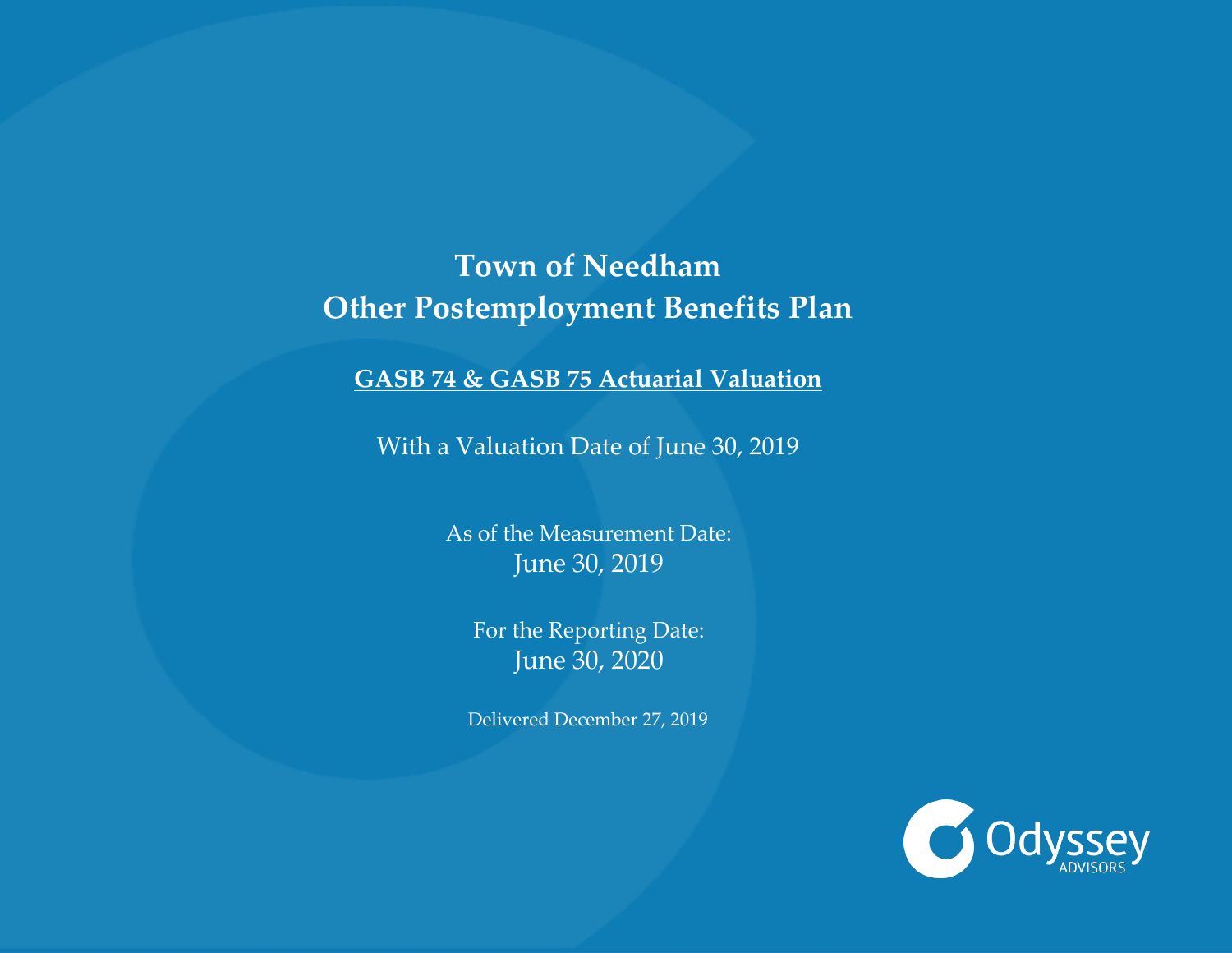

**West Coast** 1350 E. Flamigo Road, Suite 254 Las Vegas, NV 89119<br>(702) 979-2880

### TABLE OF CONTENTS

|                          |                                            | PAGE |  |  |  |  |  |
|--------------------------|--------------------------------------------|------|--|--|--|--|--|
| <b>EXECUTIVE SUMMARY</b> |                                            |      |  |  |  |  |  |
|                          | PRINCIPAL RESULTS OF THE VALUATION         | 1    |  |  |  |  |  |
| <b>EXHIBITS</b>          |                                            |      |  |  |  |  |  |
| $A \quad \alpha$         | FINANCIAL STATEMENT DISCLOSURES            | 4    |  |  |  |  |  |
| B                        | REQUIRED SUPPLEMENTARY INFORMATION         | 16   |  |  |  |  |  |
| <b>APPENDIX</b>          |                                            |      |  |  |  |  |  |
| $\bf{I}$                 | LIABILITIES, ASSETS, & CASH FLOWS          | 20   |  |  |  |  |  |
| $\mathbf{I}$             | <b>PLAN PROVISIONS</b>                     | 29   |  |  |  |  |  |
| III                      | <b>ACTUARIAL METHODS &amp; ASSUMPTIONS</b> | 31   |  |  |  |  |  |
| IV                       | <b>PLAN DEMOGRAPHICS</b>                   | 38   |  |  |  |  |  |
| $\rm V$                  | <b>OVERVIEW OF GASB 74 &amp; 75</b>        | 40   |  |  |  |  |  |
| <b>GLOSSARY</b>          |                                            | 42   |  |  |  |  |  |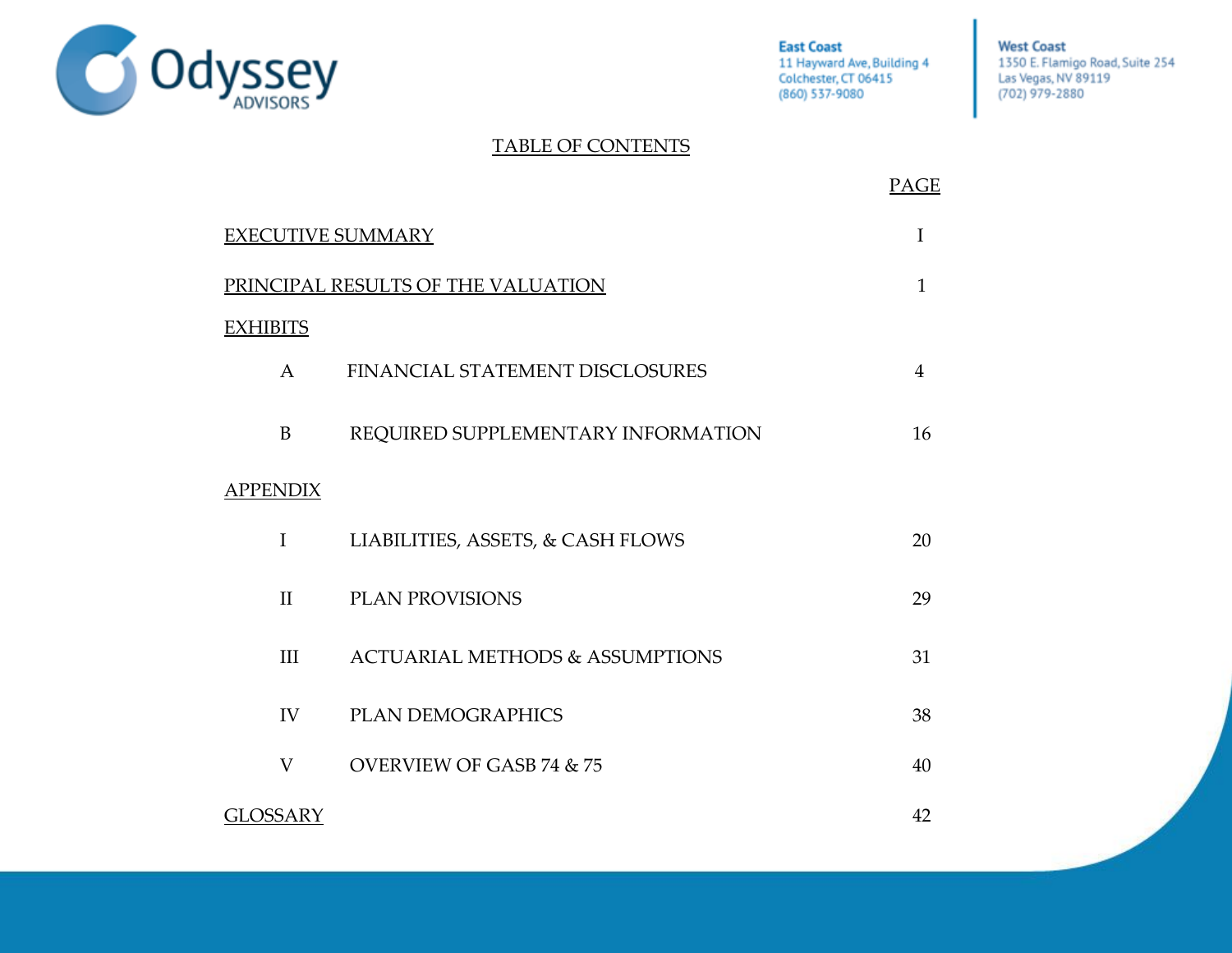

**West Coast** 1350 E. Flamigo Road, Suite 254 Las Vegas, NV 89119 (702) 979-2880

December 27, 2019

*Personal and Confidential*

Mr. David Davison Asst Town Manager & Director of Finance Town of Needham 1471 Highland Avenue Needham, MA 02492

Dear Mr. Davison:

We have performed an actuarial valuation of the Town of Needham Other Postemployment Benefits Plan for the Reporting Date & fiscal year ending June 30, 2020 with a Measurement Date of June 30, 2019 and a Valuation Date of June 30, 2019. The figures presented in this report reflect the adoption, by the Town of Needham, of Statement Nos. 74 and 75 of the Governmental Accounting Standards Board ("GASB 74/75") effective for the fiscal years ending June 30, 2017 and June 30, 2018 respectively.

The financial results of the actuarial valuation are summarized in the report. The Executive Summaries highlight the results of the valuation. Additional information summarizing census data, actuarial assumptions, claim rates and the methodology for developing them, as well as a glossary of selected terms used in this study, is also included in the report.

All costs, liabilities and other factors under the plan were determined in accordance with generally accepted actuarial principles and procedures. In our opinion, the actuarial assumptions used are reasonable, reflecting the experience of the plan and reasonable expectations and, in combination, represent our best estimate of the anticipated experience under the plan.

We will be pleased to answer any questions that you may have regarding this actuarial valuation report.

Very truly yours,

Parker E. Elmore, ASA, EA, FCA, MAAA President, CEO & Actuary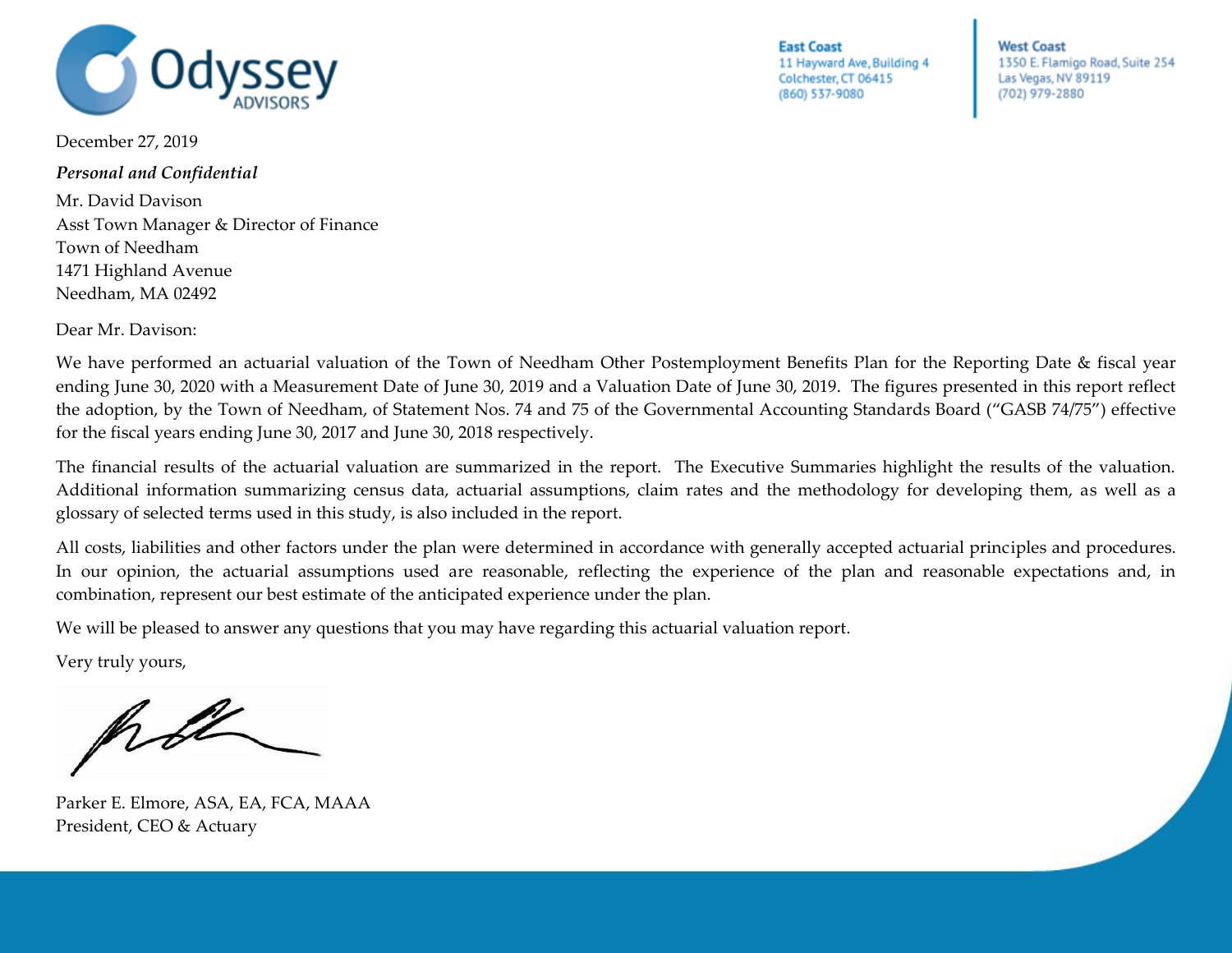**West Coast** 1350 E. Flamigo Road, Suite 254 Las Vegas, NV 89119 (702) 979-2880

**December 27, 2019**

### ACTUARIAL CERTIFICATION

This is to certify that Odyssey Advisors has conducted an actuarial valuation of certain benefit obligations of the Town of Needham other postemployment benefit programs with a Valuation Date of June 30, 2019 with a Measurement Date of June 30, 2019 for the Reporting Date & fiscal year ending June 30, 2020 in accordance with Government Account Standards Board Statement No. 74 & 75 and Actuarial Standards of Practice as issued by the American Academy of Actuaries. The actuarial calculations presented in this report have been made on a basis consistent with our understanding of GASB Statements Numbers 74 & 75 for the determination of the liability for postemployment benefits other than pensions.

The actuarial data is based on the plan of benefits verified by the Town and on participant claims or premium data provided by the Town and/or vendors employed by the Town.

The actuarial computations made are for purposes of fulfilling plan accounting requirements. Determinations for purposes other than meeting financial accounting requirements may yield results significantly different than those reported here. As such, additional determinations may be needed for other purposes including determining the benefit security at termination and/or adequacy of the funding of an ongoing plan.

To the best of our knowledge, this report is complete and accurate and in our opinion represents the information necessary to comply with GASB Statements Number 74 and 75 with respect to the benefit obligations addressed. The signing actuaries are members of the Society of Actuaries, the American Academy of Actuaries and other professional actuarial organizations and meet their "General Qualification Standards for Statements of Actuarial Opinion" to render the actuarial opinion contained herein. Further, in our opinion, the assumptions as approved by the Town are reasonably related to the experience and expectations of the postemployment benefits programs.

Parker E. Elmore, ASA, EA, FCA, MAAA President, CEO & Actuary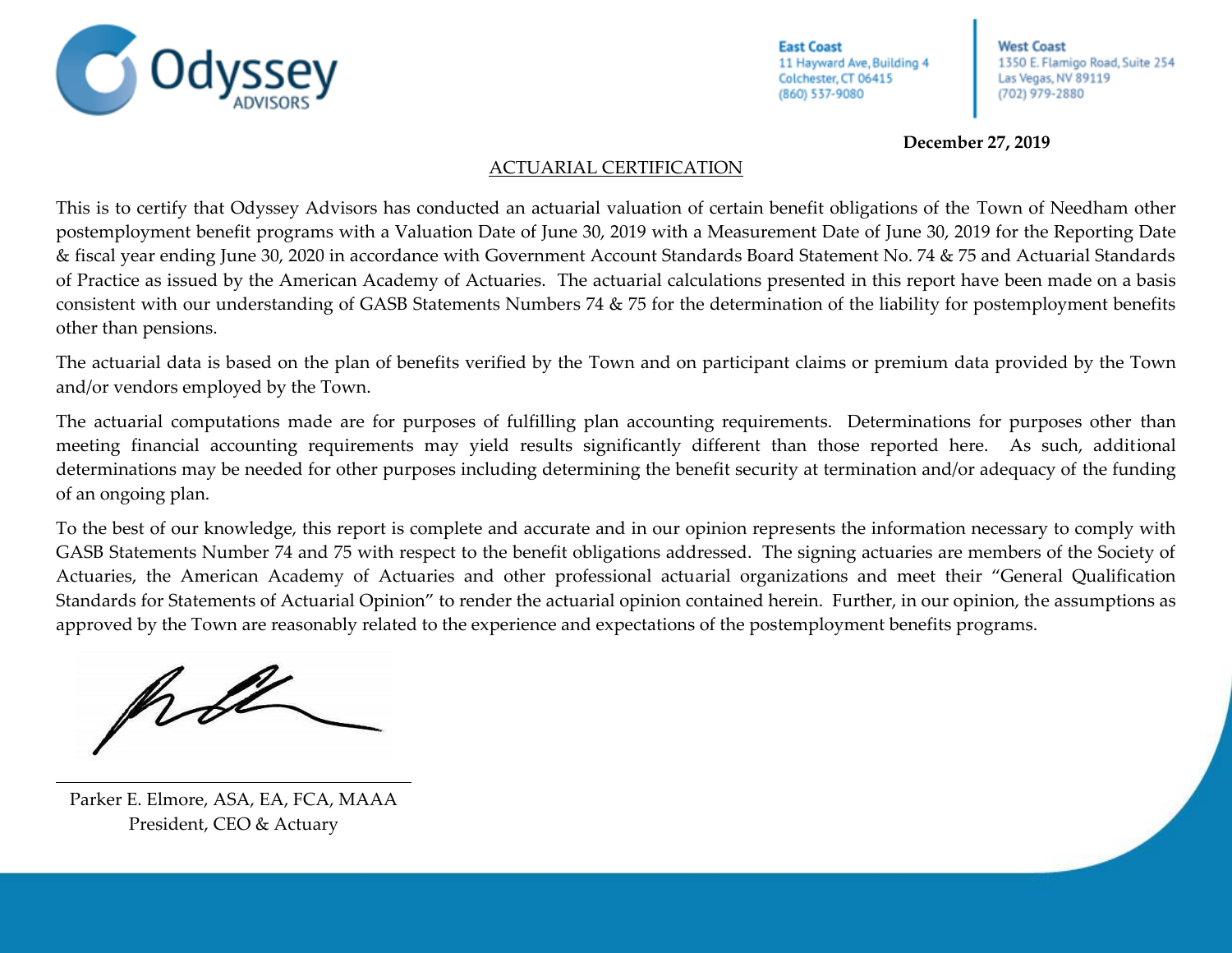

**West Coast** 1350 E. Flamigo Road, Suite 254 Las Vegas, NV 89119 (702) 979-2880

#### EXECUTIVE SUMMARY

### What caused plan liabilities to change from FY 19 to FY 20?

For the year ending on the Measurement Date of June 30, 2019, the Plan saw an experience gain of \$123,044 or 0.12% of the beginning Total OPEB Liability ("TOL"). This was mainly due to premiums for Medicare supplement plans increasing by 1.6% vs. the expected 9.0% resulting in a gain of approximately \$5.6 million. This was mostly offset by a larger than expected increase in the number of retirees and spouses with medical coverage (924 vs. an expected 903) as well as a higher than expected increase in average service. During the period there was an investment loss of \$459,776 below the expected return.

### Assumption changes

Some key assumptions have changed since the prior valuation - their impact is detailed below.

- $\checkmark$  Based on recommendations by PERAC, the mortality table has been updated from the RP-2000 Employees Mortality Table projected generationally with scale BB and a base year 2009 to the RP-2014 Mortality Table projected generationally with scale MP-2016 for males and females increasing the disclosed liability by \$5.1 million.
- $\checkmark$  Based on recommendations by PERAC, retirement assumptions have been updated decreasing the disclosed liability by \$450 thousand.
- $\checkmark$  Assumption changes caused Service Cost to increase by \$6,400.

It is important to remember that actuarial assumptions or changes in such do not impact the actual cost of the Plan. Rather, they impact the timing of the recognition of such costs.

### Changes in Benefits Terms

 $\checkmark$  To the best of our knowledge there have been no material changes in benefit terms that would impact the figures shown in this report.

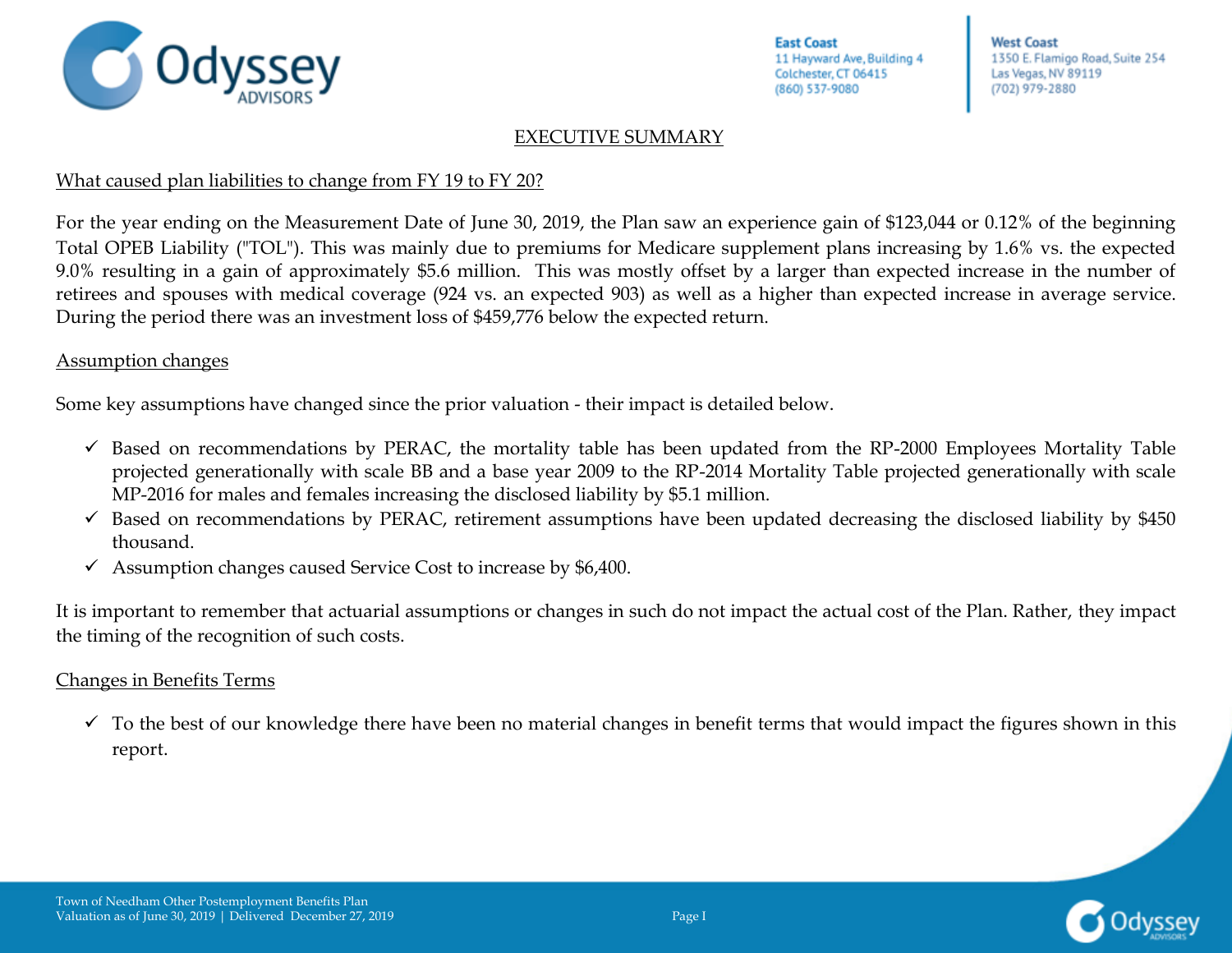

**West Coast** 1350 E. Flamigo Road, Suite 254 Las Vegas, NV 89119 (702) 979-2880

### EXECUTIVE SUMMARY

#### Recognition Period

- $\checkmark$  Changes in assumptions & plan experience are amortized into the net OPEB expense over 5.99 years.
- ✓ Differences between projected & actual earnings on OPEB plan investments are amortized into the net OPEB expense over 5.00 years
- $\checkmark$  Changes in benefit terms are to be recognized in full immediately

#### Discount Rate for Projections

The Town has adopted an OPEB funding schedule using a 6.75% discount rate; however for purposes of financial disclosures a 7.00% discount rate was utilized.

#### Events Subsequent to the Measurement Date

To the best of our knowledge there were no material events subsequent to the Measurement Date that would impact the figures shown in this report.

### Discount Rate Determinants

- $\checkmark$  Employer Current and Future Benefit Payments
- $\checkmark$  Municipal Bond Rate The municipal bond rate was 2.79% as of June 30, 2019.
- $\checkmark$  Current Asset Level The Town had \$38,604,772 of OPEB assets as of June 30, 2019.
- $\checkmark$  Funding Policy The Town is expected to make annual contributions to the trust with the goal to be fully funded by FY 2041.
- $\checkmark$  Investment Policy The Town is expected to earn 7.01% on assets based on its investment policy.

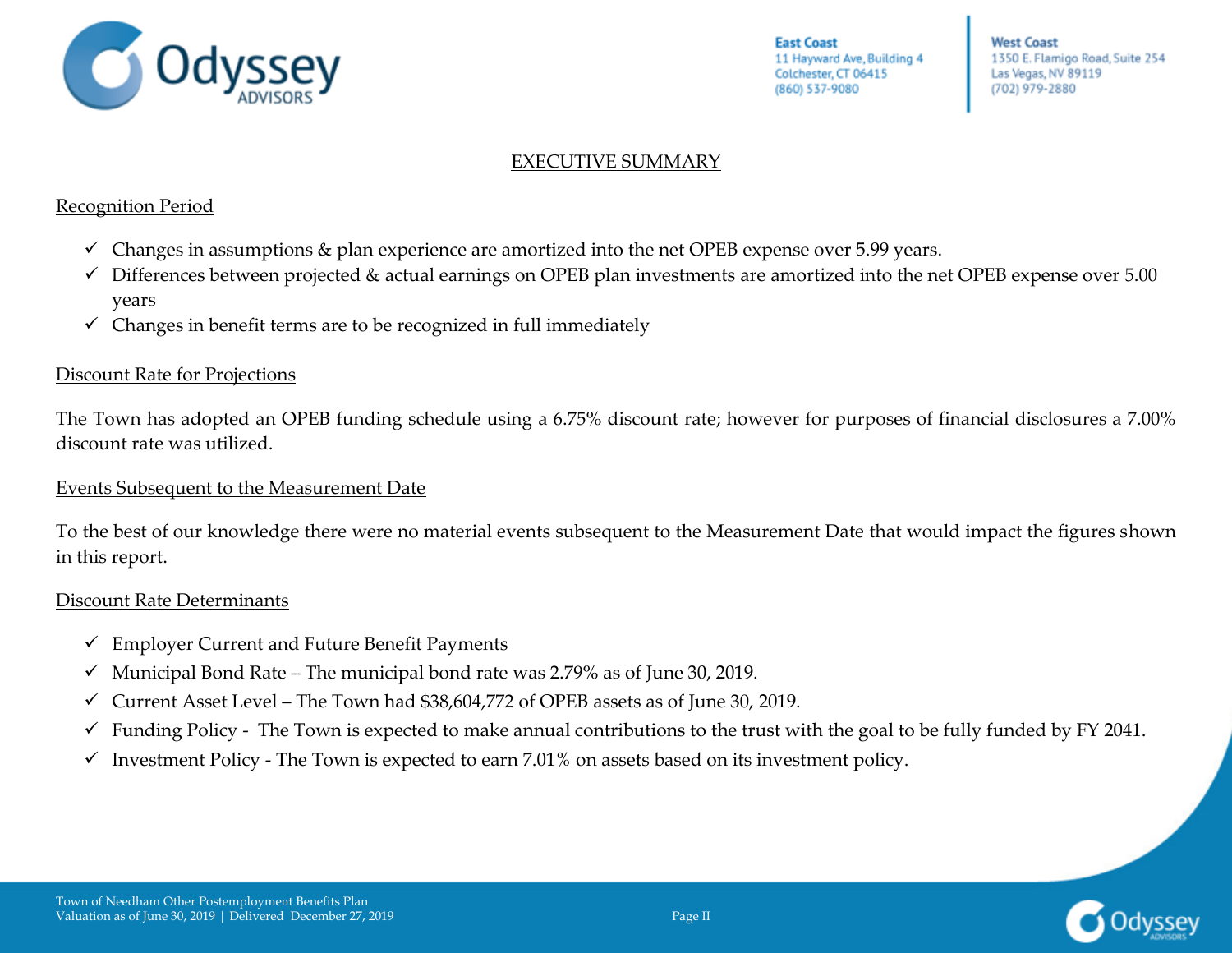

**West Coast** 1350 E. Flamigo Road, Suite 254 Las Vegas, NV 89119 (702) 979-2880

### EXECUTIVE SUMMARY

#### Key Drivers of Plan Liabilities

Several key drivers of plan costs and liabilities are:

- $\checkmark$  Premiums for Post 65 (Medicare supplement) plans represent 69.27% of the total plan liabilities
- $\checkmark$  Age at which plan participants retire
- $\checkmark$  Percentage of plan participants who elect coverage for themselves and/or a spouse
- $\checkmark$  We currently assume medical costs increase by 8.50% for 2020, grading down 0.50% per year for an ultimate trend rate of 4.50%.
- $\checkmark$  Discount Rate (7.00%) Higher discount rates yield lower liabilities and vice versa
- $\checkmark$  Cost Sharing Under Massachusetts law you may charge retirees up to 50% of premiums for health insurance

#### Medicare Buy-In

Recently, some of our clients have seen substantial cost savings by "buying into" Medicare for retirees who would otherwise be ineligible. To buy into Medicare the Town would need to pay the Medicare Part A premium and the Medicare Part A and B penalties. While the cost to buy into Medicare is significant, it is likely still far less than the cost of the claims that the associated retirees are expected to incur. Under Actuarial Standards of Practice for OPEB, we are required to reflect the projected higher healthcare costs that occur as retirees age. The Town currently has 41 retirees or covered spouses who are over the age of 65 and are enrolled in Active medical plans rather than Medicare Supplement (Senior) plans. You may wish to review their Medicare eligibility to see if they are already eligible for Medicare or if a "buy-in" is appropriate as this could yield a reduction in your OPEB annual costs and disclosed liabilities.

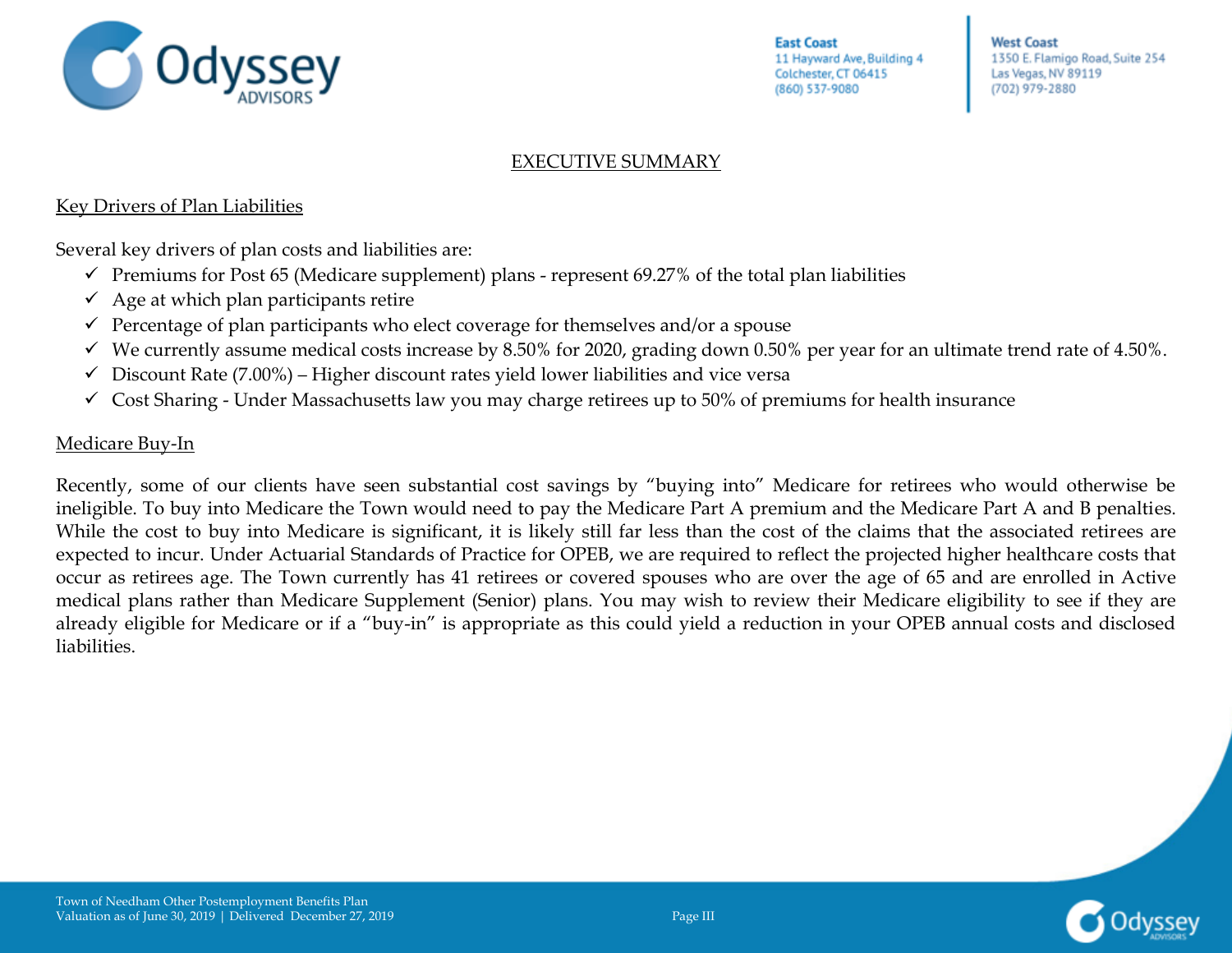

**West Coast** 1350 E. Flamigo Road, Suite 254 Las Vegas, NV 89119 (702) 979-2880

### EXECUTIVE SUMMARY

#### Key Plan Metrics

While an actuarial valuation under GASB 74/75 can be very complex with many variables, we find it helpful to look at several key metrics shown below to better allow you to manage your plan.

| Representative Plan Statistics                                        |               |               |  |  |  |  |  |  |  |
|-----------------------------------------------------------------------|---------------|---------------|--|--|--|--|--|--|--|
| <b>Valuation Date</b>                                                 | June 30, 2019 | June 30, 2018 |  |  |  |  |  |  |  |
| Measurement Date & Period Ending                                      | June 30, 2019 | June 30, 2018 |  |  |  |  |  |  |  |
| <b>Reporting Date/Fiscal Year End</b>                                 | June 30, 2020 | June 30, 2019 |  |  |  |  |  |  |  |
|                                                                       |               |               |  |  |  |  |  |  |  |
| Total OPEB Liability                                                  | 109,486,712   | 99,527,289    |  |  |  |  |  |  |  |
| Per Eligible Active Plan Participant                                  | 48,451        | 44,611        |  |  |  |  |  |  |  |
| Per Retiree/Spouse Plan Participant                                   | 49,487        | 49,511        |  |  |  |  |  |  |  |
| Total Annual Service Cost (annual benefit accrual)                    | 2,592,793     | 2,614,866     |  |  |  |  |  |  |  |
| Per Eligible Active Plan Participant                                  | 1,970         | 2,057         |  |  |  |  |  |  |  |
| Expected Employer Share of Retiree Costs (Including Implicit Subsidy) | 4,149,726     | 3,975,488     |  |  |  |  |  |  |  |
| Per Retiree/Spouse Plan Participant                                   | 4,491         | 4,596         |  |  |  |  |  |  |  |
| Net OPEB Liability as a % of Covered Payroll                          | 72.90%        | 71.60%        |  |  |  |  |  |  |  |
| Average Annual Medical Plan Premium (Single Coverage)                 | 6,726         | 6,369         |  |  |  |  |  |  |  |
| Average Annual Medical Plan Premium (Family Coverage)                 | 26,023        | 23,866        |  |  |  |  |  |  |  |
| Projected 2022 Excise Tax Thresholds                                  |               |               |  |  |  |  |  |  |  |
| Annual Medical Plan Premium (Single Coverage)                         | 12,511        |               |  |  |  |  |  |  |  |
| Annual Medical Plan Premium (Family Coverage)                         | 32,676        |               |  |  |  |  |  |  |  |

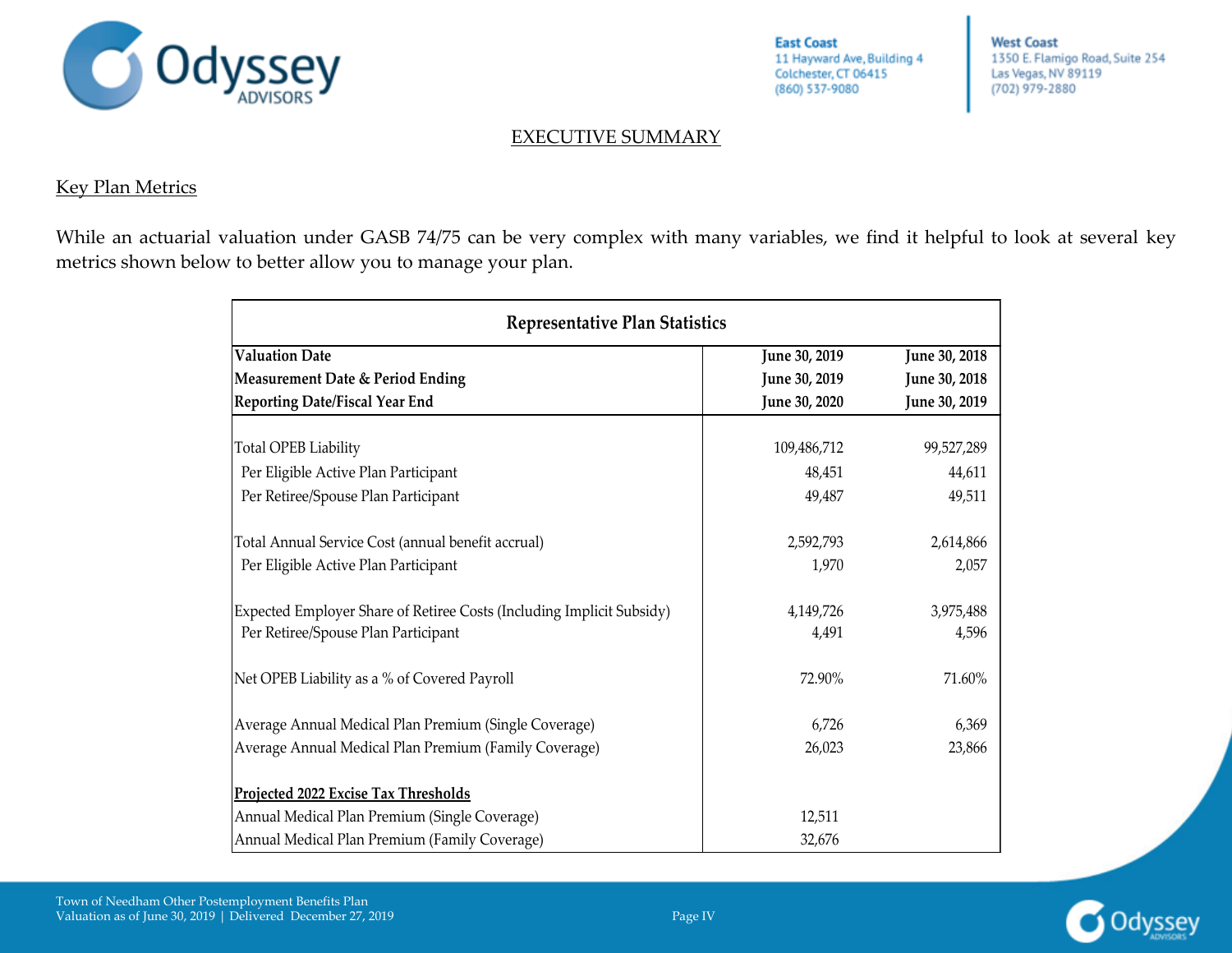

**West Coast** 1350 E. Flamigo Road, Suite 254 Las Vegas, NV 89119 (702) 979-2880

### EXECUTIVE SUMMARY

#### Liabilities & Benefit Payments in today's dollars

With the growth of medical care costs over time, the nominal accrued liabilities ("TOL") and benefit payments can appear daunting. However, it is important to remember that a dollar paid in the future is worth less than a dollar paid today.

| For the Period Ending<br>on the Measurement<br>Date of: | Number of<br>Retirees,<br>Spouses, $&$<br><b>Surviving</b><br><b>Spouses</b> | <b>Total OPEB Liability</b> | <b>Present Value at</b><br>3.00% of Total OPEB<br>Liability | <b>Employer Share of</b><br>Premiums/Claims<br>including "Implicit<br>Cost" | <b>Present Value at</b><br>3.00% of Employer<br><b>Share of Premiums /</b><br>Claims including<br>"Implicit Cost" |
|---------------------------------------------------------|------------------------------------------------------------------------------|-----------------------------|-------------------------------------------------------------|-----------------------------------------------------------------------------|-------------------------------------------------------------------------------------------------------------------|
| June 30, 2019                                           | 924                                                                          | 109,486,712                 | 109,486,712                                                 | 4,149,726                                                                   | 4,149,726                                                                                                         |
| June 30, 2024                                           | 1,044                                                                        | 136,466,773                 | 117,717,437                                                 | 6,786,493                                                                   | 5,854,088                                                                                                         |
| June 30, 2029                                           | 1,111                                                                        | 163,191,021                 | 121,429,446                                                 | 9,325,572                                                                   | 6,939,101                                                                                                         |
| June 30, 2034                                           | 1,138                                                                        | 191,537,069                 | 122,940,356                                                 | 11,602,997                                                                  | 7,447,522                                                                                                         |
| June 30, 2039                                           | 1,140                                                                        | 222,675,570                 | 123,290,064                                                 | 13,864,678                                                                  | 7,676,536                                                                                                         |
| June 30, 2044                                           | 1,125                                                                        | 262,516,778                 | 125,379,475                                                 | 15,805,334                                                                  | 7,548,716                                                                                                         |
| June 30, 2049                                           | 1,122                                                                        | 314,725,424                 | 129,662,708                                                 | 18,139,371                                                                  | 7,473,181                                                                                                         |

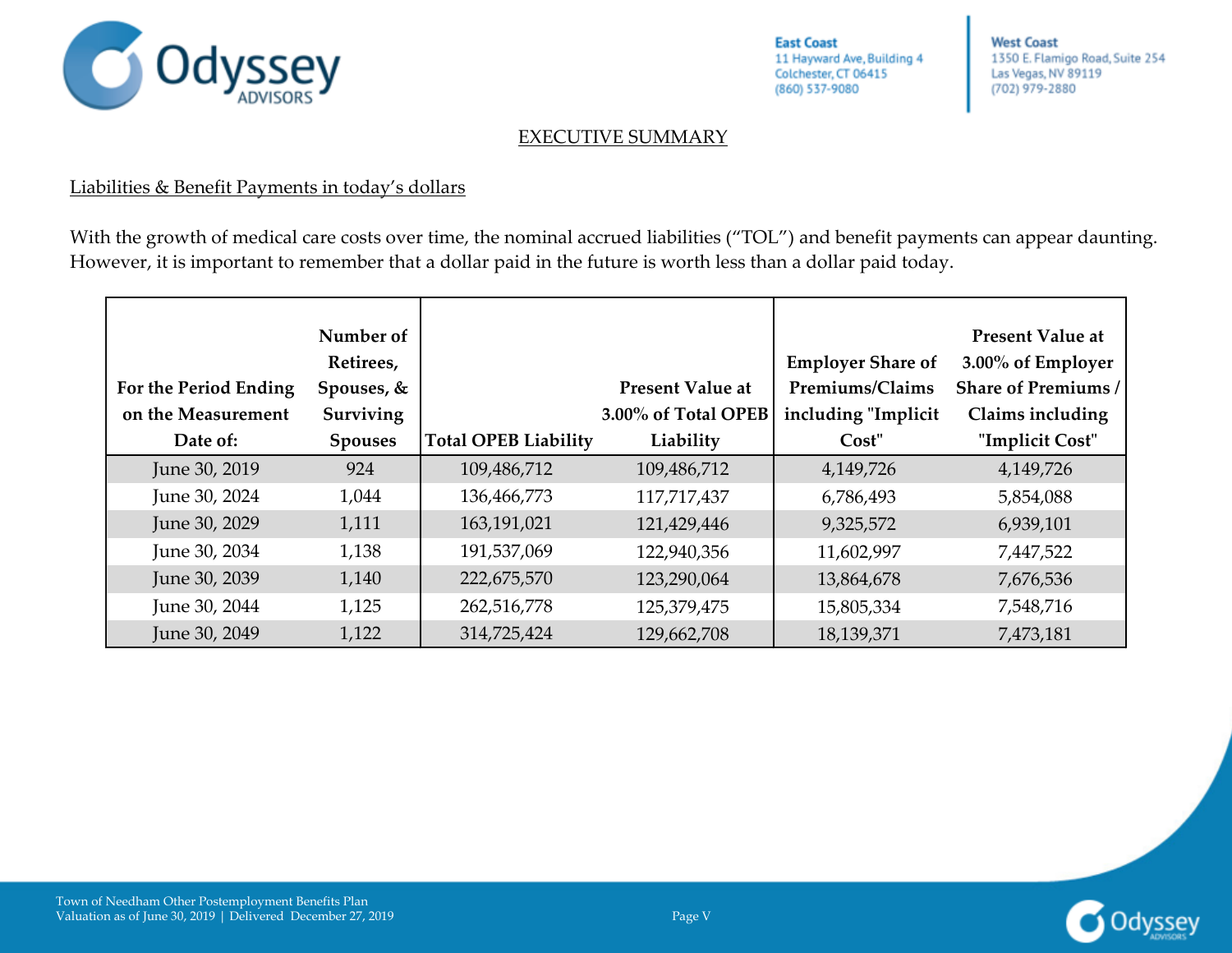<span id="page-9-0"></span>

**West Coast** 1350 E. Flamigo Road, Suite 254 Las Vegas, NV 89119 (702) 979-2880

#### PRINCIPAL RESULTS OF THE VALUATION

### **Town of Needham**

### **Comparison of Plan Liabilities to Prior Valuation Assuming Funding - 7.00% discount rate**

|      | <b>Valuation Date</b>                                         | June 30, 2019 | June 30, 2018  |
|------|---------------------------------------------------------------|---------------|----------------|
|      | For the Measurement Period ending on the Measurement Date of: | June 30, 2019 | June 30, 2018  |
|      | For the Reporting Period & Fiscal Year ending on:             | June 30, 2020 | June 30, 2019  |
|      |                                                               |               |                |
| I.   | <b>Total OPEB Liability</b>                                   |               |                |
|      | Actives<br>А.                                                 | 63,761,018    | 56,700,098     |
|      | Retirees/Disabled<br><b>B.</b>                                | 45,725,694    | 42,827,191     |
|      | $\mathsf{C}$ .<br>Total                                       | 109,486,712   | 99,527,289     |
| П.   | Fiduciary Net Position [Plan Assets]                          | 38,604,772    | 32,878,807     |
| Ш.   | Net OPEB Liability (Asset) [I. - II.]                         | 70,881,940    | 66,648,482     |
| IV.  | Funded Ratio [II. / I.]                                       | 35.26%        | 33.03%         |
| V.   | Number of Eligible Participants                               |               |                |
|      | Actives<br>А.                                                 | 1,316         | 1,271          |
|      | Retirees/Disabled & Dependents<br><b>B.</b>                   | 924           | 865            |
|      | $\mathsf{C}$ .<br>Total                                       | 2,240         | 2,136          |
| VI.  | Service Cost                                                  | 2,592,793     | 2,614,866      |
|      | VII. Financial Statement Expense                              | 8,416,639     | 6,953,225      |
|      | VIII. Employer Contribution to the OPEB Trust                 | (3,626,705)   | (3,626,705)    |
| IX.  | Deferred Inflow of Resources                                  | (10,328,706)  | (13, 566, 642) |
| Х.   | Deferred Outflow of Resources                                 | 19,095,716    | 18,740,402     |
| XI.  | Money Weighted Rate of Return                                 | 5.57%         | 10.18%         |
| XII. | 20-year Municipal Bond Rate (SAPIHG)                          | 2.79%         | 2.98%          |
|      | XIII. Expected Long Term Rate of Return (Net of Expense)      | 7.01%         | 7.04%          |
|      | XIV. Crossover Year                                           | N/A           | N/A            |
|      | XV. Discount Rate                                             | 7.00%         | 7.00%          |

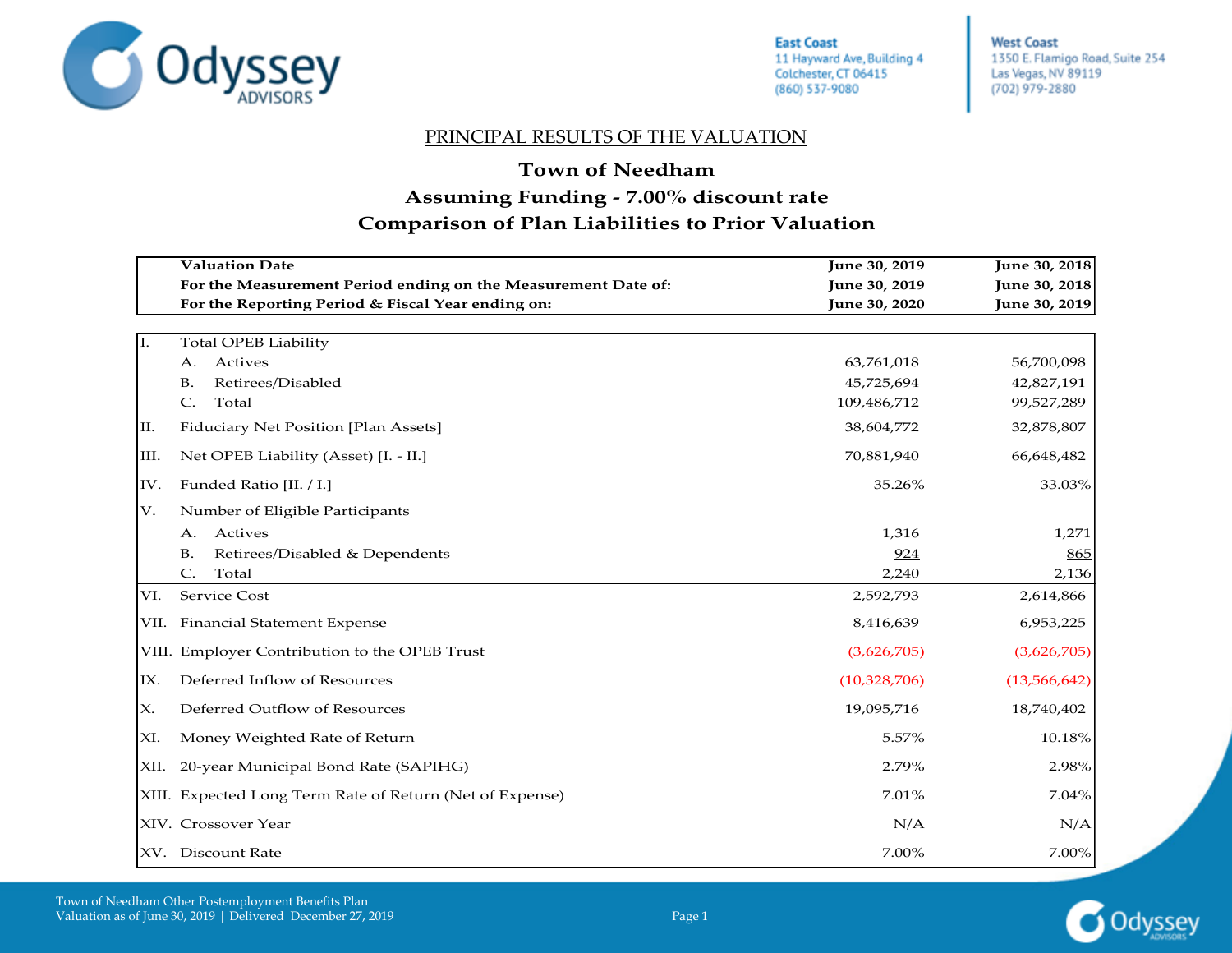

**West Coast** 1350 E. Flamigo Road, Suite 254 Las Vegas, NV 89119 (702) 979-2880

#### PRINCIPAL RESULTS OF THE VALUATION

#### **Plan Liabilities as of the June 30, 2019 Measurement Date Assuming Funding - 7.00% discount rate Town of Needham**

|      |                                                             | <b>Town Employees</b><br>and Retirees | <b>School Employees</b><br>and Retirees | <b>Police Employees</b><br>and Retirees | Fire Employees and<br>Retirees | <b>RTS</b> Enterprise<br><b>Employees</b> and<br>Retirees | Sewer Enterprise<br><b>Employees</b> and<br>Retirees | <b>Water Enterprise</b><br><b>Employees</b> and<br>Retirees | Total         |
|------|-------------------------------------------------------------|---------------------------------------|-----------------------------------------|-----------------------------------------|--------------------------------|-----------------------------------------------------------|------------------------------------------------------|-------------------------------------------------------------|---------------|
|      | <b>Total OPEB Liability</b>                                 |                                       |                                         |                                         |                                |                                                           |                                                      |                                                             |               |
|      | A. Actives                                                  | 8,614,530                             | 43,036,675                              | 4,404,328                               | 5,492,946                      | 346,895                                                   | 917,129                                              | 948,515                                                     | 63,761,018    |
|      | Retirees/Disabled<br>В.                                     | 10,584,288                            | 27,543,554                              | 2,707,699                               | 4,243,587                      | 71,074                                                    | 337,682                                              | 237,810                                                     | 45,725,694    |
|      | C. Total                                                    | 19,198,818                            | 70,580,229                              | 7,112,027                               | 9,736,533                      | 417,969                                                   | 1,254,811                                            | 1,186,325                                                   | 109,486,712   |
| П.   | Fiduciary Net Position [Plan Assets]                        | 6,787,314                             | 24,873,228                              | 2,502,900                               | 3,430,521                      | 147,788                                                   | 443,368                                              | 419,653                                                     | 38,604,772    |
| III. | Net OPEB Liability (Asset) [I. - II.]                       | 12,411,504                            | 45,707,001                              | 4,609,127                               | 6,306,012                      | 270,181                                                   | 811,443                                              | 766,672                                                     | 70,881,940    |
| IV.  | Number of Eligible Participants                             |                                       |                                         |                                         |                                |                                                           |                                                      |                                                             |               |
|      | A. Actives                                                  | 235                                   | 928                                     | 51                                      | 64                             | 10                                                        | 11                                                   | 17                                                          | 1,316         |
|      | B. Retirees/Disabled                                        | 285                                   | 509                                     | $\ensuremath{48}$                       | 65                             | $\overline{2}$                                            | $\overline{9}$                                       | $6\phantom{.}6$                                             | 924           |
|      | C. Total                                                    | 520                                   | 1,437                                   | 99                                      | 129                            | 12                                                        | 20                                                   | 23                                                          | 2,240         |
|      | For the Reporting Date and Fiscal Year Ending June 30, 2020 |                                       |                                         |                                         |                                |                                                           |                                                      |                                                             |               |
| V.   | Service Cost                                                | 392,483                               | 1,826,997                               | 155,909                                 | 154,837                        | 19,177                                                    | 15,522                                               | 27,868                                                      | 2,592,793     |
| VI.  | Financial Statement Expense                                 | 1,399,323                             | 5,599,608                               | 534,357                                 | 668,686                        | 42,351                                                    | 80,863                                               | 91,451                                                      | 8,416,639     |
| VII. | <b>Employer Share of Costs</b>                              | (1,003,029)                           | (2,460,827)                             | (250, 206)                              | (344, 392)                     | (4,998)                                                   | (59, 627)                                            | (26, 647)                                                   | (4, 149, 726) |
|      | VIII. Employer (Payments)/Withdrawals to/from OPEB Trust    | (624,010)                             | (2,351,091)                             | (235, 815)                              | (320, 664)                     | (14, 561)                                                 | (40, 629)                                            | (39, 935)                                                   | (3,626,705)   |
| IX.  | Total Employer Contribution [VII. + VIII.]                  | (1,627,039)                           | (4,811,918)                             | (486, 021)                              | (665,056)                      | (19, 559)                                                 | (100, 256)                                           | (66, 582)                                                   | (7,776,431)   |

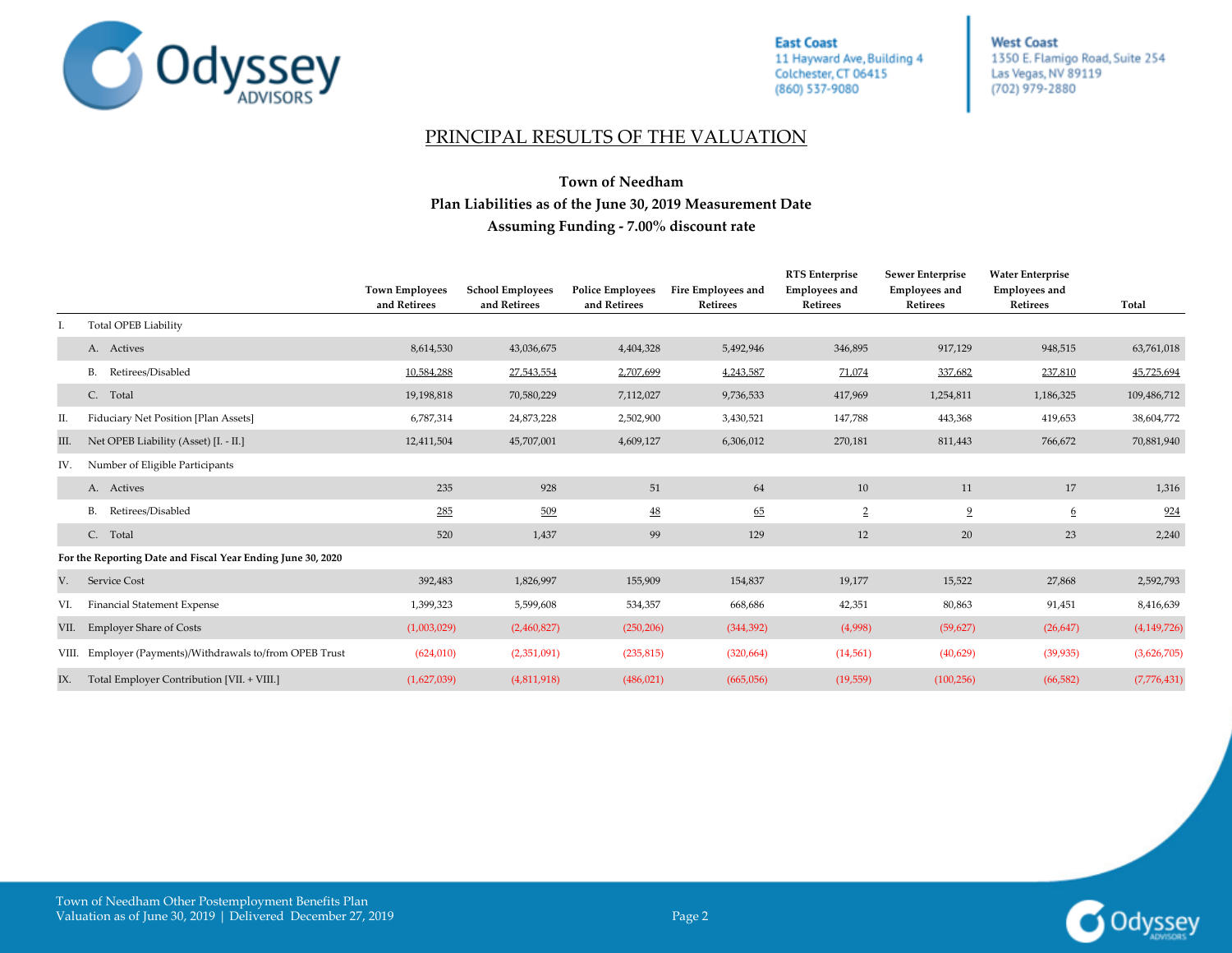

**West Coast** 1350 E. Flamigo Road, Suite 254 Las Vegas, NV 89119 (702) 979-2880

#### PRINCIPAL RESULTS OF THE VALUATION

### **Town of Needham Assuming Funding - 7.00% discount rate For the Period ending on the June 30, 2019 Measurement Date**

|                                         | <b>Actives</b> |            |                      | Retirees/Disabled | <b>Grand Total</b> |                       |             |
|-----------------------------------------|----------------|------------|----------------------|-------------------|--------------------|-----------------------|-------------|
|                                         | Under Age 65   | Age $65+$  | <b>Actives Total</b> | Under Age 65      | Age $65 +$         | <b>Retirees Total</b> |             |
| <b>Present Value of Future Benefits</b> |                |            |                      |                   |                    |                       |             |
| A. Participants                         | 25,138,760     | 30,192,498 | 55,331,258           | 2,941,184         | 40,174,456         | 43,115,640            | 98,446,898  |
| <b>B.</b> Spouses                       | 13,830,248     | 16,409,785 | 30,240,033           | 914,581           | 1,695,473          | 2,610,054             | 32,850,087  |
| C. Total                                | 38,969,008     | 46,602,283 | 85,571,291           | 3,855,765         | 41,869,929         | 45,725,694            | 131,296,985 |
| <b>Total OPEB Liability</b>             |                |            |                      |                   |                    |                       |             |
| A. Participants                         | 19,135,925     | 22,020,041 | 41,155,966           | 2,941,184         | 40,174,456         | 43,115,640            | 84,271,606  |
| <b>B.</b> Spouses                       | 10,649,752     | 11,955,300 | 22,605,052           | 914,581           | 1,695,473          | 2,610,054             | 25,215,106  |
| C. Total                                | 29,785,677     | 33,975,341 | 63,761,018           | 3,855,765         | 41,869,929         | 45,725,694            | 109,486,712 |
| <b>Service Cost</b>                     |                |            |                      |                   |                    |                       |             |
| A. Participants                         | 688,083        | 994,575    | 1,682,658            | $\Omega$          | $\Omega$           | $\theta$              | 1,682,658   |
| <b>B.</b> Spouses                       | 370,331        | 539,804    | 910,135              | $\overline{0}$    |                    |                       | 910,135     |
| C. Total                                | 1,058,414      | 1,534,379  | 2,592,793            | $\Omega$          | $\Omega$           |                       | 2,592,793   |

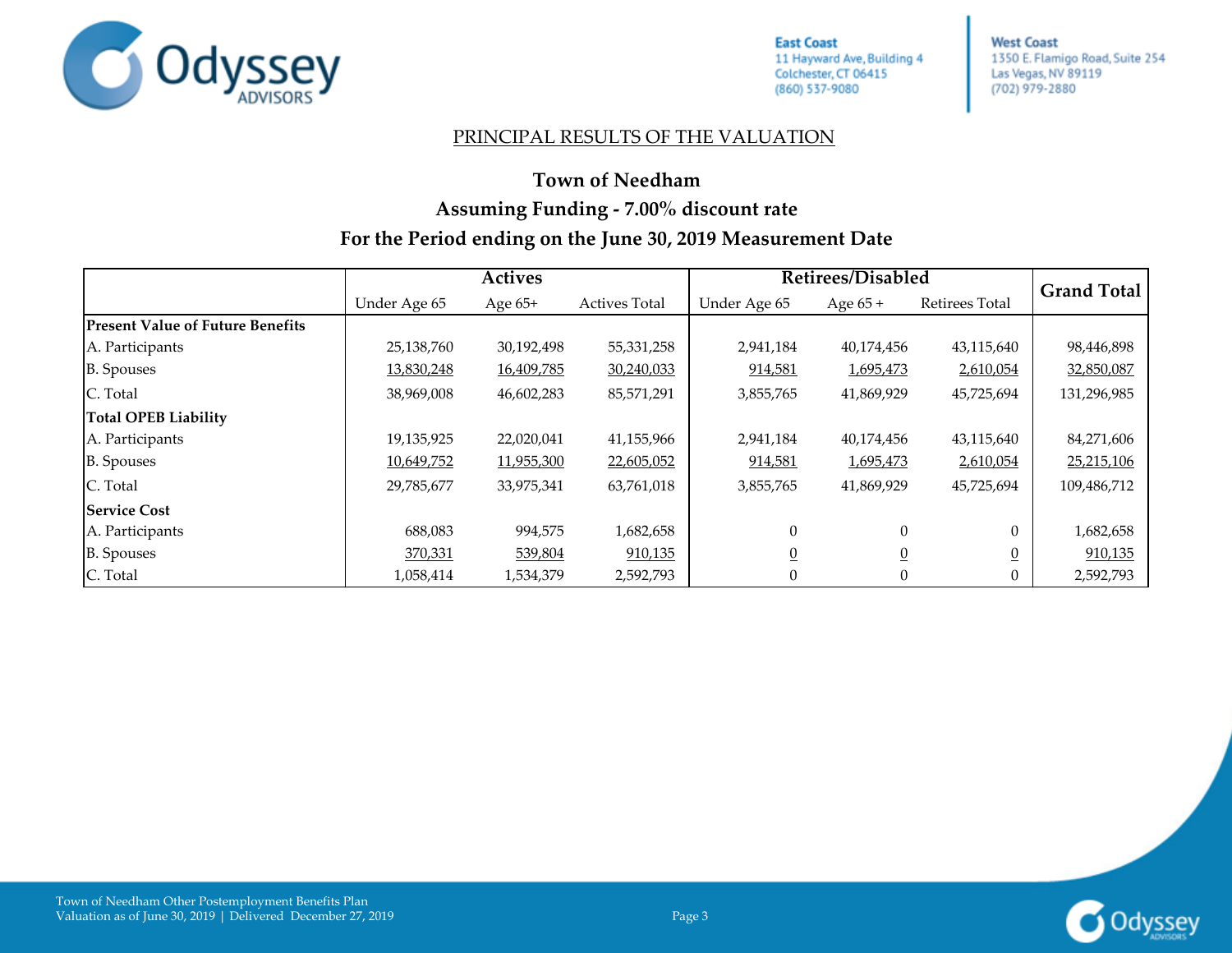

**West Coast** 1350 E. Flamigo Road, Suite 254 Las Vegas, NV 89119 (702) 979-2880

### EXHIBIT A

### FINANCIAL STATEMENT DISCLOSURES (As of the June 30, 2019 Measurement Date)

<span id="page-12-0"></span>The GASB Standards for accounting and financial reporting for postemployment benefits other than pensions require the following disclosures in the financial statements:

### 1. OPEB Expense Development

| Components of the Town's OPEB Expenses for the Fiscal Year Ending June 30, 2020                  |             |  |  |  |  |  |
|--------------------------------------------------------------------------------------------------|-------------|--|--|--|--|--|
| Description                                                                                      | Amount      |  |  |  |  |  |
| I. Service Cost                                                                                  | 2,592,793   |  |  |  |  |  |
| II. Interest on Total OPEB Liability (Asset), Service Cost, and Benefit Payments                 | 7,005,622   |  |  |  |  |  |
| III. Deferred (Inflows)/Outflows from Plan Experience**                                          | (1,395,959) |  |  |  |  |  |
| IV. Deferred (Inflows)/Outflows from Changes of Assumptions**                                    | 3,173,915   |  |  |  |  |  |
| V. Projected earnings on OPEB plan investments                                                   | (2,559,036) |  |  |  |  |  |
| VI. Deferred (Inflows)/Outflows from Earnings on Plan Investments***                             | (400, 696)  |  |  |  |  |  |
| VII. Financial Statement Expense prior to Plan Design Changes [I. + II. + III. + IV. + V. + VI.] | 8,416,639   |  |  |  |  |  |
| VIII. Deferred (Inflows)/Outflows from Plan Design Changes*                                      |             |  |  |  |  |  |
| IX. Financial Statement Expense [VII. + VIII.]                                                   | 8,416,639   |  |  |  |  |  |

\* Recognized Immediately

\*\* Amortized over 5.99 years

\*\*\* Amortized over 5.00 years

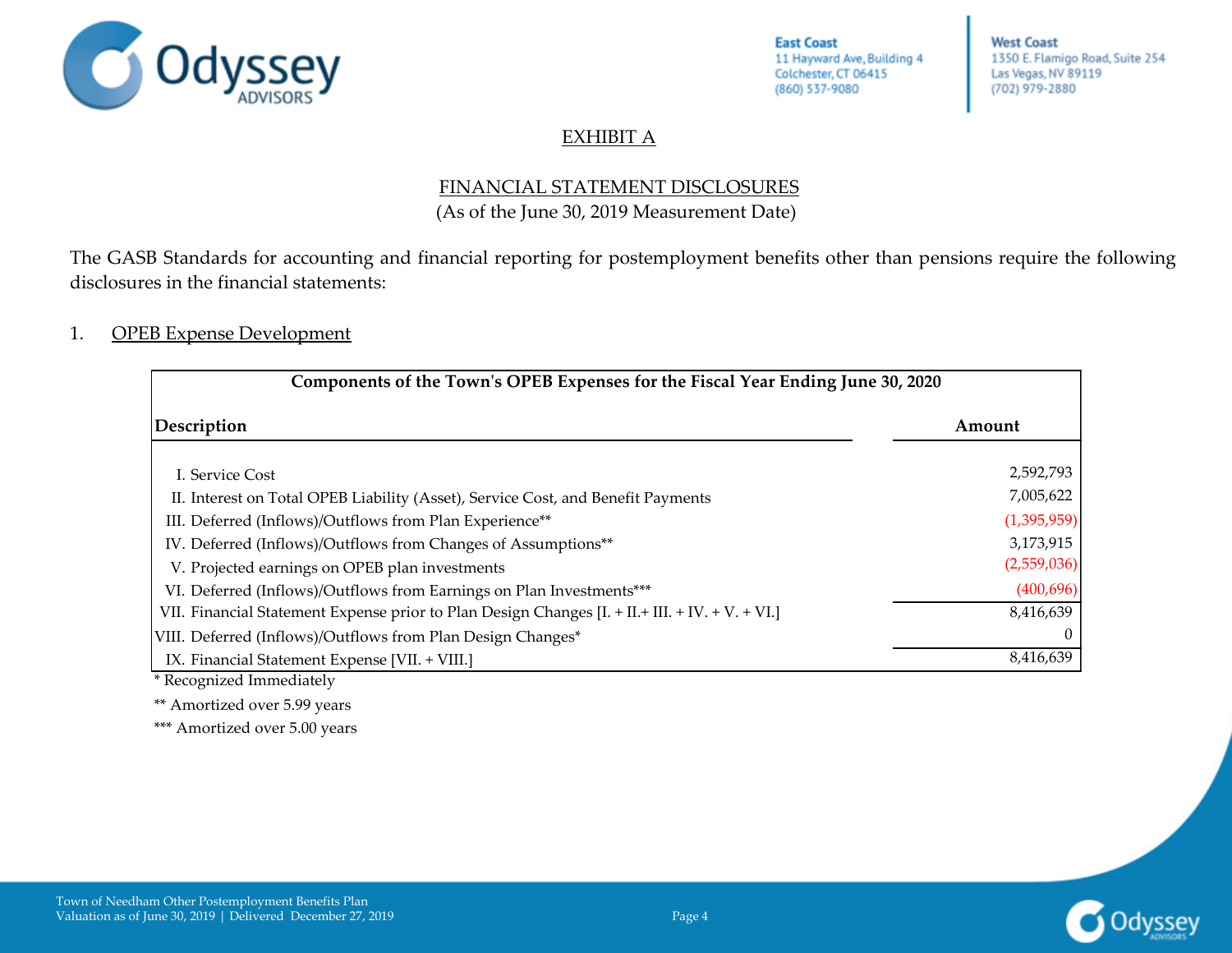

**West Coast** 1350 E. Flamigo Road, Suite 254 Las Vegas, NV 89119 (702) 979-2880

### EXHIBIT A

### FINANCIAL STATEMENT DISCLOSURES

(As of the June 30, 2019 Measurement Date)

### 2. Changes in Net OPEB Liability

| Changes in Net OPEB Liability                                           |                   |                            |                 |
|-------------------------------------------------------------------------|-------------------|----------------------------|-----------------|
|                                                                         |                   | <b>Increase (Decrease)</b> |                 |
|                                                                         | <b>Total OPEB</b> | Plan Fiduciary             | <b>Net OPEB</b> |
|                                                                         | Liability         | <b>Net Position</b>        | Liability       |
| I. Balances for June 30, 2018                                           | 99,527,289        | 32,878,807                 | 66,648,482      |
| II. Prior Period Adjustment                                             |                   |                            |                 |
| III. Balances for June 30, 2018 with Adjustment [I. + II.]              | 99,527,289        | 32,878,807                 | 66,648,482      |
| Changes for the year:                                                   |                   |                            |                 |
| <b>IV.</b> Service Cost                                                 | 2,592,793         | $\theta$                   | 2,592,793       |
| V. Interest on Total OPEB Liability, Service Cost, and Benefit Payments | 7,005,622         |                            | 7,005,622       |
| VI. Changes in Benefit terms *                                          |                   |                            |                 |
| VII. Change in assumptions **                                           | 4,633,778         |                            | 4,633,778       |
| VIII. Differences between actual and expected experience **             | (123, 044)        | 0                          | (123, 044)      |
| IX. Net investment income                                               |                   | 2,099,260                  | (2,099,260)     |
| X. Employer contributions to Trust                                      |                   | 7,776,431                  | (7,776,431)     |
| XI. Benefit payments withdrawn from Trust                               | $\Omega$          | (4,149,726)                | 4,149,726       |
| XII. Benefit payments excluding Implicit Cost                           | (3,168,717)       | 0                          | (3, 168, 717)   |
| XIII. Implicit Cost amount                                              | (981,009)         |                            | (981,009)       |
| XIV. Total Benefit payments including Implicit Cost [XII. + XIII.]      | (4,149,726)       | 0                          | (4, 149, 726)   |
| XV. Administrative expense                                              |                   |                            |                 |
| XVI. Other Charges                                                      | $\Omega$          | 0                          |                 |
| XVII. Net Changes [IV.+V.+VI.+VII.+VIII.+IX.+X.+XI.+XIV.+XV.+XVI.]      | 9,959,423         | 5,725,965                  | 4,233,458       |
| XVIII. Balances at June 30, 2019 [III.+XVII.]                           | 109,486,712       | 38,604,772                 | 70,881,940      |

\* Recognized Immediately

\*\* Amortized over 5.99 years

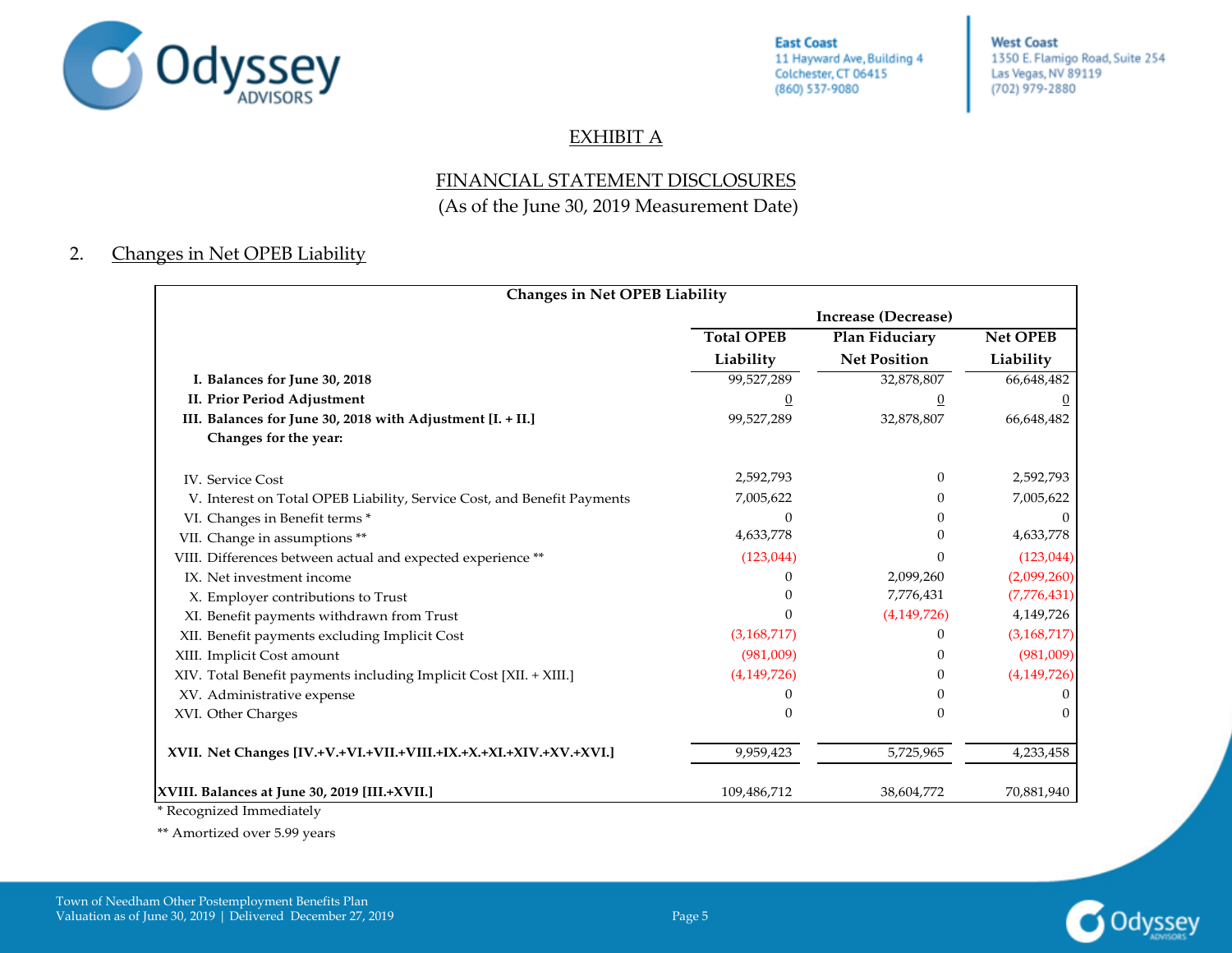

**West Coast** 1350 E. Flamigo Road, Suite 254 Las Vegas, NV 89119 (702) 979-2880

### EXHIBIT A

### FINANCIAL STATEMENT DISCLOSURES (As of the June 30, 2019 Measurement Date)

#### 3. Changes in Net OPEB Expense

|        | Deferred (Inflows)/Outflows in OPEB Expense arising from the recognition of the effects of differences between expected & actual<br>experience |                               |                             |             |             |             |             |             |           |  |  |  |
|--------|------------------------------------------------------------------------------------------------------------------------------------------------|-------------------------------|-----------------------------|-------------|-------------|-------------|-------------|-------------|-----------|--|--|--|
| Fiscal | Differences between<br>actual & expected<br>experience                                                                                         | Recognition<br>Period (years) | Remaining<br><b>Balance</b> | 2020        | 2021        | 2022        | 2023        | 2024        | 2025      |  |  |  |
| 2017   |                                                                                                                                                |                               |                             |             |             |             |             |             |           |  |  |  |
| 2018   | 1,468,270                                                                                                                                      | 5.00                          | 587,308                     | 293,654     | 293,654     | 293,654     |             |             |           |  |  |  |
| 2019   | (9,997,742)                                                                                                                                    | 5.99                          | (6,659,598)                 | (1,669,072) | (1,669,072) | (1,669,072) | (1,669,072) | (1,652,382) |           |  |  |  |
| 2020   | (123, 044)                                                                                                                                     | 5.99                          | (102, 503)                  | (20, 541)   | (20, 541)   | (20, 541)   | (20, 541)   | (20, 541)   | (20, 339) |  |  |  |
| 2021   |                                                                                                                                                |                               |                             |             |             |             |             |             |           |  |  |  |
| 2022   |                                                                                                                                                |                               |                             |             |             |             |             |             |           |  |  |  |
| 2023   |                                                                                                                                                |                               |                             |             |             |             |             |             |           |  |  |  |
| 2024   |                                                                                                                                                |                               |                             |             |             |             |             |             |           |  |  |  |
| 2025   |                                                                                                                                                |                               |                             |             |             |             |             |             |           |  |  |  |
| 2026   |                                                                                                                                                |                               |                             |             |             |             |             |             |           |  |  |  |
|        | <b>Total Remaining Balance</b>                                                                                                                 |                               | (6, 174, 793)               |             |             |             |             |             |           |  |  |  |
|        | Net increase (decrease) in OPEB expense                                                                                                        |                               |                             | (1,395,959) | (1,395,959) | (1,395,959) | (1,689,613) | (1,672,923) | (20, 339) |  |  |  |

|        | Deferred (Inflows)/Outflows in OPEB Expense arising from the recognition of the effects of changes in assumptions |                               |                             |               |               |               |           |           |         |  |  |
|--------|-------------------------------------------------------------------------------------------------------------------|-------------------------------|-----------------------------|---------------|---------------|---------------|-----------|-----------|---------|--|--|
| Fiscal | Differences from<br>changes in Actuarial<br>Assumptions                                                           | Recognition<br>Period (years) | Remaining<br><b>Balance</b> | 2020          | 2021          | 2022          | 2023      | 2024      | 2025    |  |  |
| 2017   |                                                                                                                   |                               |                             |               |               |               |           |           |         |  |  |
| 2018   | (5,893,578)                                                                                                       | 5.00                          | (2,357,430)                 | (1, 178, 716) | (1, 178, 716) | (1, 178, 714) |           |           |         |  |  |
| 2019   | 21,438,486                                                                                                        | 5.99                          | 14,280,394                  | 3,579,046     | 3,579,046     | 3,579,046     | 3,579,046 | 3,543,256 |         |  |  |
| 2020   | 4,633,778                                                                                                         | 5.99                          | 3,860,193                   | 773,585       | 773,585       | 773,585       | 773,585   | 773,585   | 765,853 |  |  |
| 2021   |                                                                                                                   |                               |                             |               |               |               |           |           |         |  |  |
| 2022   |                                                                                                                   |                               |                             |               |               |               |           |           |         |  |  |
| 2023   |                                                                                                                   |                               |                             |               |               |               |           |           |         |  |  |
| 2024   |                                                                                                                   |                               |                             |               |               |               |           |           |         |  |  |
| 2025   |                                                                                                                   |                               |                             |               |               |               |           |           |         |  |  |
| 2026   |                                                                                                                   |                               |                             |               |               |               |           |           |         |  |  |
|        | <b>Total Remaining Balance</b>                                                                                    |                               | 15,783,158                  |               |               |               |           |           |         |  |  |
|        | Net increase (decrease) in OPEB expense                                                                           |                               |                             | 3,173,915     | 3,173,915     | 3,173,918     | 4,352,631 | 4,316,841 | 765,853 |  |  |



Town of Needham Other Postemployment Benefits Plan Valuation as of June 30, 2019 | Delivered December 27, 2019 | Page 6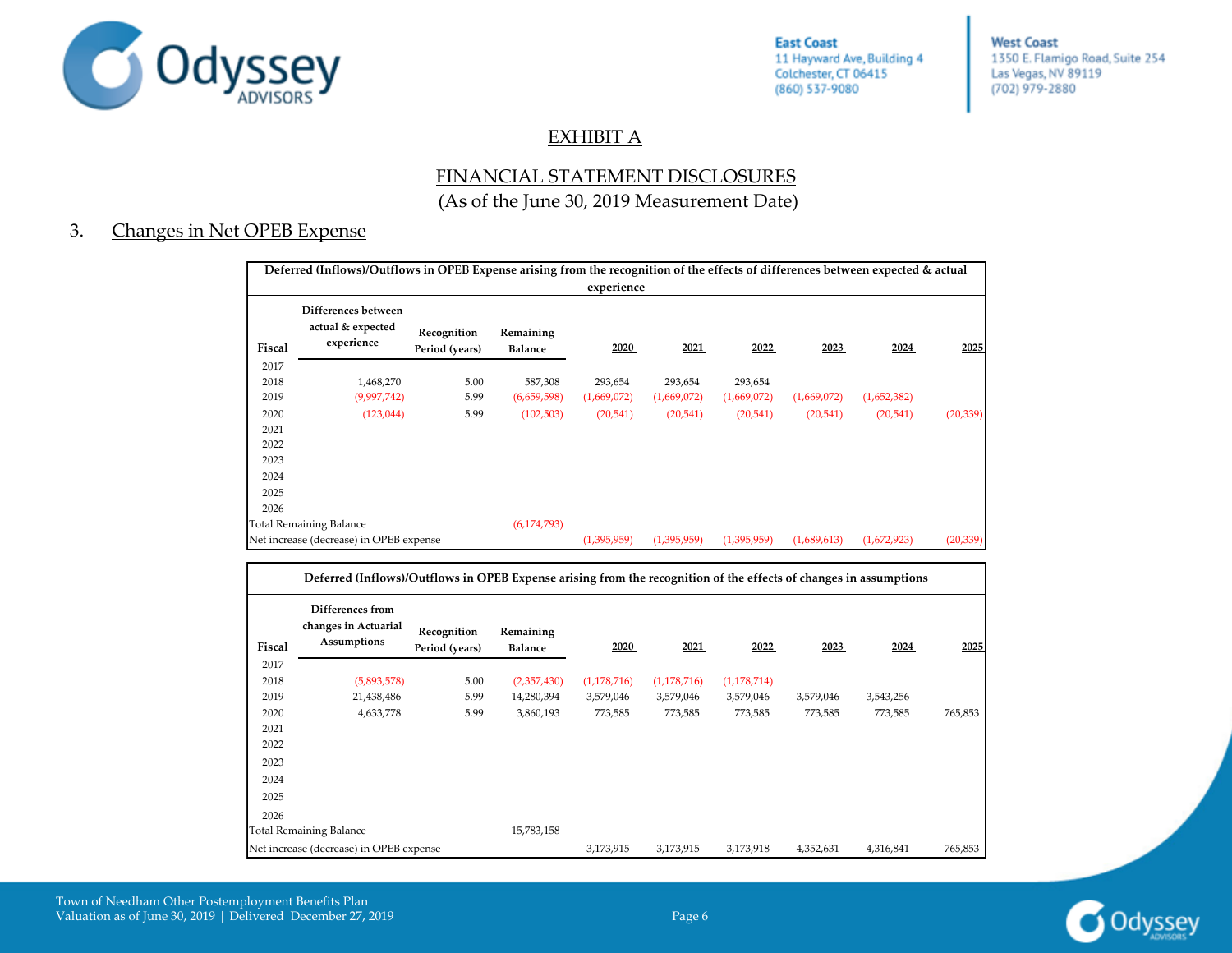

**West Coast** 1350 E. Flamigo Road, Suite 254 Las Vegas, NV 89119 (702) 979-2880

### EXHIBIT A

### FINANCIAL STATEMENT DISCLOSURES (As of the June 30, 2019 Measurement Date)

### 3. Changes in Net OPEB Expense (Continued)

|                                              | Deferred (Inflows)/Outflows in OPEB Expense arising from the recognition of differences between projected & actual earnings on<br><b>OPEB</b> plan investments |                               |                             |            |            |            |            |        |      |  |  |
|----------------------------------------------|----------------------------------------------------------------------------------------------------------------------------------------------------------------|-------------------------------|-----------------------------|------------|------------|------------|------------|--------|------|--|--|
| Fiscal                                       | Differences between<br>actual & expected<br>earnings                                                                                                           | Recognition<br>Period (years) | Remaining<br><b>Balance</b> | 2020       | 2021       | 2022       | 2023       | 2024   | 2025 |  |  |
| 2017                                         |                                                                                                                                                                |                               |                             |            |            |            |            |        |      |  |  |
| 2018                                         | (1,343,885)                                                                                                                                                    | 5.00                          | (537, 554)                  | (268,777)  | (268,777)  | (268,777)  |            |        |      |  |  |
| 2019                                         | (1, 119, 369)                                                                                                                                                  | 5.00                          | (671, 621)                  | (223, 874) | (223, 874) | (223, 874) | (223, 873) |        |      |  |  |
| 2020                                         | 459,776                                                                                                                                                        | 5.00                          | 367,821                     | 91,955     | 91,955     | 91,955     | 91,955     | 91,956 |      |  |  |
| 2021                                         |                                                                                                                                                                |                               |                             |            |            |            |            |        |      |  |  |
| 2022                                         |                                                                                                                                                                |                               |                             |            |            |            |            |        |      |  |  |
| 2023                                         |                                                                                                                                                                |                               |                             |            |            |            |            |        |      |  |  |
| 2024                                         |                                                                                                                                                                |                               |                             |            |            |            |            |        |      |  |  |
| 2025                                         |                                                                                                                                                                |                               |                             |            |            |            |            |        |      |  |  |
| 2026                                         |                                                                                                                                                                |                               |                             |            |            |            |            |        |      |  |  |
| <b>Total Remaining Balance</b><br>(841, 354) |                                                                                                                                                                |                               |                             |            |            |            |            |        |      |  |  |
|                                              | Net increase (decrease) in OPEB expense                                                                                                                        |                               |                             | (400, 696) | (400, 696) | (400, 696) | (131, 918) | 91,956 | 0    |  |  |

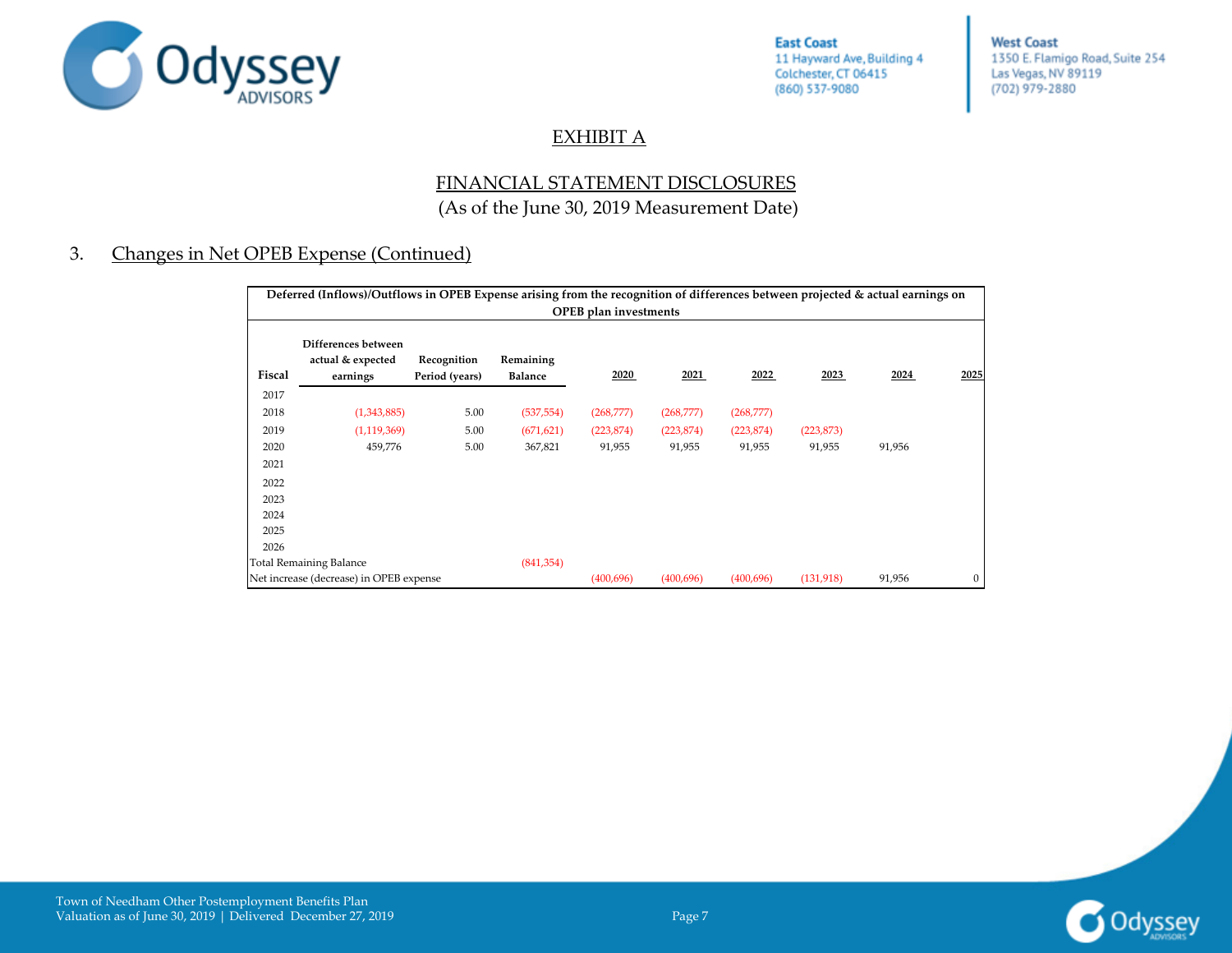

**West Coast** 1350 E. Flamigo Road, Suite 254 Las Vegas, NV 89119 (702) 979-2880

### EXHIBIT A

### FINANCIAL STATEMENT DISCLOSURES (As of the June 30, 2019 Measurement Date)

### 3. Changes in Net OPEB Expense (Continued)

| Statement of Outflows & Inflows Arising from Current & Prior Reporting Periods for the Measurement Period ending on June 30, 2019 to be<br>reported for the fiscal year ending June 30, 2020 |                                                    |                                                   |               |
|----------------------------------------------------------------------------------------------------------------------------------------------------------------------------------------------|----------------------------------------------------|---------------------------------------------------|---------------|
|                                                                                                                                                                                              | <b>Deferred</b><br>Outflows of<br><b>Resources</b> | <b>Deferred</b><br>Inflows of<br><b>Resources</b> | Total         |
| I. Contributions made subsequent to the measurement date                                                                                                                                     | $\overline{0}$                                     | 0                                                 | $\theta$      |
| II. Differences between actual & expected experience                                                                                                                                         | 587,308                                            | (6,762,101)                                       | (6, 174, 793) |
| III. Changes of assumptions                                                                                                                                                                  | 18,140,587                                         | (2,357,430)                                       | 15,783,158    |
| IV. Net difference between projected & actual earnings on OPEB plan investments                                                                                                              | 367,821                                            | (1,209,175)                                       | (841, 354)    |
| V. Total [I.+II.+III.+IV.]                                                                                                                                                                   | 19,095,716                                         | (10,328,705)                                      | 8,767,011     |

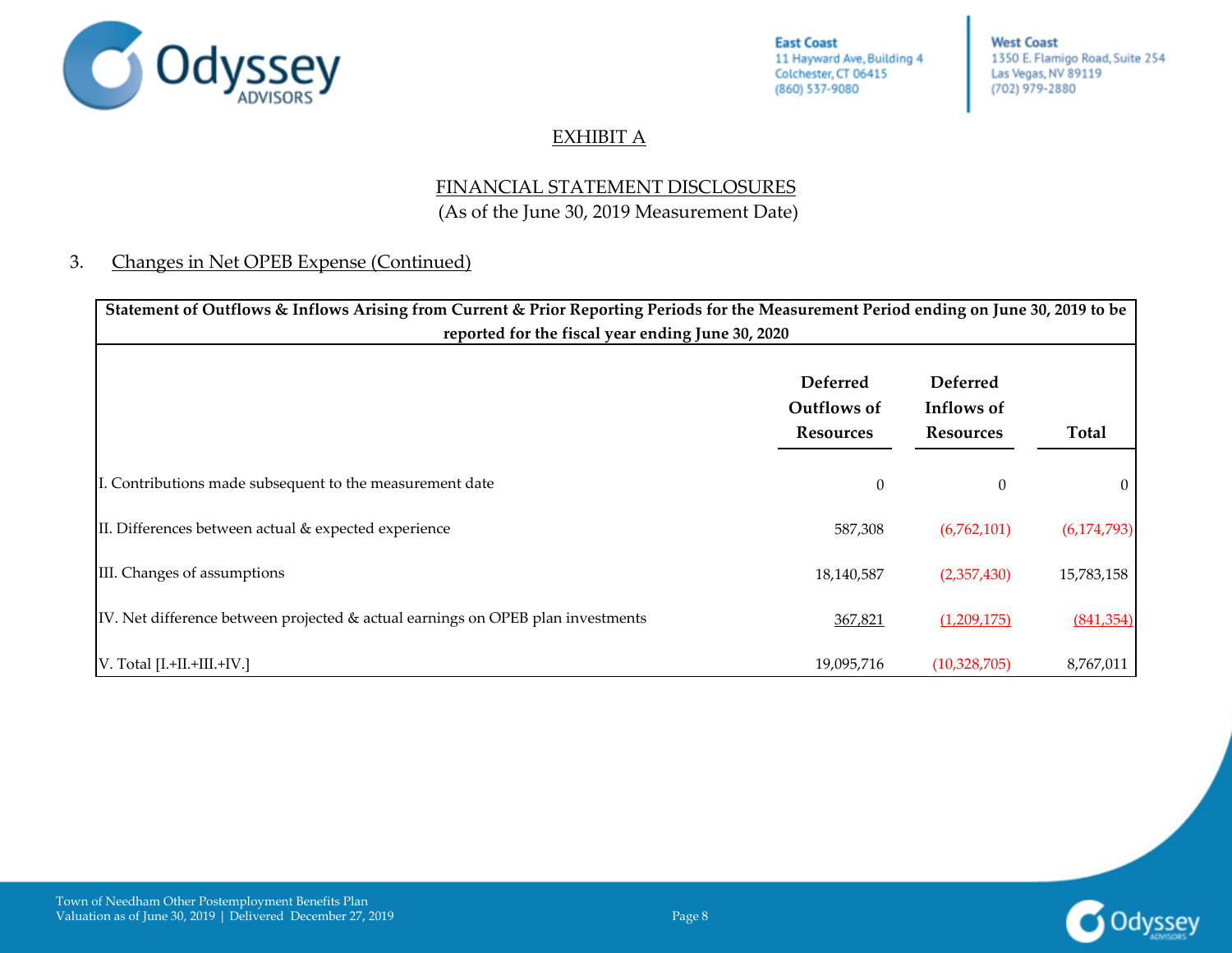

**West Coast** 1350 E. Flamigo Road, Suite 254 Las Vegas, NV 89119 (702) 979-2880

### EXHIBIT A

### FINANCIAL STATEMENT DISCLOSURES (As of the June 30, 2019 Measurement Date)

### 3. Changes in Net OPEB Expense (Continued)

| Annual Amortization of Deferred (Inflows)/Outflows                                                                |           |
|-------------------------------------------------------------------------------------------------------------------|-----------|
| The balance of deferred (inflows)/outflows as of June 30, 2019 will be recognized in future years as shown below. |           |
| Year ending June 30:                                                                                              |           |
| 2021                                                                                                              | 1,377,260 |
| 2022                                                                                                              | 1,377,263 |
| 2023                                                                                                              | 2,531,100 |
| 2024                                                                                                              | 2,735,874 |
| 2025                                                                                                              | 745,514   |
| Thereafter                                                                                                        | $\theta$  |

### 4. Discount Rate

The discount rate used to measure the Total OPEB liability was 7.00% as of June 30, 2019 and 7.00% as of June 30, 2018. The projection of cash flows used to determine the discount rate assumed that contributions will be made in accordance with the Town's funding policy. Based on these assumptions, the OPEB Plan's Fiduciary Net Position is projected to be sufficient to make all projected benefit payments to current plan members. Therefore, the long-term expected rate of return on the OPEB Plan assets was applied to all projected future benefits payments.

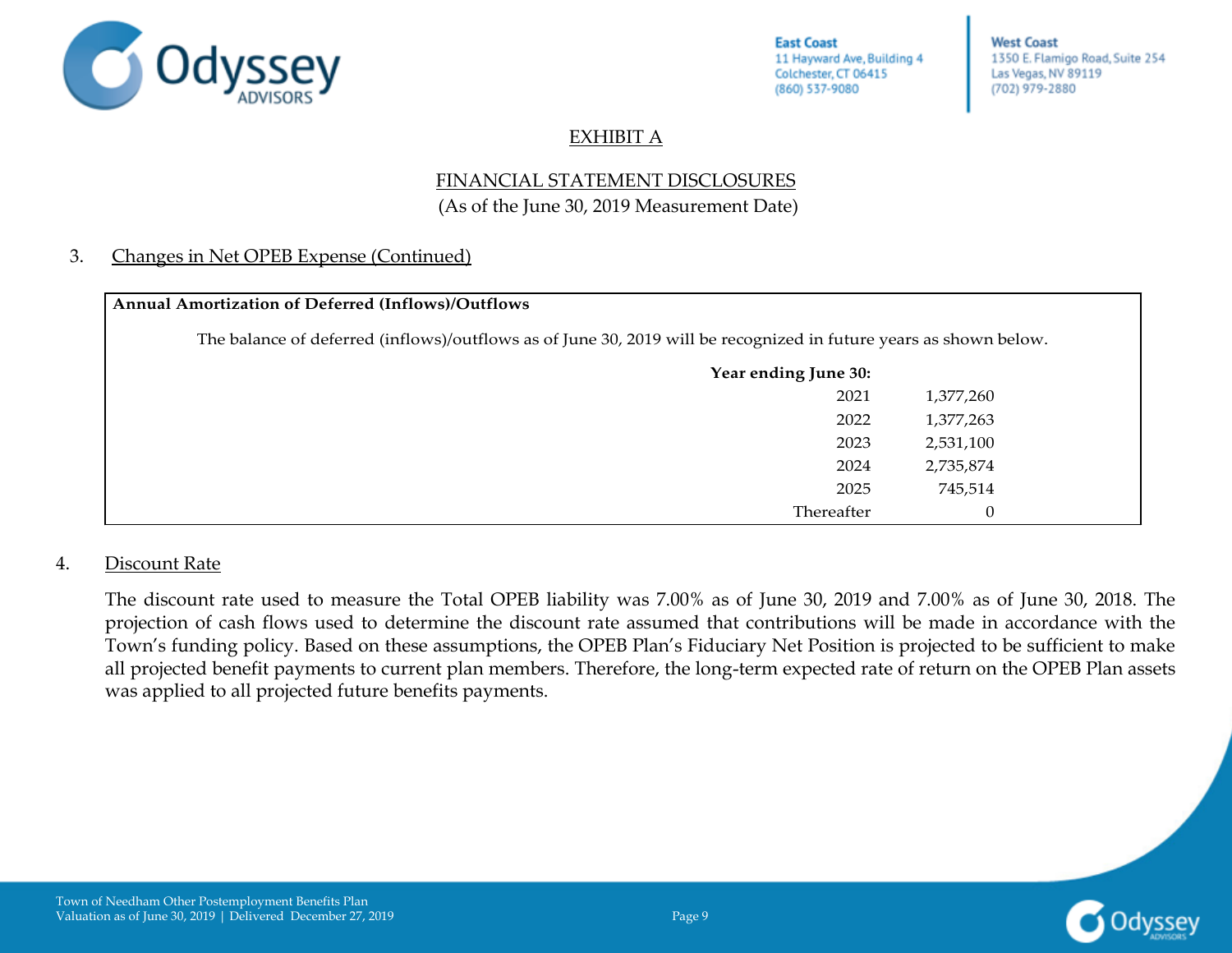

**West Coast** 1350 E. Flamigo Road, Suite 254 Las Vegas, NV 89119 (702) 979-2880

### EXHIBIT A

## FINANCIAL STATEMENT DISCLOSURES

(As of the June 30, 2019 Measurement Date)

### 5. Funding Policy

The contribution requirements of plan members and the Town are established and may be amended through Town ordinances. For the period ending on the June 30, 2019 Measurement Date, total Town premiums plus implicit costs for the retiree medical program were \$4,149,726. The Town also contributed \$3,626,705 to an OPEB Trust for a total contribution during the measurement period of \$7,776,431 to be reported on the financial statement for the fiscal year ending June 30, 2020.

### 6. Investment Policy

The chart below shows how the long-term rate of return on assets is developed based on the Town's Investment Policy.

| Investment Target Allocation & Expected Long-Term Real Rate of Return |                   |                                         |                                   |
|-----------------------------------------------------------------------|-------------------|-----------------------------------------|-----------------------------------|
|                                                                       | <b>Target</b>     |                                         | Long-Term<br><b>Expected Real</b> |
| <b>Asset Class</b>                                                    | <b>Allocation</b> | <b>Asset Class</b>                      | Rate of Return*                   |
| Domestic Equity - Large Cap                                           | 14.50%            | Domestic Equity - Large Cap             | 4.80%                             |
| Domestic Equity - Small/Mid Cap                                       | 3.50%             | Domestic Equity - Small/Mid Cap         | 5.29%                             |
| International Equity - Developed Market                               | 16.00%            | International Equity - Developed Market | 5.45%                             |
| International Equity-Emerging Market                                  | $6.00\%$          | International Equity-Emerging Market    | 6.42%                             |
| Domestic Fixed Income                                                 | 20.00%            | Domestic Fixed Income                   | 2.05%                             |
| International Fixed Income                                            | 3.00%             | International Fixed Income              | 3.00%                             |
| Alternatives                                                          | 23.00%            | Alternatives                            | 6.50%                             |
| <b>Real Estate</b>                                                    | 14.00%            | <b>Real Estate</b>                      | 6.25%                             |
| Cash & Cash Equivalents                                               | $0.00\%$          | Cash & Cash Equivalents                 | $0.00\%$                          |
| Total                                                                 | 100.00%           |                                         |                                   |
|                                                                       |                   | I. Real Rate of Return <sup>**</sup>    | 5.01%                             |
|                                                                       |                   | II. Inflation Assumption                | 2.50%                             |
|                                                                       |                   | III. Total Nominal Return [I. + II.]    | 7.51%                             |
|                                                                       |                   | IV. Investment Expense                  | 0.50%                             |
|                                                                       |                   | V. Net Investment Return* [III.-IV.]    | $7.01\%$                          |

\* Based on 2019 Horizon Survey of Capital Market Assumptions

\*\* Geometric Mean

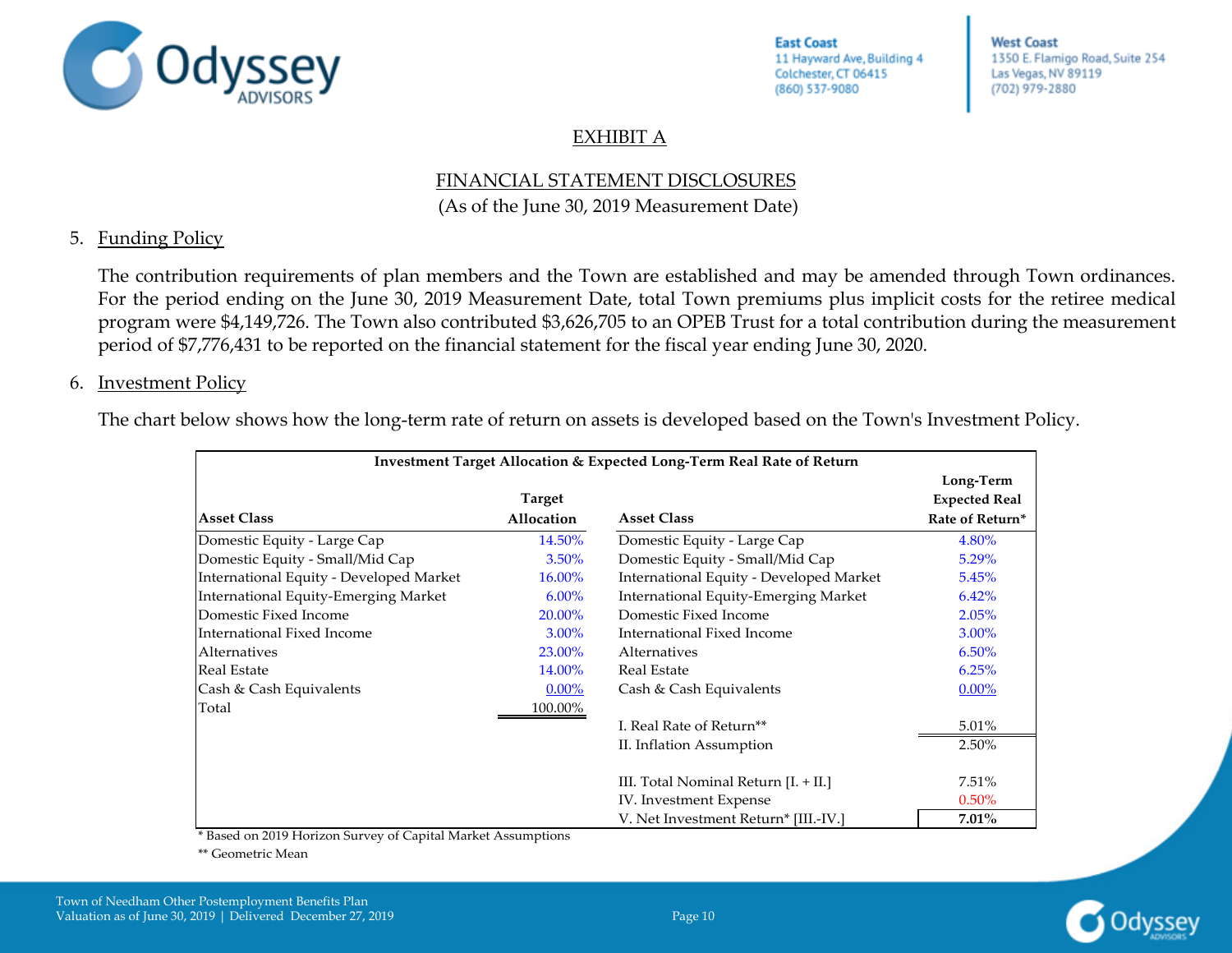

**West Coast** 1350 E. Flamigo Road, Suite 254 Las Vegas, NV 89119 (702) 979-2880

### EXHIBIT A

### FINANCIAL STATEMENT DISCLOSURES (As of the June 30, 2019 Measurement Date)

### 7. Schedule of The Town's Contributions

|               | Actuarial<br>Determined | Contributions in<br>relation to the<br>actuarially<br>determined | Contribution<br>deficiency | Covered             | Contributions as a<br>percentage of |
|---------------|-------------------------|------------------------------------------------------------------|----------------------------|---------------------|-------------------------------------|
| Year          | Contribution            | contribution                                                     | (excess)                   | employee<br>payroll | covered employee<br>payroll         |
| June 30, 2020 | 5,034,735               | (5,034,735)                                                      | $\theta$                   | 100,203,331         | $5.02\%$                            |
| June 30, 2019 | 6,115,455               | (6, 115, 455)                                                    | $\theta$                   | 93,040,535          | 6.57%                               |
| June 30, 2018 | 6,072,283               | (6,317,042)                                                      | (244,759)                  | 89,329,181          | 7.07%                               |

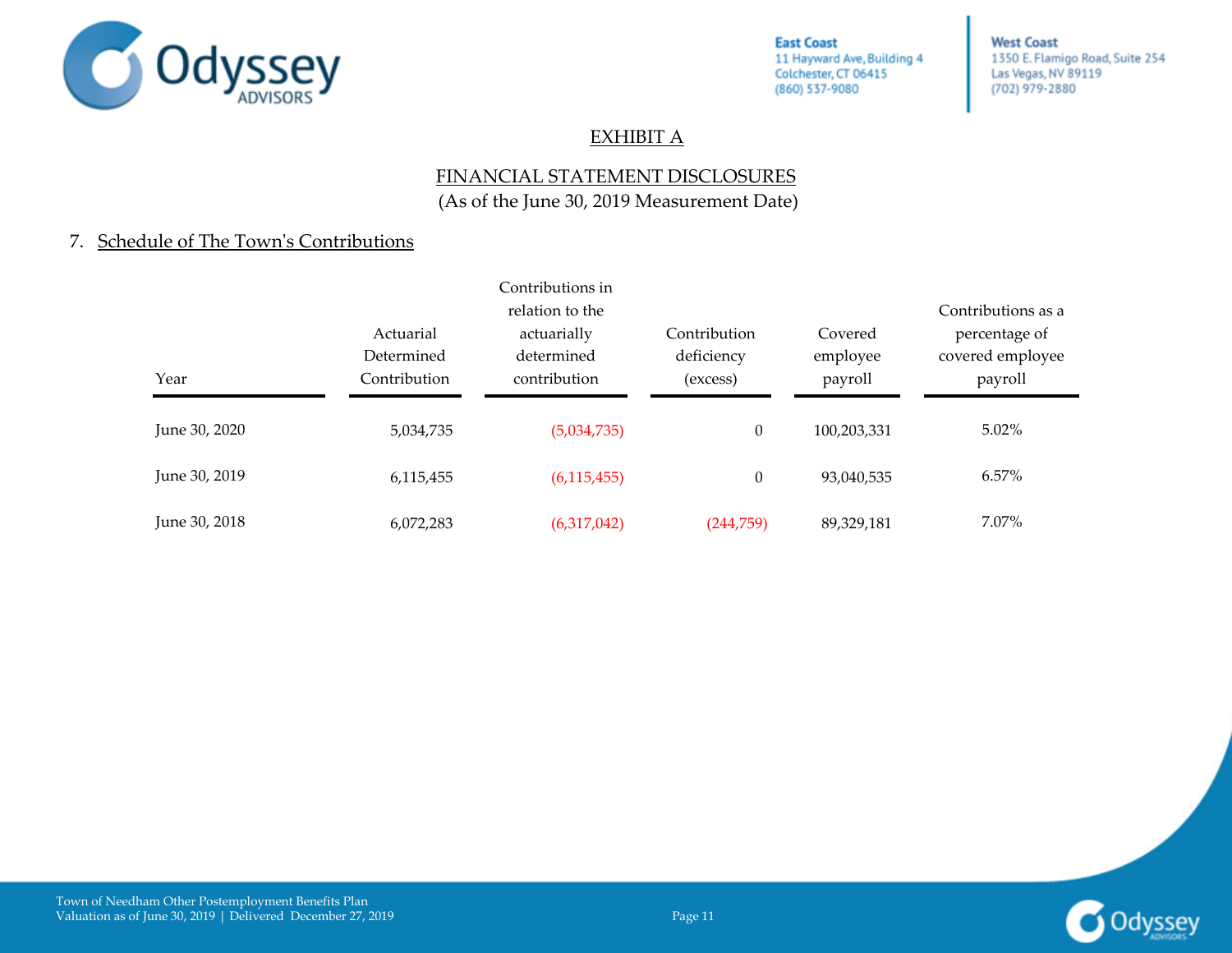

**West Coast** 1350 E. Flamigo Road, Suite 254 Las Vegas, NV 89119 (702) 979-2880

### EXHIBIT A

### FINANCIAL STATEMENT DISCLOSURES

### (As of the June 30, 2019 Measurement Date)

### 8. Effect of 1% Change in Healthcare Trend

| Impact of a 1% Change in the Healthcare Trend Rate as of the June 30, 2019 Measurement Date |             |                           |             |  |
|---------------------------------------------------------------------------------------------|-------------|---------------------------|-------------|--|
|                                                                                             | 1% Decrease | <b>Current Trend Rate</b> | 1% Increase |  |
| I. Total OPEB Liability                                                                     | 96,853,873  | 109,486,712               | 124,777,846 |  |
| II. Fiduciary Net Position                                                                  | 38,604,772  | 38,604,772                | 38,604,772  |  |
| <b>III. Net OPEB Liability (Asset) [I.-II.]</b>                                             | 58,249,101  | 70,881,940                | 86,173,074  |  |
| <b>IV. Service Cost</b>                                                                     | 2,114,901   | 2,592,793                 | 3,214,289   |  |

#### 9. Effect of 1% Change in Discount Rates

| Impact of a 1% Change in the Discount Rate as of the June 30, 2019 Measurement Date |             |                              |             |  |  |
|-------------------------------------------------------------------------------------|-------------|------------------------------|-------------|--|--|
|                                                                                     | 1% Decrease | <b>Current Discount Rate</b> | 1% Increase |  |  |
| I. Total OPEB Liability                                                             | 122,968,624 | 109,486,712                  | 96,004,800  |  |  |
| II. Fiduciary Net Position                                                          | 38,604,772  | 38,604,772                   | 38,604,772  |  |  |
| <b>III. Net OPEB Liability (Asset) [I.-II.]</b>                                     | 84,363,852  | 70,881,940                   | 57,400,028  |  |  |
| <b>IV. Service Cost</b>                                                             | 3,242,405   | 2,592,793                    | 1,943,181   |  |  |

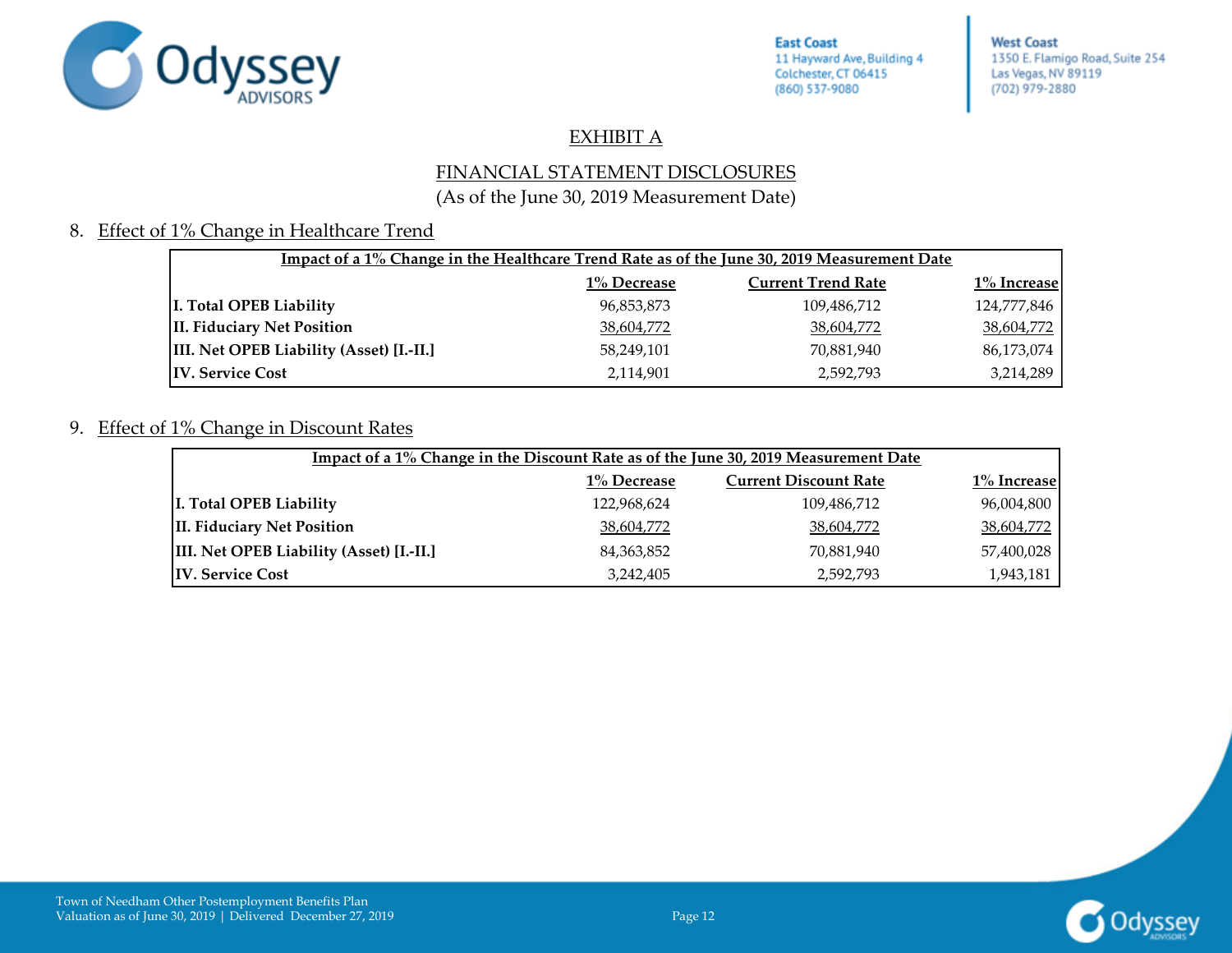

**West Coast** 1350 E. Flamigo Road, Suite 254 Las Vegas, NV 89119 (702) 979-2880

### EXHIBIT A

### FINANCIAL STATEMENT DISCLOSURES (As of the June 30, 2019 Measurement Date)

#### 10. Money Weighted Rate of Return

|                                                | Plan          |                  |        |
|------------------------------------------------|---------------|------------------|--------|
|                                                | Investments / | Periods          | Period |
|                                                | Net External  | Invested         | Weight |
|                                                | Cash Flows    |                  |        |
| I. Beginning value - June 30, 2018             | 32,878,807    | 12               | 1.0000 |
| Monthly net external cash flows:               |               |                  |        |
| July                                           | 6,633,372     | 11               | 0.9167 |
| August                                         | (273, 333)    | 10               | 0.8333 |
| September                                      | (273, 333)    | 9                | 0.7500 |
| October                                        | (273, 333)    | 8                | 0.6667 |
| November                                       | (273, 333)    | 7                | 0.5833 |
| December                                       | (273, 333)    | 6                | 0.5000 |
| January                                        | (273, 333)    | 5                | 0.4167 |
| February                                       | (273, 333)    | 4                | 0.3333 |
| March                                          | (273, 333)    | 3                | 0.2500 |
| April                                          | (273, 333)    | 2                | 0.1667 |
| May                                            | (273, 333)    | 1                | 0.0833 |
| June                                           | (273, 333)    | $\boldsymbol{0}$ | 0.0000 |
| II. Total net external cash flow               | 3,626,705     |                  |        |
| III. Earnings and increase in fair value       | 2,099,260     |                  |        |
| IV. Ending value - June 30, 2019 [I.+II.+III.] | 38,604,772    |                  |        |
| Money Weighted Rate of Return                  | 5.57%         |                  |        |
| Asset Value - June 30, 2019                    | 38,604,772    |                  |        |

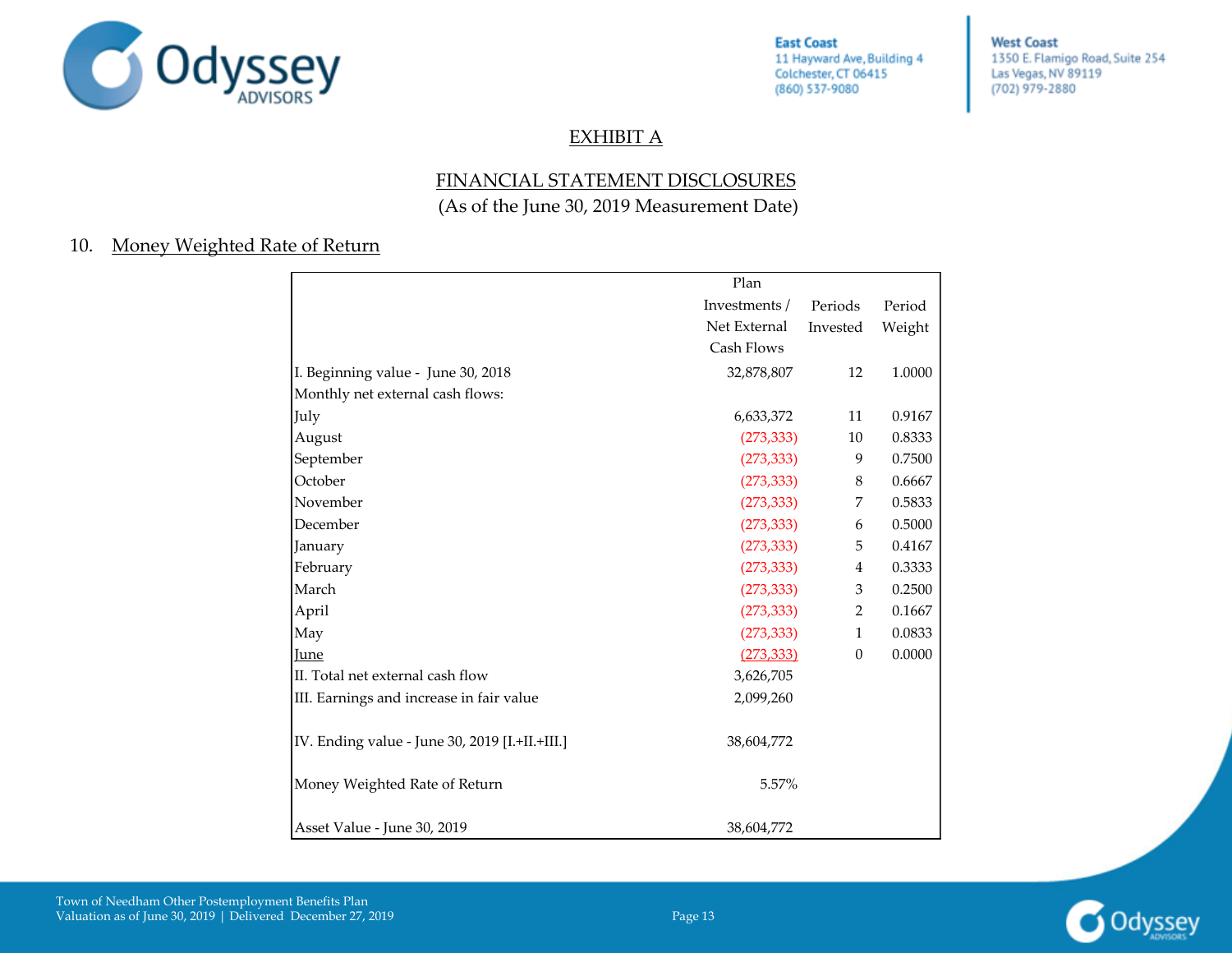

**West Coast** 1350 E. Flamigo Road, Suite 254 Las Vegas, NV 89119 (702) 979-2880

#### EXHIBIT A

### FINANCIAL STATEMENT DISCLOSURES (As of the June 30, 2019 Measurement Date)

### 11. OPEB Liability, OPEB Expense

|                                                                                 | Fiscal Year Ending June 30, 2020 |                                                                  |              |                                       |                                                           |                                                      |                                                             |             |
|---------------------------------------------------------------------------------|----------------------------------|------------------------------------------------------------------|--------------|---------------------------------------|-----------------------------------------------------------|------------------------------------------------------|-------------------------------------------------------------|-------------|
|                                                                                 | and Retirees                     | Town Employees School Employees Police Employees<br>and Retirees | and Retirees | <b>Fire Employees</b><br>and Retirees | <b>RTS</b> Enterprise<br><b>Employees</b> and<br>Retirees | Sewer Enterprise<br><b>Employees and</b><br>Retirees | <b>Water Enterprise</b><br><b>Employees</b> and<br>Retirees | Total       |
| Total OPEB Liability as of June 30, 2019                                        | 19,198,818                       | 70,580,229                                                       | 7,112,027    | 9,736,533                             | 417,969                                                   | 1,254,811                                            | 1,186,325                                                   | 109,486,712 |
| I. Fiduciary Net Position as of June 30, 2019                                   | 6,787,314                        | 24,873,228                                                       | 2,502,900    | 3,430,521                             | 147,788                                                   | 443,368                                              | 419,653                                                     | 38,604,772  |
| III. Net OPEB Liability (Asset) as of June 30, 2019 [I. - II.]                  | 12,411,504                       | 45,707,001                                                       | 4,609,127    | 6,306,012                             | 270,181                                                   | 811,443                                              | 766,672                                                     | 70,881,940  |
|                                                                                 |                                  |                                                                  |              |                                       |                                                           |                                                      |                                                             |             |
| IV. Service Cost                                                                | 392,483                          | 1,826,997                                                        | 155,909      | 154,837                               | 19,177                                                    | 15,522                                               | 27,868                                                      | 2,592,793   |
| V. Interest on Total OPEB Liability (Asset), Service Cost, and Benefit Payments | 1,214,870                        | 4,534,022                                                        | 454,876      | 618,680                               | 27,745                                                    | 78,914                                               | 76,515                                                      | 7,005,622   |
| VI. Projected Earnings on OPEB Plan Investments                                 | (449, 352)                       | (1,649,394)                                                      | (165, 941)   | (227, 336)                            | (9,825)                                                   | (29, 348)                                            | (27, 840)                                                   | (2,559,036) |
| VII. Net Recognition of Deferred (Inflows)/Outflows                             | 241,322                          | 887,983                                                          | 89,513       | 122,505                               | 5,254                                                     | 15,775                                               | 14,908                                                      | 1,377,260   |
| VIII. Expense Related to Change in Benefit Terms                                | $\Omega$                         |                                                                  | $\Omega$     |                                       | $\mathbf{0}$                                              |                                                      | $\Omega$                                                    |             |
| X. Financial Statement Expense [IV. + V. + VI. + VII. + VIII.]                  | 1,399,323                        | 5,599,608                                                        | 534,357      | 668,686                               | 42,351                                                    | 80,863                                               | 91,451                                                      | 8,416,639   |
| X. Employer Share of Costs                                                      | (1,003,029)                      | (2,460,827)                                                      | (250, 206)   | (344, 392)                            | (4,998)                                                   | (59, 627)                                            | (26, 647)                                                   | (4,149,726) |
| XI. Employer (Payments) Withdrawals to/from OPEB Trust                          | (624, 010)                       | (2,351,091)                                                      | (235, 815)   | (320, 664)                            | (14, 561)                                                 | (40,629)                                             | (39, 935)                                                   | (3,626,705) |
| XII. Total Employer Contribution [X. + XI.]                                     | (1,627,039)                      | (4,811,918)                                                      | (486, 021)   | (665,056)                             | (19, 559)                                                 | (100, 256)                                           | (66, 582)                                                   | (7,776,431) |
| XIII. Net OPEB Expense [IX. + XII.]                                             | (227,716)                        | 787,690                                                          | 48,336       | 3,630                                 | 22,792                                                    | (19, 393)                                            | 24,869                                                      | 640,208     |

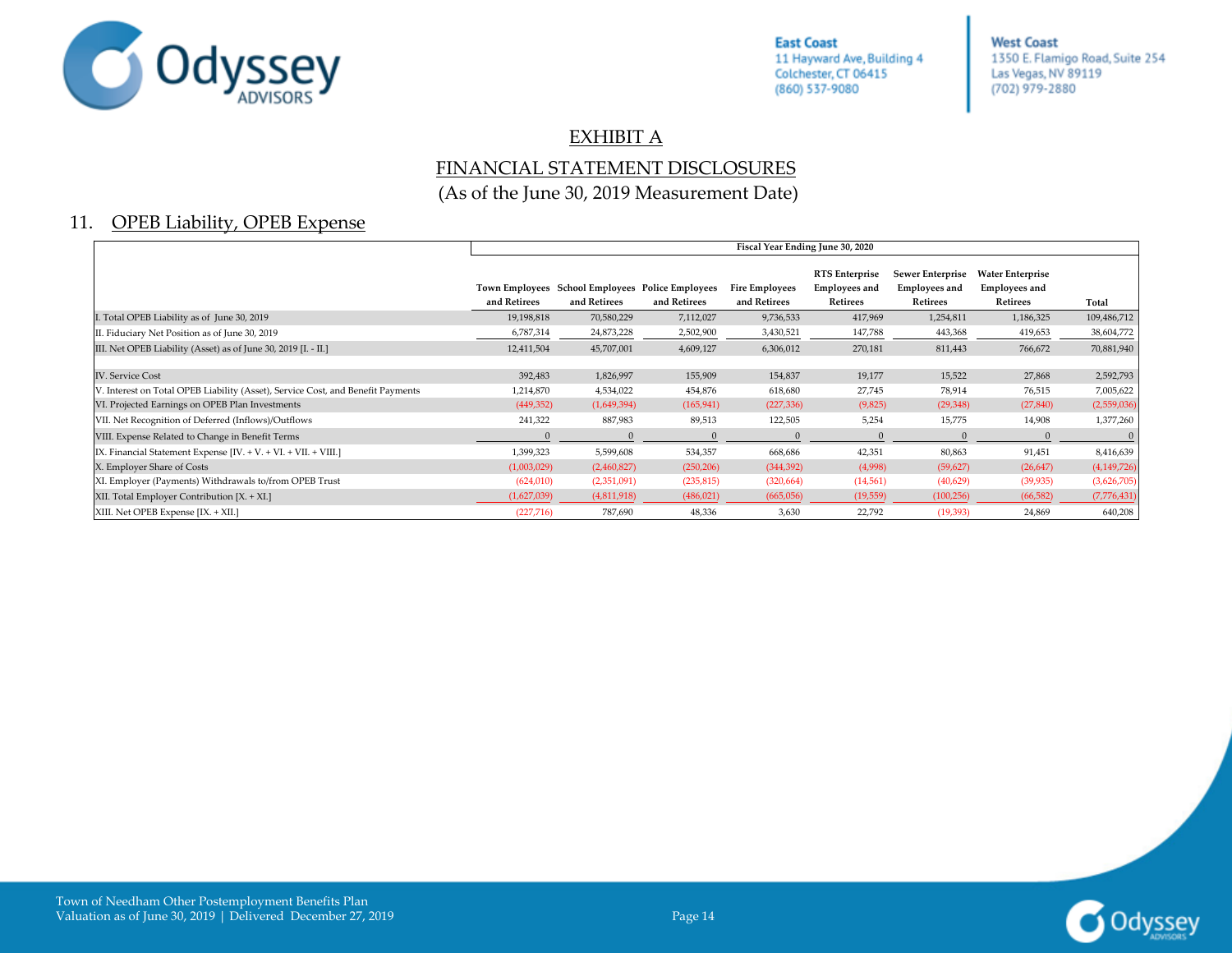

**West Coast** 1350 E. Flamigo Road, Suite 254 Las Vegas, NV 89119 (702) 979-2880

### EXHIBIT A

### FINANCIAL STATEMENT DISCLOSURES (As of the June 30, 2019 Measurement Date)

### 12. OPEB Liability, OPEB Expense and Deferred Inflow/Outflow

| <b>Valuation Date</b>                                                                                 | June 30, 2019  |
|-------------------------------------------------------------------------------------------------------|----------------|
| For the Measurement Period ending on the Measurement Date of:                                         | June 30, 2019  |
| For the Reporting Period & Fiscal Year ending on:                                                     | June 30, 2020  |
| Source of Deferred Inflow/Outflow                                                                     |                |
| I. Deferred (Inflow)/Outflow from Actual vs. Expected Experience                                      | (6, 174, 793)  |
| II. Deferred (Inflow)/Outflow from Investment Experience                                              | (841, 354)     |
| III. Deferred (Inflow)/Outflow from Changes in Assumptions                                            | 15,783,158     |
| <b>Change in Deferred Inflow/Outflow</b>                                                              |                |
| I. Deferred Outflow at the beginning of the period                                                    | 18,740,402     |
| II. Deferred Outflow created during the period                                                        | 5,093,554      |
| III. Deferred Outflow recognized during the period                                                    | 4,738,240      |
| IV. Change in Deferred Outflow (II. - III.)                                                           | 355,314        |
| V. Deferred Outflow at end of the period (I. + IV.)                                                   | 19,095,716     |
| VI. Deferred Inflow at the beginning of the period                                                    | (13, 566, 642) |
| VII. Deferred Inflow created during the period                                                        | (123, 044)     |
| VIII. Deferred Inflow recognized during the period                                                    | (3,360,980)    |
| IX. Change in Deferred Inflow (VII. - VIII.)                                                          | 3,237,936      |
| X. Deferred Inflow at end of the period (VI. + IX.)                                                   | (10,328,706)   |
| <b>Net OPEB Liability</b>                                                                             |                |
| I. Net OPEB Liability at beginning of period                                                          | 66,648,482     |
| II. Service Cost                                                                                      | 2,592,793      |
| III. Interest on Total OPEB Liability, Service Cost, and Payments                                     | 7,005,622      |
| IV. Projected Investment Income                                                                       | (2,559,036)    |
| V. Total Employer Contributions                                                                       | (7,776,431)    |
| VI. Expense Related to Change in Benefit Terms                                                        | $\Omega$       |
| VII. Net OPEB Expense - Before Recognition of Deferred (Inflow)/Outflow (II. + III. + IV. + V. + VI.) | (737, 052)     |
| VIII. Deferred Outflow created during the period                                                      | 5,093,554      |
| IX. Deferred Inflow created during the period                                                         | (123, 044)     |
| X. Net OPEB Liability at end of period (I. + VII. + VIII. + IX.)                                      | 70,881,940     |
| <b>Net OPEB Expense</b>                                                                               |                |
| <b>I. Service Cost</b>                                                                                | 2,592,793      |
| II. Interest on Total OPEB Liability, Service Cost, and Payments                                      | 7,005,622      |
| III. Projected Investment Income                                                                      | (2,559,036)    |
| IV. Recognition of Deferred (Inflow)/Outflow                                                          | 1,377,260      |
| V. Expense Related to Change in Benefit Terms                                                         | $\overline{0}$ |
| VI. Financial Statement Expense (I. + II. + III. + IV. + V.)                                          | 8,416,639      |
| VII. Benefit Payments                                                                                 | (4, 149, 726)  |
| VIII. Contributions to Trust                                                                          | (3,626,705)    |
| IX. Total Employer Payments (VII. + VIII.)                                                            | (7,776,431)    |
| X. Total Net OPEB Expense under GASB 75 (VI. + IX.)                                                   | 640,208        |

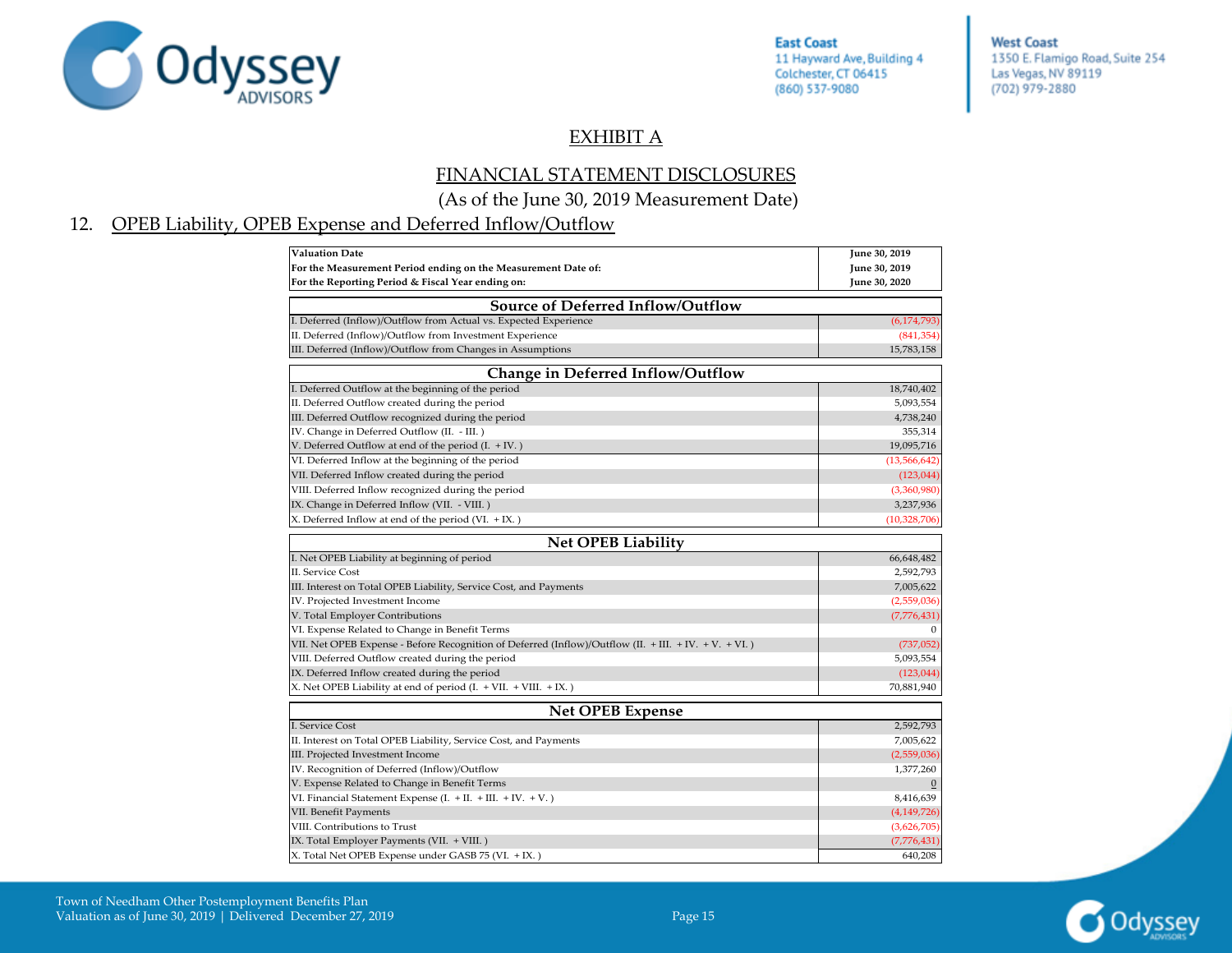

**West Coast** 1350 E. Flamigo Road, Suite 254 Las Vegas, NV 89119 (702) 979-2880

### EXHIBIT B

### REQUIRED SUPPLEMENTARY INFORMATION

(As of the June 30, 2019 Measurement Date)

<span id="page-24-0"></span>The Town's Actuarially Determined Contribution (ADC) is an amount actuarially determined in accordance with the parameters of GASB Statement No. 74/75 which is composed of the service cost and an amortization of the unfunded liability. We have used a 30 year flat dollar amortization of the Town's unfunded liability for the purpose of calculating ADC. The following table shows the components of the Town's annual ADC and the amount actually contributed to the plan:

| <b>Actuarially Determined Contribution - Deficiency / (Excess)</b>       |                                                               |                      |               |  |
|--------------------------------------------------------------------------|---------------------------------------------------------------|----------------------|---------------|--|
|                                                                          | <b>Contribution Made During Fiscal Year Ending:</b>           |                      |               |  |
|                                                                          | <u>June 30, 2019</u><br>June 30, 2017<br><u>Iune 30, 2018</u> |                      |               |  |
|                                                                          | Reported for the Fiscal Year Ending:                          |                      |               |  |
|                                                                          | <u>June 30, 2020</u>                                          | <u>June 30, 2019</u> | June 30, 2018 |  |
|                                                                          |                                                               |                      |               |  |
| I. Service Cost                                                          | 2,774,289                                                     | 2,614,866            | 2,486,847     |  |
| II. Amortization                                                         | 2,260,446                                                     | 3,500,589            | 3,585,436     |  |
| III. Actuarial Determined Contribution [I. + II.]                        | 5,034,735                                                     | 6,115,455            | 6,072,283     |  |
| IV. Contributions in relation to the actuarially determined contribution | (5,034,735)                                                   | (6, 115, 455)        | (6,317,042)   |  |
| V. Contribution deficiency / (excess) [III. + IV.]                       | 0                                                             |                      | (244,759)     |  |
|                                                                          |                                                               |                      |               |  |
| Covered employee payroll                                                 | 100,203,331                                                   | 93,040,535           | 89,329,181    |  |
| Contributions as a % of covered employee payroll                         | 5.02%                                                         | 6.57%                | 7.07%         |  |
| <b>Discount Rate</b>                                                     | 7.00%                                                         | 7.00%                | 7.50%         |  |
| Money Weighted Rate of Return                                            | 5.57%                                                         | 10.18%               | 14.25%        |  |

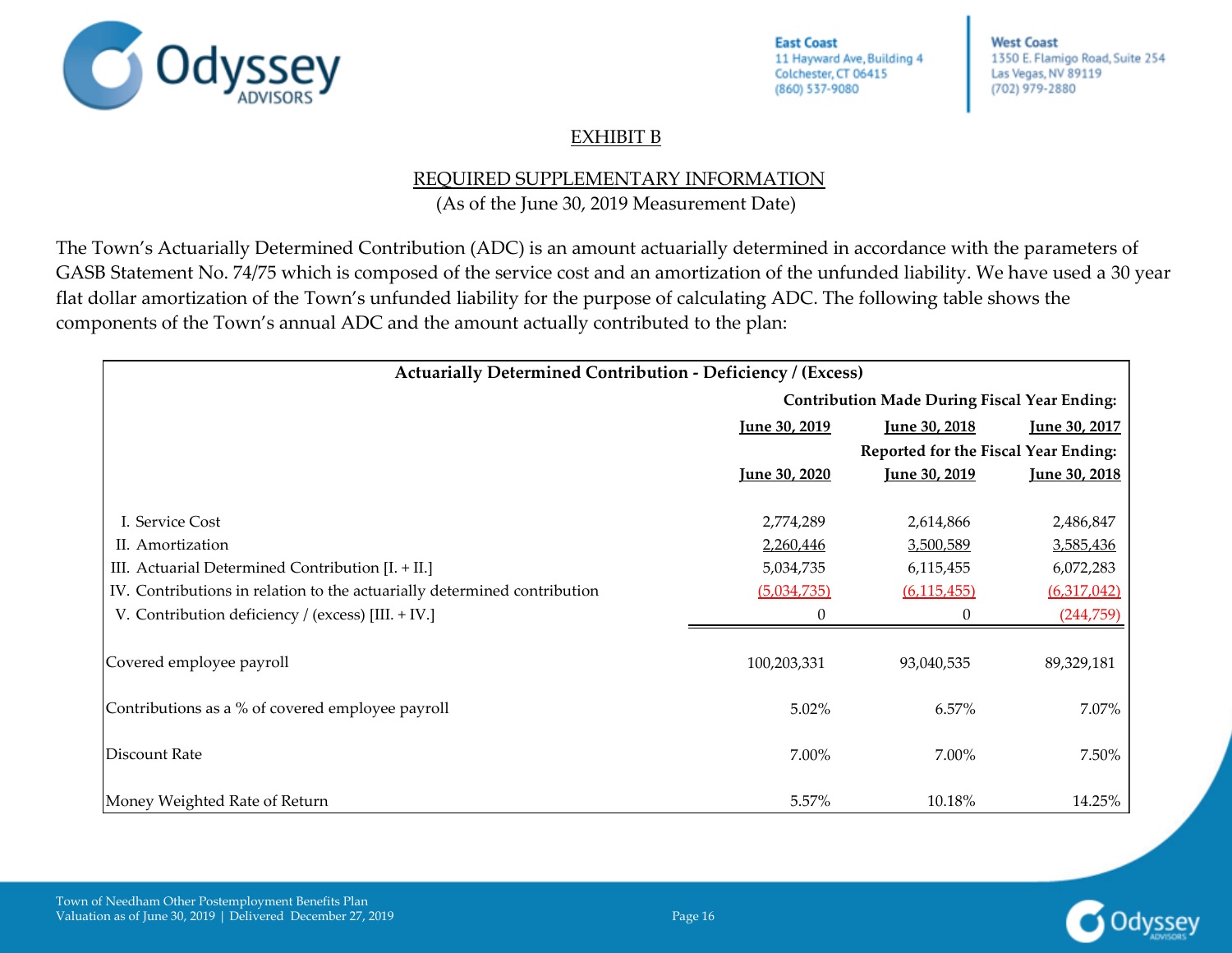

**West Coast** 1350 E. Flamigo Road, Suite 254 Las Vegas, NV 89119 (702) 979-2880

### EXHIBIT B

### REQUIRED SUPPLEMENTARY INFORMATION

(As of the June 30, 2019 Measurement Date)

### Notes to Required Supplementary Information:

| <b>Valuation Date:</b>            | Actuarially Determined Contribution was calculated as of June 30, 2019.                     |
|-----------------------------------|---------------------------------------------------------------------------------------------|
| <b>Actuarial Cost Method:</b>     | <b>Individual Entry Age Normal</b>                                                          |
| <b>Asset-Valuation Method:</b>    | Market Value of Assets as of the Measurement Date, June 30, 2019.                           |
| <b>Actuarial Assumptions:</b>     |                                                                                             |
| <b>Investment Rate of Return:</b> | 7.01%, net of OPEB plan investment expense, including inflation.                            |
| Municipal Bond Rate               | 2.79% as of June 30, 2019 (source: S&P Municipal Bond 20-Year High Grade Index -<br>SAPIHG) |
| Single Equivalent Discount Rate:  | 7.00%, net of OPEB plan investment expense, including inflation.                            |
| Inflation:                        | 2.50% as of June 30, 2019 and for future periods                                            |
| <b>Salary Increases:</b>          | 3.00% annually as of June 30, 2019 and for future periods                                   |
| Cost of Living Adjustment:        | Not Applicable                                                                              |

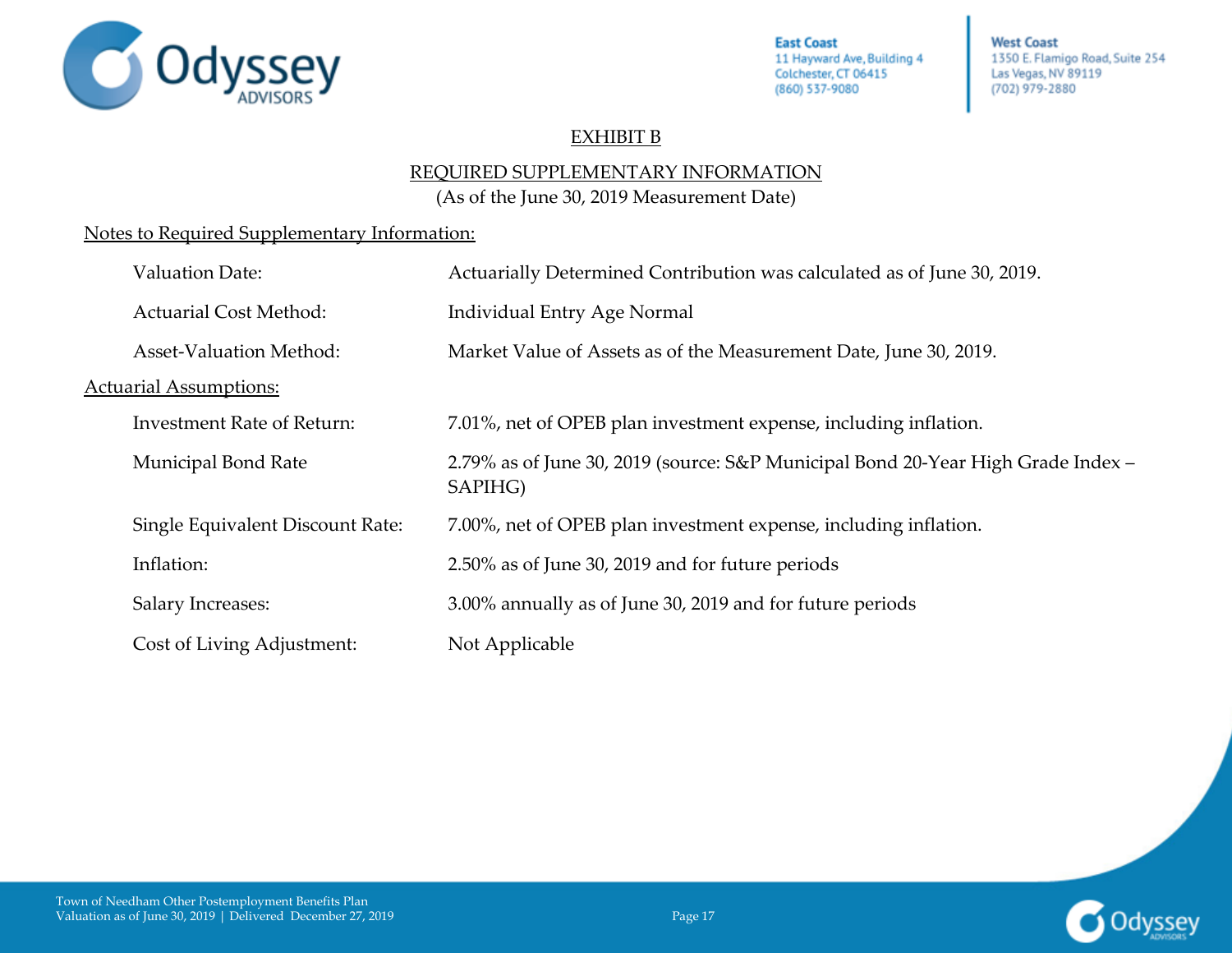

**West Coast** 1350 E. Flamigo Road, Suite 254 Las Vegas, NV 89119 (702) 979-2880

### EXHIBIT B

|                            | REQUIRED SUPPLEMENTARY INFORMATION                                                                                                                                                                                                                                                                         |
|----------------------------|------------------------------------------------------------------------------------------------------------------------------------------------------------------------------------------------------------------------------------------------------------------------------------------------------------|
|                            | (As of the June 30, 2019 Measurement Date)                                                                                                                                                                                                                                                                 |
| Pre-Retirement Mortality:  | General: RP-2014 Mortality Table for Blue Collar Employees projected generationally<br>with scale MP-2016 for males and females<br>Teachers: RP-2014 Mortality Table for White Collar Employees projected generationally<br>with scale MP-2016 for males and females                                       |
| Post-Retirement Mortality: | General: RP-2014 Mortality Table for Blue Collar Healthy Annuitants projected<br>generationally with scale MP-2016 for males and females<br>Teachers: RP-2014 Mortality Table for White Collar Healthy Annuitants projected<br>generationally with scale MP-2016 for males and females                     |
| Disabled Mortality:        | General: RP-2014 Mortality Table for Blue Collar Healthy Annuitants projected<br>generationally with scale MP-2016 for males and females, set forward 1 year<br>Teachers: RP-2014 Mortality Table for White Collar Healthy Annuitants projected<br>generationally with scale MP-2016 for males and females |

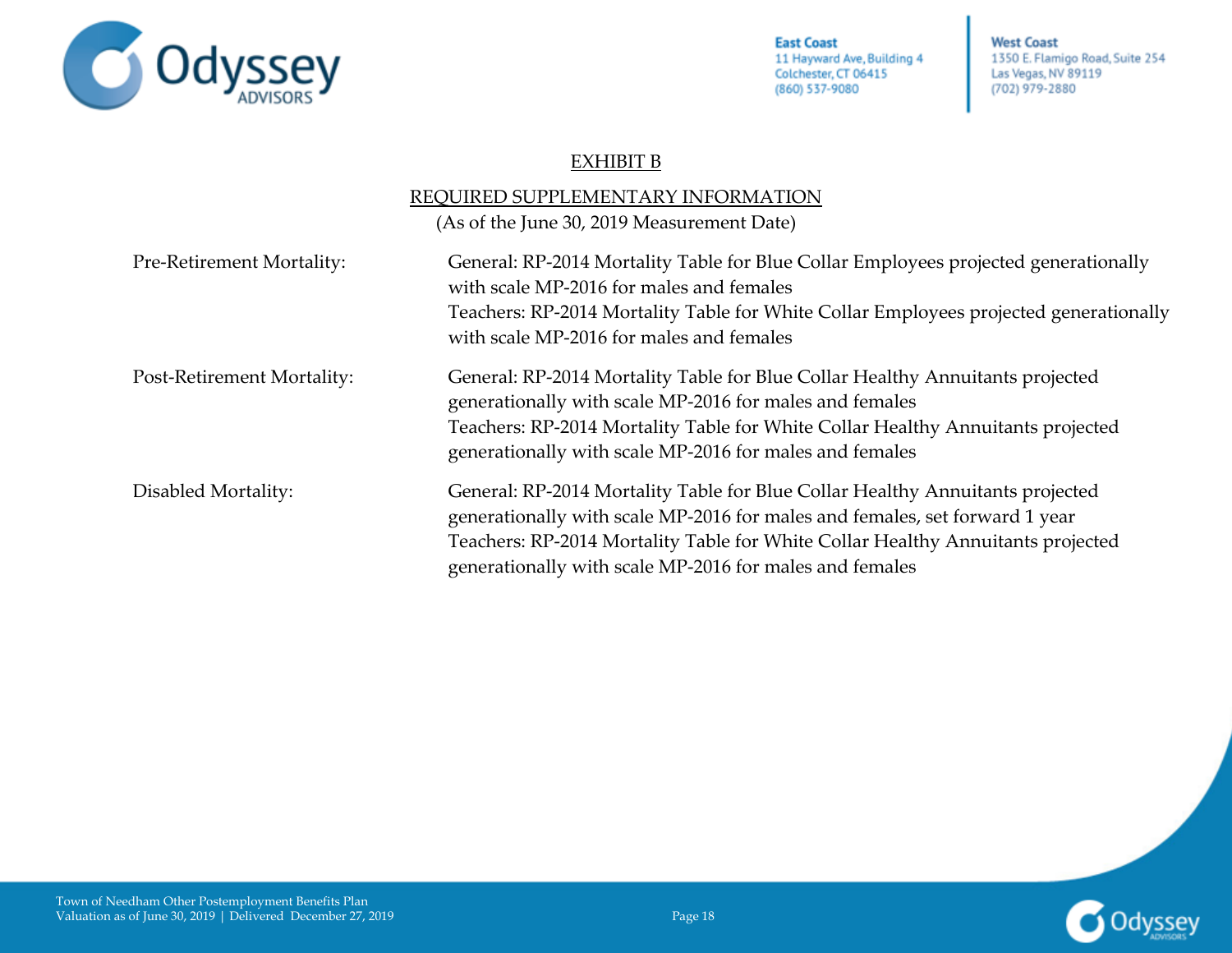

**West Coast** 1350 E. Flamigo Road, Suite 254 Las Vegas, NV 89119 (702) 979-2880

### EXHIBIT B

### REQUIRED SUPPLEMENTARY INFORMATION

(As of the June 30, 2019 Measurement Date)

### Plan Membership

At June 30, 2019, OPEB plan membership consisted of the following:

| Inactive employees or beneficiaries currently receiving benefits: | 924   |
|-------------------------------------------------------------------|-------|
| Active Employees:                                                 | 1,316 |
| Total:                                                            | 2.240 |

### Events Subsequent to the Measurement Date

To the best of our knowledge there were no material events subsequent to the Measurement Date that would impact the figures shown in this report.

Changes in Assumptions: From June 30, 2018 to June 30, 2019

- $\checkmark$  Based on recommendations by PERAC, the mortality table has been updated from the RP-2000 Employees Mortality Table projected generationally with scale BB and a base year 2009 to the RP-2014 Mortality Table projected generationally with scale MP-2016 for males and females
- $\checkmark$  Based on recommendations by PERAC, retirement assumptions have been updated

### Contributions:

The contribution requirements of plan members and the Town are established and may be amended through Town ordinances. The Town contributed \$2,756,979 beyond the pay-as-you-go cost for the period ending on the June 30, 2019 Measurement Date. For the year ending on the June 30, 2019 Measurement Date total Town premiums plus implicit costs for the retiree medical program were \$4,149,726. \$981,009 of the \$4,149,726 represents implicit cost.

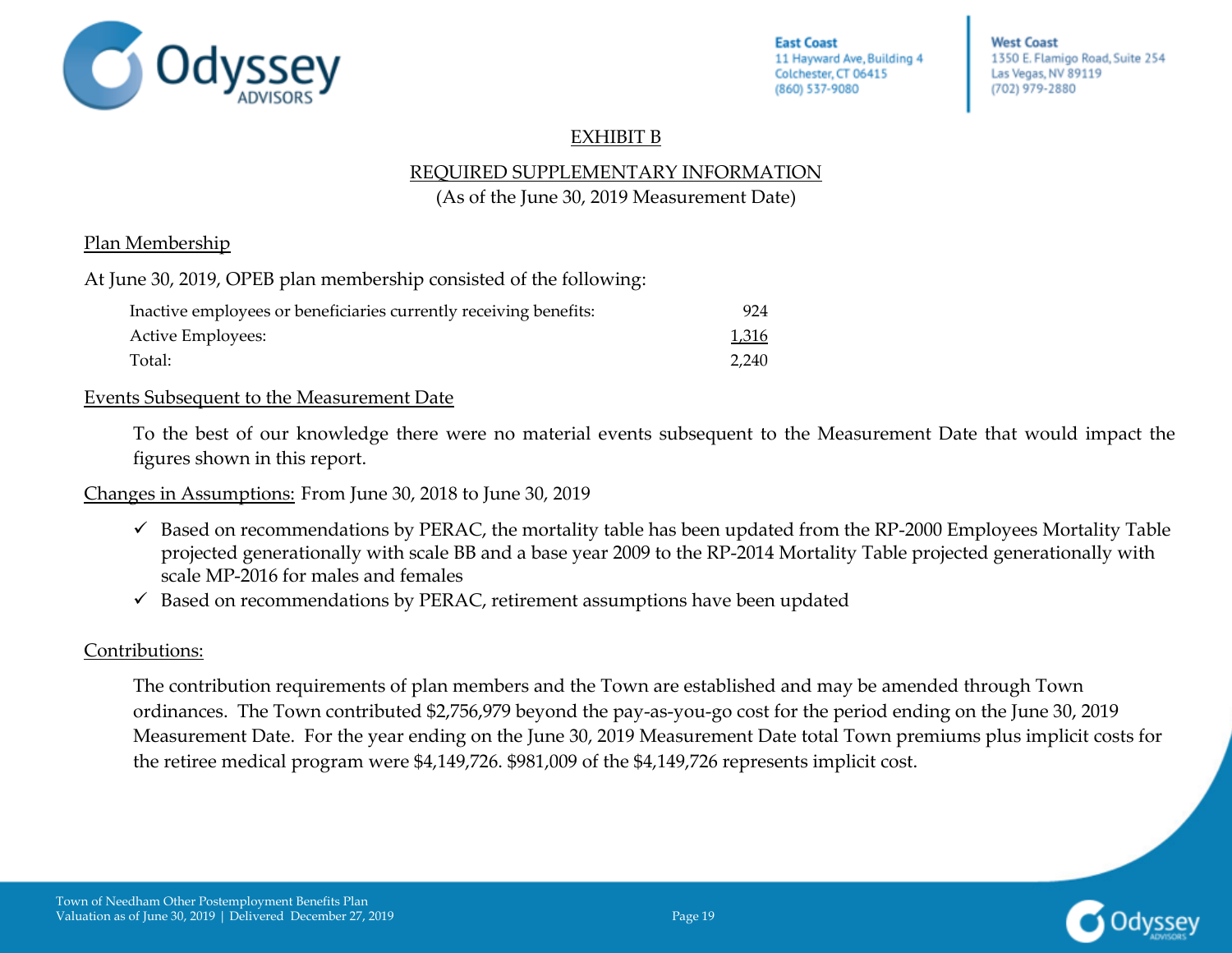

**West Coast** 1350 E. Flamigo Road, Suite 254 Las Vegas, NV 89119 (702) 979-2880

#### APPENDIX I – LIABILITIES, ASSETS, & CASH FLOWS

#### CURRENT FUNDING POLICY (OPEN GROUP)

<span id="page-28-0"></span>

|                           |                                                        |                                                                     |                                                                                                           |                                                           |                                          |                    | Funding - 6.75% discount rate                                                             |                                                                |                                                         |                                                            |                                                                                      |                                                                                      |                                                                |
|---------------------------|--------------------------------------------------------|---------------------------------------------------------------------|-----------------------------------------------------------------------------------------------------------|-----------------------------------------------------------|------------------------------------------|--------------------|-------------------------------------------------------------------------------------------|----------------------------------------------------------------|---------------------------------------------------------|------------------------------------------------------------|--------------------------------------------------------------------------------------|--------------------------------------------------------------------------------------|----------------------------------------------------------------|
| For the<br>Fiscal<br>Year | Period Ending on the<br><b>Measurement Date</b><br>of: | <b>I. Total OPEB</b><br>Liability ("TOL") as<br>of Measurement Date | <b>II. Fiduciary Net</b><br>Position as of<br><b>Measurement Date</b><br>with an expected<br>7.01% return | <b>III. Net OPEB</b><br>Liability (Asset)<br>$[I. - II.]$ | <b>IV.</b> Funded<br>Ratio<br>[II. / I.] | V. Service<br>Cost | VI. Employer<br><b>Share of Benefit</b><br><b>Payments (With</b><br><b>Implicit Cost)</b> | VII. Trust<br>Contributions<br><b>Beyond Pay-as-</b><br>you-go | VIII. Gross<br>Trust<br>Contributions<br>$[VI. + VII.]$ | IX. Benefit<br>Payments<br>Reimbursed<br>from the<br>Trust | X. Administrative<br>& Investment<br>Expenses<br><b>Reimbursed</b> from<br>the Trust | XI. Total Employer<br><b>Payments Less</b><br>Reimbursements<br>$[VIII. - IX. - X.]$ | XII.<br>Contributions<br><b>Made During</b><br>the Fiscal Year |
| 2020                      | June 30, 2019                                          | 112,857,190                                                         | 38,604,772                                                                                                | 74,252,418                                                | 34.21%                                   | 2,761,649          | 4,149,726                                                                                 | 2,756,979                                                      | 6,906,705                                               | 3,280,000                                                  | $\theta$                                                                             | 3,626,705                                                                            | 2019                                                           |
| 2021                      | June 30, 2020                                          | 118,970,175                                                         | 43,883,757                                                                                                | 75,086,418                                                | 36.89%                                   | 2,948,060          | 4,502,453                                                                                 | 2,404,252                                                      | 6,906,705                                               | 3,390,528                                                  | $\Omega$                                                                             | 3,516,177                                                                            | 2020                                                           |
| 2022                      | June 30, 2021                                          | 125,118,872                                                         | 49,119,645                                                                                                | 75,999,227                                                | 39.26%                                   | 3,110,157          | 5,034,735                                                                                 | 2,018,163                                                      | 7,052,898                                               | 3,790,787                                                  | $\Omega$                                                                             | 3,262,111                                                                            | 2021                                                           |
| 2023                      | June 30, 2022                                          | 129,643,477                                                         | 54,441,718                                                                                                | 75,201,759                                                | 41.99%                                   | 3,241,906          | 5,642,779                                                                                 | 1,755,711                                                      | 7,398,490                                               | 4,251,524                                                  | $\Omega$                                                                             | 3,146,966                                                                            | 2022                                                           |
| 2024                      | June 30, 2023                                          | 135,198,708                                                         | 59,994,646                                                                                                | 75,204,062                                                | 44.38%                                   | 3,389,706          | 6,138,211                                                                                 | 1,622,805                                                      | 7,761,016                                               | 4,659,750                                                  | $\Omega$                                                                             | 3,101,266                                                                            | 2023                                                           |
| 2025                      | June 30, 2024                                          | 140,653,343                                                         | 65,650,056                                                                                                | 75,003,287                                                | 46.68%                                   | 3,526,854          | 6,786,493                                                                                 | 1,354,813                                                      | 8,141,306                                               | 5,132,275                                                  | $\Omega$                                                                             | 3,009,031                                                                            | 2024                                                           |
| 2026                      | June 30, 2025                                          | 146,126,974                                                         | 71,560,322                                                                                                | 74,566,652                                                | 48.97%                                   | 3,683,918          | 7,317,730                                                                                 | 1,222,500                                                      | 8,540,230                                               | 5,556,148                                                  | $\Omega$                                                                             | 2,984,082                                                                            | 2025                                                           |
| 2027                      | June 30, 2026                                          | 151,596,642                                                         | 77,759,196                                                                                                | 73,837,446                                                | 51.29%                                   | 3,828,662          | 7,853,668                                                                                 | 1,105,033                                                      | 8,958,701                                               | 5,993,612                                                  | $\Omega$                                                                             | 2,965,089                                                                            | 2026                                                           |
| 2028                      | June 30, 2027                                          | 157,068,089                                                         | 84,272,697                                                                                                | 72,795,392                                                | 53.65%                                   | 3,987,389          | 8,404,703                                                                                 | 992,974                                                        | 9,397,677                                               | 6,438,874                                                  | $\Omega$                                                                             | 2,958,803                                                                            | 2027                                                           |
| 2029                      | June 30, 2028                                          | 162,606,564                                                         | 91,238,997                                                                                                | 71,367,567                                                | 56.11%                                   | 4,146,667          | 8,868,739                                                                                 | 989,425                                                        | 9,858,164                                               | 6,836,981                                                  | $\Omega$                                                                             | 3,021,183                                                                            | 2028                                                           |
| 2030                      | June 30, 2029                                          | 168,197,283                                                         | 98,721,689                                                                                                | 69,475,594                                                | 58.69%                                   | 4,308,093          | 9,325,572                                                                                 | 1,015,642                                                      | 10,341,214                                              | 7,226,872                                                  | $\Omega$                                                                             | 3,114,342                                                                            | 2029                                                           |
| 2031                      | June 30, 2030                                          | 173,950,783                                                         | 106,843,862                                                                                               | 67,106,921                                                | 61.42%                                   | 4,477,046          | 9,724,877                                                                                 | 1,123,056                                                      | 10,847,933                                              | 7,581,356                                                  | $\Omega$                                                                             | 3,266,577                                                                            | 2030                                                           |
| 2032                      | June 30, 2031                                          | 179,797,415                                                         | 115,613,071                                                                                               | 64,184,344                                                | 64.30%                                   | 4,640,121          | 10,183,842                                                                                | 1,195,640                                                      | 11,379,482                                              | 7,970,317                                                  | $\Omega$                                                                             | 3,409,165                                                                            | 2031                                                           |
| 2033                      | June 30, 2032                                          | 185,496,403                                                         | 125,056,894                                                                                               | 60,439,509                                                | 67.42%                                   | 4,828,677          | 10,685,467                                                                                | 1,251,609                                                      | 11,937,076                                              | 8,377,219                                                  | $\Omega$                                                                             | 3,559,857                                                                            | 2032                                                           |
| 2034                      | June 30, 2033                                          | 191,430,741                                                         | 135,405,361                                                                                               | 56,025,380                                                | 70.73%                                   | 5,012,276          | 11,043,646                                                                                | 1,478,347                                                      | 12,521,993                                              | 8,736,041                                                  | $\Omega$                                                                             | 3,785,952                                                                            | 2033                                                           |
| 2035                      | June 30, 2034                                          | 197,408,956                                                         | 146,537,284                                                                                               | 50,871,672                                                | 74.23%                                   | 5,222,410          | 11,602,997                                                                                | 1,532,574                                                      | 13,135,571                                              | 9,180,453                                                  | $\theta$                                                                             | 3,955,118                                                                            | 2034                                                           |
| 2036                      | June 30, 2035                                          | 203,465,999                                                         | 158,573,583                                                                                               | 44,892,416                                                | 77.94%                                   | 5,424,356          | 12,130,737                                                                                | 1,648,477                                                      | 13,779,214                                              | 9,626,244                                                  | $\Omega$                                                                             | 4,152,970                                                                            | 2035                                                           |
| 2037                      | June 30, 2036                                          | 209,694,439                                                         | 171,650,103                                                                                               | 38,044,336                                                | 81.86%                                   | 5,645,665          | 12,622,312                                                                                | 1,832,083                                                      | 14,454,395                                              | 10,058,132                                                 | $\theta$                                                                             | 4,396,263                                                                            | 2036                                                           |
| 2038                      | June 30, 2037                                          | 215,938,426                                                         | 185,935,194                                                                                               | 30,003,232                                                | 86.11%                                   | 5,876,896          | 13,057,793                                                                                | 2,104,868                                                      | 15,162,661                                              | 10,455,693                                                 | $\Omega$                                                                             | 4,706,968                                                                            | 2037                                                           |
| 2039                      | June 30, 2038                                          | 222,676,883                                                         | 201,577,212                                                                                               | 21,099,671                                                | 90.52%                                   | 6,111,206          | 13,468,512                                                                                | 2,437,119                                                      | 15,905,631                                              | 10,865,189                                                 | $\Omega$                                                                             | 5,040,442                                                                            | 2038                                                           |
| 2040                      | June 30, 2039                                          | 229,500,691                                                         | 218,725,809                                                                                               | 10,774,882                                                | 95.31%                                   | 6,375,944          | 13,864,678                                                                                | 2,820,329                                                      | 16,685,007                                              | 11,241,442                                                 | $\Omega$                                                                             | 5,443,565                                                                            | 2039                                                           |
| 2041                      | June 30, 2040                                          | 236,663,537                                                         | 237,552,387                                                                                               | (888, 850)                                                | 100.38%                                  | 6,640,574          | 14,237,551                                                                                | 3,265,021                                                      | 17,502,572                                              | 11,624,581                                                 | $\Omega$                                                                             | 5,877,991                                                                            | 2040                                                           |
| 2042                      | June 30, 2041                                          | 244,558,324                                                         | 248,551,258                                                                                               | (3,992,934)                                               | 101.63%                                  | 6,915,082          | 14,462,509                                                                                | (5,283,199)                                                    | 9,179,310                                               | 11,941,153                                                 | $\Omega$                                                                             | (2,761,843)                                                                          | 2041                                                           |
| 2043                      | June 30, 2042                                          | 252,650,596                                                         | 260,191,395                                                                                               | (7,540,799)                                               | 102.98%                                  | 7,213,086          | 14,933,735                                                                                | (5,404,454)                                                    | 9,529,281                                               | 12,355,365                                                 | $\Omega$                                                                             | (2,826,084)                                                                          | 2042                                                           |
| 2044                      | June 30, 2043                                          | 261, 345, 365                                                       | 272,460,967                                                                                               | (11, 115, 602)                                            | 104.25%                                  | 7,532,904          | 15,502,580                                                                                | (5,578,773)                                                    | 9,923,807                                               | 12,844,778                                                 | $\Omega$                                                                             | (2,920,971)                                                                          | 2043                                                           |
| 2045                      | June 30, 2044                                          | 270,573,511                                                         | 285,616,525                                                                                               | (15,043,014)                                              | 105.56%                                  | 7,870,220          | 15,805,334                                                                                | (5,554,580)                                                    | 10,250,754                                              | 13,207,035                                                 | $\theta$                                                                             | (2,956,281)                                                                          | 2044                                                           |
| 2046                      | June 30, 2045                                          | 279,968,033                                                         | 299,468,126                                                                                               | (19,500,093)                                              | 106.97%                                  | 8,225,829          | 16,462,866                                                                                | (5,765,926)                                                    | 10,696,940                                              | 13,765,074                                                 | $\Omega$                                                                             | (3,068,134)                                                                          | 2045                                                           |
| 2047                      | June 30, 2046                                          | 290,046,626                                                         | 314,206,000                                                                                               | (24, 159, 374)                                            | 108.33%                                  | 8,599,005          | 16,949,148                                                                                | (5,845,100)                                                    | 11,104,048                                              | 14,233,501                                                 | $\Omega$                                                                             | (3, 129, 453)                                                                        | 2046                                                           |
| 2048                      | June 30, 2047                                          | 300,962,279                                                         | 330,056,329                                                                                               | (29,094,050)                                              | 109.67%                                  | 9,002,112          | 17,246,350                                                                                | (5,770,967)                                                    | 11,475,383                                              | 14,609,532                                                 | $\Omega$                                                                             | (3, 134, 149)                                                                        | 2047                                                           |
| 2049                      | June 30, 2048                                          | 312,218,093                                                         | 347,025,097                                                                                               | (34,807,004)                                              | 111.15%                                  | 9,427,647          | 17,662,098                                                                                | (5,764,116)                                                    | 11,897,982                                              | 15,075,433                                                 | $\Omega$                                                                             | (3, 177, 451)                                                                        | 2048                                                           |
| 2050                      | June 30, 2049                                          | 324,399,254                                                         | 365,150,851                                                                                               | (40,751,597)                                              | 112.56%                                  | 9,861,499          | 18,139,371                                                                                | (5,794,510)                                                    | 12,344,861                                              | 15,577,703                                                 | $\Omega$                                                                             | (3,232,842)                                                                          | 2049                                                           |
| 2051                      | June 30, 2050                                          | 337,413,300                                                         | 384,467,554                                                                                               | (47,054,254)                                              | 113.95%                                  | 10,337,840         | 18,722,065                                                                                | (5,868,958)                                                    | 12,853,107                                              | 16,167,523                                                 | $\Omega$                                                                             | (3,314,416)                                                                          | 2050                                                           |

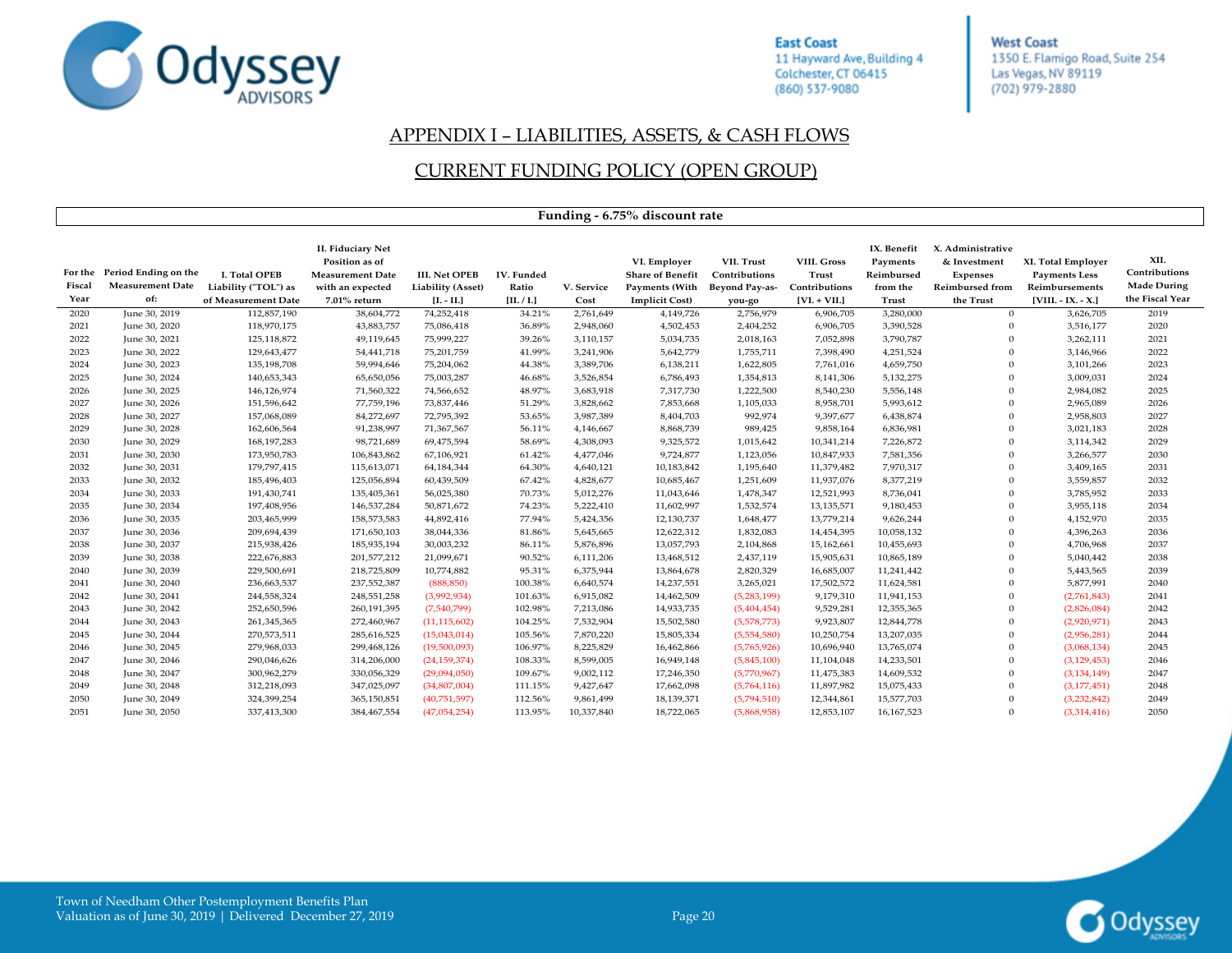

**West Coast** 1350 E. Flamigo Road, Suite 254 Las Vegas, NV 89119 (702) 979-2880

#### APPENDIX I – LIABILITIES, ASSETS, & CASH FLOWS

#### ALTERNATIVE FUNDING POLICY (OPEN GROUP)

|                |                                                                |                                                              |                                                                                                       |                                                           |                                   |                    | Funding - 7.00% discount rate                                                      |                                                         |                                                         |                                                                   |                                                                                             |                                                                                      |                                                                |
|----------------|----------------------------------------------------------------|--------------------------------------------------------------|-------------------------------------------------------------------------------------------------------|-----------------------------------------------------------|-----------------------------------|--------------------|------------------------------------------------------------------------------------|---------------------------------------------------------|---------------------------------------------------------|-------------------------------------------------------------------|---------------------------------------------------------------------------------------------|--------------------------------------------------------------------------------------|----------------------------------------------------------------|
| Fiscal<br>Year | For the Period Ending on the<br><b>Measurement Date</b><br>of: | I. Total OPEB<br>Liability ("TOL") as<br>of Measurement Date | II. Fiduciary Net<br>Position as of<br><b>Measurement Date</b><br>with an expected<br>$7.01\%$ return | <b>III. Net OPEB</b><br>Liability (Asset)<br>$[I. - II.]$ | IV. Funded<br>Ratio<br>[II. / I.] | V. Service<br>Cost | VI. Employer<br><b>Share of Benefit</b><br>Payments (With<br><b>Implicit Cost)</b> | VII. Trust<br>Contributions<br>Beyond Pay-as-<br>you-go | VIII. Gross<br>Trust<br>Contributions<br>$[VI. + VII.]$ | IX. Benefit<br>Payments<br>Reimbursed<br>from the<br><b>Trust</b> | X. Administrative<br>& Investment<br><b>Expenses</b><br><b>Reimbursed</b> from<br>the Trust | XI. Total Employer<br><b>Payments Less</b><br>Reimbursements<br>$[VIII. - IX. - X.]$ | XII.<br>Contributions<br><b>Made During</b><br>the Fiscal Year |
| 2020           | June 30, 2019                                                  | 109,486,712                                                  | 38,604,772                                                                                            | 70,881,940                                                | 35.26%                            | 2,592,793          | 4,149,726                                                                          | 2,756,979                                               | 6,906,705                                               | 3,280,000                                                         | $\mathbf{0}$                                                                                | 3,626,705                                                                            | 2019                                                           |
| 2021           | June 30, 2020                                                  | 115,461,897                                                  | 43,883,757                                                                                            | 71,578,140                                                | 38.01%                            | 2,774,289          | 4,502,453                                                                          | 2,404,252                                               | 6,906,705                                               | 3,390,528                                                         | $\Omega$                                                                                    | 3,516,177                                                                            | 2020                                                           |
| 2022           | June 30, 2021                                                  | 121,467,969                                                  | 49,119,645                                                                                            | 72,348,324                                                | 40.44%                            | 2,926,831          | 5,034,735                                                                          | 2,018,163                                               | 7,052,898                                               | 3,790,787                                                         | $\Omega$                                                                                    | 3,262,111                                                                            | 2021                                                           |
| 2023           | June 30, 2022                                                  | 125,784,475                                                  | 54,426,624                                                                                            | 71,357,851                                                | 43.27%                            | 3,050,814          | 5,642,779                                                                          | 1,741,605                                               | 7,384,384                                               | 4,251,524                                                         | $\mathbf{0}$                                                                                | 3,132,860                                                                            | 2022                                                           |
| 2024           | June 30, 2023                                                  | 131,174,492                                                  | 59,946,855                                                                                            | 71,227,637                                                | 45.70%                            | 3,189,903          | 6,138,211                                                                          | 1,593,239                                               | 7,731,450                                               | 4,659,750                                                         | $\Omega$                                                                                    | 3,071,700                                                                            | 2023                                                           |
| 2025           | June 30, 2024                                                  | 136,466,773                                                  | 65,549,179                                                                                            | 70,917,594                                                | 48.03%                            | 3,318,966          | 6,786,493                                                                          | 1,308,335                                               | 8,094,828                                               | 5,132,275                                                         | $\mathbf{0}$                                                                                | 2,962,553                                                                            | 2024                                                           |
| 2026           | June 30, 2025                                                  | 141,777,403                                                  | 71,382,876                                                                                            | 70,394,527                                                | 50.35%                            | 3,466,772          | 7,317,730                                                                          | 1,157,555                                               | 8,475,285                                               | 5,556,148                                                         | $\mathbf{0}$                                                                                | 2,919,137                                                                            | 2025                                                           |
| 2027           | June 30, 2026                                                  | 147,084,124                                                  | 77,478,271                                                                                            | 69,605,853                                                | 52.68%                            | 3,602,985          | 7,853,668                                                                          | 1,019,956                                               | 8,873,624                                               | 5,993,612                                                         | $\Omega$                                                                                    | 2,880,012                                                                            | 2026                                                           |
| 2028           | June 30, 2027                                                  | 152,392,674                                                  | 83,857,586                                                                                            | 68,535,088                                                | 55.03%                            | 3,752,354          | 8,404,703                                                                          | 885,981                                                 | 9,290,684                                               | 6,438,874                                                         | $\Omega$                                                                                    | 2,851,810                                                                            | 2027                                                           |
| 2029           | June 30, 2028                                                  | 157,766,345                                                  | 90,654,798                                                                                            | 67,111,547                                                | 57.46%                            | 3,902,245          | 8,868,739                                                                          | 858,607                                                 | 9,727,346                                               | 6,836,981                                                         | $\Omega$                                                                                    | 2,890,365                                                                            | 2028                                                           |
| 2030           | June 30, 2029                                                  | 163,191,021                                                  | 97,928,872                                                                                            | 65,262,149                                                | 60.01%                            | 4,054,155          | 9,325,572                                                                          | 858,960                                                 | 10,184,532                                              | 7,226,872                                                         | $\mathbf{0}$                                                                                | 2,957,660                                                                            | 2029                                                           |
| 2031           | June 30, 2030                                                  | 168,773,779                                                  | 105,797,790                                                                                           | 62,975,989                                                | 62.69%                            | 4,213,150          | 9,724,877                                                                          | 938,327                                                 | 10,663,204                                              | 7,581,356                                                         | $\Omega$                                                                                    | 3,081,848                                                                            | 2030                                                           |
| 2032           | June 30, 2031                                                  | 174,447,184                                                  | 114,263,483                                                                                           | 60,183,701                                                | 65.50%                            | 4,366,612          | 10,183,842                                                                         | 980,533                                                 | 11,164,375                                              | 7,970,317                                                         | $\mathbf{0}$                                                                                | 3,194,058                                                                            | 2031                                                           |
| 2033           | June 30, 2032                                                  | 179,977,379                                                  | 123,347,342                                                                                           | 56,630,037                                                | 68.53%                            | 4,544,054          | 10,685,467                                                                         | 1,003,634                                               | 11,689,101                                              | 8,377,219                                                         | $\mathbf{0}$                                                                                | 3,311,882                                                                            | 2032                                                           |
| 2034           | June 30, 2033                                                  | 185,735,961                                                  | 133,272,591                                                                                           | 52,463,370                                                | 71.75%                            | 4,716,831          | 11,043,646                                                                         | 1,194,842                                               | 12,238,488                                              | 8,736,041                                                         | $\Omega$                                                                                    | 3,502,447                                                                            | 2033                                                           |
| 2035           | June 30, 2034                                                  | 191,537,069                                                  | 143,910,570                                                                                           | 47,626,499                                                | 75.13%                            | 4,914,579          | 11,602,997                                                                         | 1,210,700                                               | 12,813,697                                              | 9,180,453                                                         | $\mathbf{0}$                                                                                | 3,633,244                                                                            | 2034                                                           |
| 2036           | June 30, 2035                                                  | 197,414,575                                                  | 155,373,998                                                                                           | 42,040,577                                                | 78.70%                            | 5,104,621          | 12,130,737                                                                         | 1,285,204                                               | 13,415,941                                              | 9,626,244                                                         | $\Omega$                                                                                    | 3,789,697                                                                            | 2035                                                           |
| 2037           | June 30, 2036                                                  | 203,458,170                                                  | 167,789,728                                                                                           | 35,668,442                                                | 82.47%                            | 5,312,884          | 12,622,312                                                                         | 1,424,178                                               | 14,046,490                                              | 10,058,132                                                        | $\Omega$                                                                                    | 3,988,358                                                                            | 2036                                                           |
| 2038           | June 30, 2037                                                  | 209,516,853                                                  | 181,316,258                                                                                           | 28,200,595                                                | 86.54%                            | 5,530,486          | 13,057,793                                                                         | 1,648,883                                               | 14,706,676                                              | 10,455,693                                                        | $\Omega$                                                                                    | 4,250,983                                                                            | 2037                                                           |
| 2039           | June 30, 2038                                                  | 216,054,970                                                  | 196,091,154                                                                                           | 19,963,816                                                | 90.76%                            | 5,750,984          | 13,468,512                                                                         | 1,929,377                                               | 15,397,889                                              | 10,865,189                                                        | $\Omega$                                                                                    | 4,532,700                                                                            | 2038                                                           |
| 2040           | June 30, 2039                                                  | 222,675,570                                                  | 212,252,265                                                                                           | 10,423,305                                                | 95.32%                            | 6,000,118          | 13,864,678                                                                         | 2,256,912                                               | 16,121,590                                              | 11,241,442                                                        | $\Omega$                                                                                    | 4,880,148                                                                            | 2039                                                           |
| 2041           | June 30, 2040                                                  | 229,624,305                                                  | 229,958,090                                                                                           | (333,785)                                                 | 100.15%                           | 6,249,150          | 14,237,551                                                                         | 2,641,754                                               | 16,879,305                                              | 11,624,581                                                        | $\Omega$                                                                                    | 5,254,724                                                                            | 2040                                                           |
| 2042           | June 30, 2041                                                  | 237,282,491                                                  | 240,119,277                                                                                           | (2,836,786)                                               | 101.20%                           | 6,507,477          | 14,462,509                                                                         | (5,568,522)                                             | 8,893,987                                               | 11,941,153                                                        | $\mathbf{0}$                                                                                | (3,047,166)                                                                          | 2041                                                           |
| 2043           | June 30, 2042                                                  | 245,131,939                                                  | 250,849,850                                                                                           | (5,717,911)                                               | 102.33%                           | 6,787,916          | 14,933,735                                                                         | (5,702,073)                                             | 9,231,662                                               | 12,355,365                                                        | $\Omega$                                                                                    | (3, 123, 703)                                                                        | 2042                                                           |
| 2044           | June 30, 2043                                                  | 253,565,446                                                  | 262,131,975                                                                                           | (8, 566, 529)                                             | 103.38%                           | 7,088,881          | 15,502,580                                                                         | (5,889,589)                                             | 9,612,991                                               | 12,844,778                                                        | $\Omega$                                                                                    | (3,231,787)                                                                          | 2043                                                           |
| 2045           | June 30, 2044                                                  | 262,516,778                                                  | 274,215,974                                                                                           | (11,699,196)                                              | 104.46%                           | 7,406,316          | 15,805,334                                                                         | (5,879,313)                                             | 9,926,021                                               | 13,207,035                                                        | $\Omega$                                                                                    | (3,281,014)                                                                          | 2044                                                           |
| 2046           | June 30, 2045                                                  | 271,628,461                                                  | 286,905,197                                                                                           | (15, 276, 736)                                            | 105.62%                           | 7,740,962          | 16,462,866                                                                         | (6, 105, 333)                                           | 10,357,533                                              | 13,765,074                                                        | $\Omega$                                                                                    | (3,407,541)                                                                          | 2045                                                           |
| 2047           | June 30, 2046                                                  | 281,403,593                                                  | 300,382,734                                                                                           | (18, 979, 141)                                            | 106.74%                           | 8,092,142          | 16,949,148                                                                         | (6, 199, 904)                                           | 10,749,244                                              | 14,233,501                                                        | $\Omega$                                                                                    | (3,484,257)                                                                          | 2046                                                           |
| 2048           | June 30, 2047                                                  | 291,991,384                                                  | 314,866,578                                                                                           | (22, 875, 194)                                            | 107.83%                           | 8,471,489          | 17,246,350                                                                         | (6, 142, 403)                                           | 11,103,947                                              | 14,609,532                                                        | $\mathbf{0}$                                                                                | (3,505,585)                                                                          | 2047                                                           |
| 2049           | June 30, 2048                                                  | 302,909,628                                                  | 330, 354, 282                                                                                         | (27, 444, 654)                                            | 109.06%                           | 8,871,941          | 17,662,098                                                                         | (6, 153, 110)                                           | 11,508,988                                              | 15,075,433                                                        | $\Omega$                                                                                    | (3,566,445)                                                                          | 2048                                                           |
| 2050           | June 30, 2049                                                  | 314,725,424                                                  | 346,875,993                                                                                           | (32, 150, 569)                                            | 110.22%                           | 9,280,220          | 18,139,371                                                                         | (6,201,406)                                             | 11,937,965                                              | 15,577,703                                                        | $\Omega$                                                                                    | (3,639,738)                                                                          | 2049                                                           |
| 2051           | June 30, 2050                                                  | 327,349,810                                                  | 364,455,178                                                                                           | (37, 105, 368)                                            | 111.34%                           | 9,728,483          | 18,722,065                                                                         | (6, 295, 507)                                           | 12,426,558                                              | 16,167,523                                                        | $\Omega$                                                                                    | (3,740,965)                                                                          | 2050                                                           |

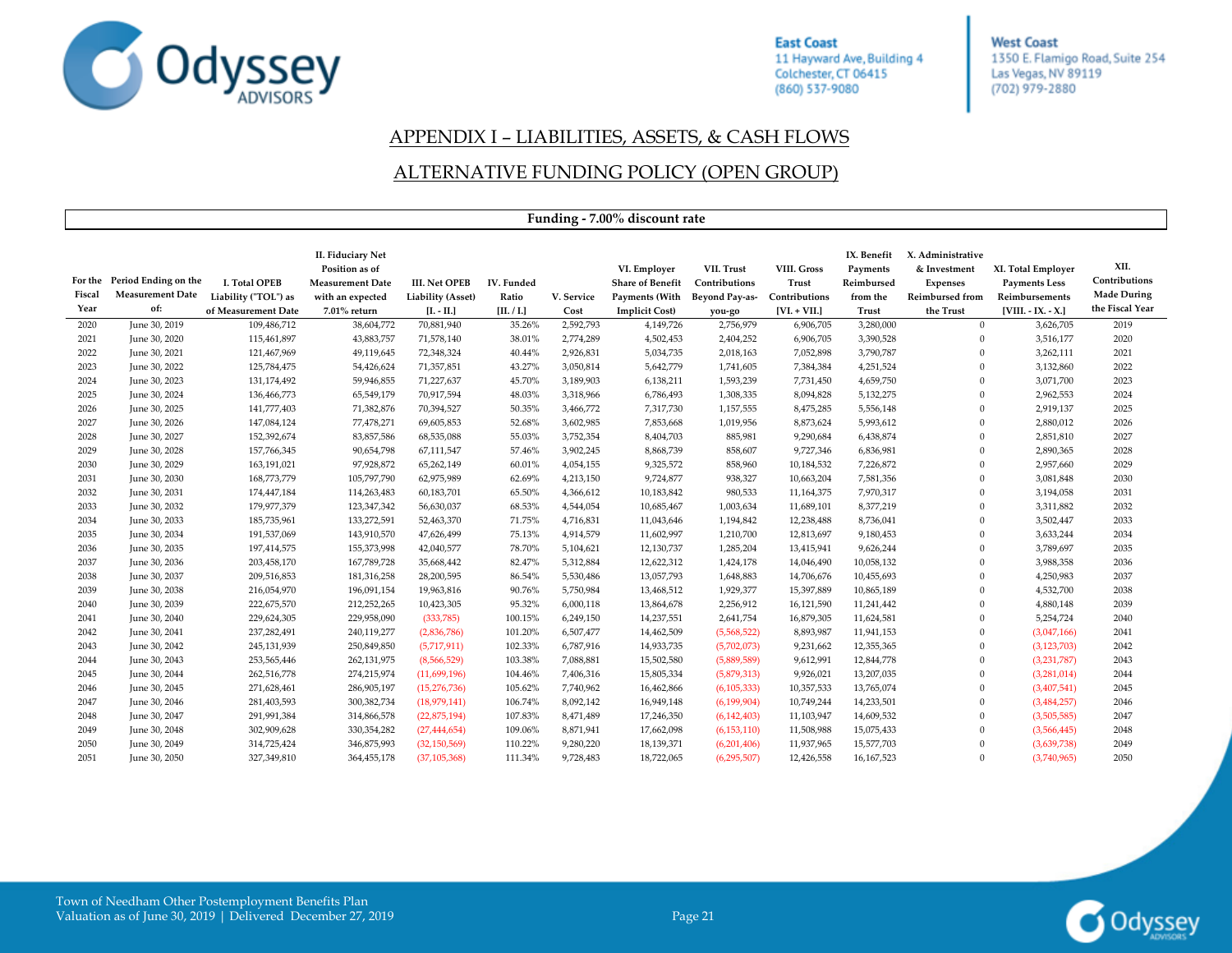

**West Coast** 1350 E. Flamigo Road, Suite 254 Las Vegas, NV 89119 (702) 979-2880

#### APPENDIX I – LIABILITIES, ASSETS, & CASH FLOWS

#### ALTERNATIVE FUNDING POLICY (OPEN GROUP)

|                |                                                                |                                                              |                                                                                                           |                                                           |                                   |                    | Funding - 6.90% discount rate                                                             |                                                                |                                                         |                                                            |                                                                                      |                                                                                      |                                                                |
|----------------|----------------------------------------------------------------|--------------------------------------------------------------|-----------------------------------------------------------------------------------------------------------|-----------------------------------------------------------|-----------------------------------|--------------------|-------------------------------------------------------------------------------------------|----------------------------------------------------------------|---------------------------------------------------------|------------------------------------------------------------|--------------------------------------------------------------------------------------|--------------------------------------------------------------------------------------|----------------------------------------------------------------|
| Fiscal<br>Year | For the Period Ending on the<br><b>Measurement Date</b><br>of: | I. Total OPEB<br>Liability ("TOL") as<br>of Measurement Date | <b>II. Fiduciary Net</b><br>Position as of<br><b>Measurement Date</b><br>with an expected<br>7.01% return | <b>III. Net OPEB</b><br>Liability (Asset)<br>$[I. - II.]$ | IV. Funded<br>Ratio<br>[II. / I.] | V. Service<br>Cost | VI. Employer<br><b>Share of Benefit</b><br><b>Payments (With</b><br><b>Implicit Cost)</b> | VII. Trust<br>Contributions<br><b>Beyond Pay-as-</b><br>you-go | VIII. Gross<br>Trust<br>Contributions<br>$[VI. + VII.]$ | IX. Benefit<br>Payments<br>Reimbursed<br>from the<br>Trust | X. Administrative<br>& Investment<br><b>Expenses</b><br>Reimbursed from<br>the Trust | XI. Total Employer<br><b>Payments Less</b><br>Reimbursements<br>$[VIII. - IX. - X.]$ | XII.<br>Contributions<br><b>Made During</b><br>the Fiscal Year |
| 2020           | June 30, 2019                                                  | 110,834,903                                                  | 38,604,772                                                                                                | 72,230,131                                                | 34.83%                            | 2,660,240          | 4,149,726                                                                                 | 2,756,979                                                      | 6,906,705                                               | 3,280,000                                                  | $\mathbf{0}$                                                                         | 3,626,705                                                                            | 2019                                                           |
| 2021           | June 30, 2020                                                  | 116,867,334                                                  | 43,883,757                                                                                                | 72,983,577                                                | 37.55%                            | 2,843,797          | 4,502,453                                                                                 | 2,404,252                                                      | 6,906,705                                               | 3,390,528                                                  | $\theta$                                                                             | 3,516,177                                                                            | 2020                                                           |
| 2022           | June 30, 2021                                                  | 122,932,817                                                  | 49,119,645                                                                                                | 73,813,172                                                | 39.96%                            | 3,000,162          | 5,034,735                                                                                 | 2,018,163                                                      | 7,052,898                                               | 3,790,787                                                  | $\theta$                                                                             | 3,262,111                                                                            | 2021                                                           |
| 2023           | June 30, 2022                                                  | 127,328,079                                                  | 54,432,284                                                                                                | 72,895,795                                                | 42.75%                            | 3,127,251          | 5,642,779                                                                                 | 1,746,895                                                      | 7,389,674                                               | 4,251,524                                                  | $\Omega$                                                                             | 3,138,150                                                                            | 2022                                                           |
| 2024           | June 30, 2023                                                  | 132,784,181                                                  | 59,964,770                                                                                                | 72,819,411                                                | 45.16%                            | 3,269,824          | 6,138,211                                                                                 | 1,604,320                                                      | 7,742,531                                               | 4,659,750                                                  | $\Omega$                                                                             | 3,082,781                                                                            | 2023                                                           |
| 2025           | June 30, 2024                                                  | 138,141,404                                                  | 65,586,979                                                                                                | 72,554,425                                                | 47.48%                            | 3,402,121          | 6,786,493                                                                                 | 1,325,744                                                      | 8,112,237                                               | 5,132,275                                                  | $\Omega$                                                                             | 2,979,962                                                                            | 2024                                                           |
| 2026           | June 30, 2025                                                  | 143,517,235                                                  | 71,449,341                                                                                                | 72,067,894                                                | 49.78%                            | 3,553,630          | 7,317,730                                                                                 | 1,181,866                                                      | 8,499,596                                               | 5,556,148                                                  | $\Omega$                                                                             | 2,943,448                                                                            | 2025                                                           |
| 2027           | June 30, 2026                                                  | 148,889,135                                                  | 77,583,454                                                                                                | 71,305,681                                                | 52.11%                            | 3,693,256          | 7,853,668                                                                                 | 1,051,784                                                      | 8,905,452                                               | 5,993,612                                                  | $\Omega$                                                                             | 2,911,840                                                                            | 2026                                                           |
| 2028           | June 30, 2027                                                  | 154,262,844                                                  | 84,012,950                                                                                                | 70,249,894                                                | 54.46%                            | 3,846,368          | 8,404,703                                                                                 | 925,984                                                        | 9,330,687                                               | 6,438,874                                                  | $\theta$                                                                             | 2,891,813                                                                            | 2027                                                           |
| 2029           | June 30, 2028                                                  | 159,702,438                                                  | 90,873,361                                                                                                | 68,829,077                                                | 56.90%                            | 4,000,014          | 8,868,739                                                                                 | 907,488                                                        | 9,776,227                                               | 6,836,981                                                  | $\mathbf{0}$                                                                         | 2,939,246                                                                            | 2028                                                           |
| 2030           | June 30, 2029                                                  | 165,193,530                                                  | 98,225,368                                                                                                | 66,968,162                                                | 59.46%                            | 4,155,730          | 9,325,572                                                                                 | 917,470                                                        | 10,243,042                                              | 7,226,872                                                  | $\Omega$                                                                             | 3,016,170                                                                            | 2029                                                           |
| 2031           | June 30, 2030                                                  | 170,844,585                                                  | 106,188,846                                                                                               | 64,655,739                                                | 62.16%                            | 4,318,707          | 9,724,877                                                                                 | 1,007,270                                                      | 10,732,147                                              | 7,581,356                                                  | $\theta$                                                                             | 3,150,791                                                                            | 2030                                                           |
| 2032           | June 30, 2031                                                  | 176,587,280                                                  | 114,767,809                                                                                               | 61,819,471                                                | 64.99%                            | 4,476,016          | 10,183,842                                                                                | 1,060,765                                                      | 11,244,607                                              | 7,970,317                                                  | $\Omega$                                                                             | 3,274,290                                                                            | 2031                                                           |
| 2033           | June 30, 2032                                                  | 182,184,993                                                  | 123,985,937                                                                                               | 58,199,056                                                | 68.05%                            | 4,657,903          | 10,685,467                                                                                | 1,096,070                                                      | 11,781,537                                              | 8,377,219                                                  | $\Omega$                                                                             | 3,404,318                                                                            | 2032                                                           |
| 2034           | June 30, 2033                                                  | 188,013,878                                                  | 134,068,973                                                                                               | 53,944,905                                                | 71.31%                            | 4,835,009          | 11,043,646                                                                                | 1,300,460                                                      | 12,344,106                                              | 8,736,041                                                  | $\Omega$                                                                             | 3,608,065                                                                            | 2033                                                           |
| 2035           | June 30, 2034                                                  | 193,885,829                                                  | 144,891,019                                                                                               | 48,994,810                                                | 74.73%                            | 5,037,711          | 11,602,997                                                                                | 1,330,540                                                      | 12,933,537                                              | 9,180,453                                                  | $\Omega$                                                                             | 3,753,084                                                                            | 2034                                                           |
| 2036           | June 30, 2035                                                  | 199,835,150                                                  | 156,567,824                                                                                               | 43,267,326                                                | 78.35%                            | 5,232,515          | 12,130,737                                                                                | 1,420,376                                                      | 13,551,113                                              | 9,626,244                                                  | $\theta$                                                                             | 3,924,869                                                                            | 2035                                                           |
| 2037           | June 30, 2036                                                  | 205,952,682                                                  | 169,229,564                                                                                               | 36,723,118                                                | 82.17%                            | 5,445,996          | 12,622,312                                                                                | 1,575,867                                                      | 14,198,179                                              | 10,058,132                                                 | $\overline{0}$                                                                       | 4,140,047                                                                            | 2036                                                           |
| 2038           | June 30, 2037                                                  | 212,085,487                                                  | 183,038,372                                                                                               | 29,047,115                                                | 86.30%                            | 5,669,049          | 13,057,793                                                                                | 1,818,349                                                      | 14,876,142                                              | 10,455,693                                                 | $\theta$                                                                             | 4,420,449                                                                            | 2037                                                           |
| 2039           | June 30, 2038                                                  | 218,703,740                                                  | 198,135,797                                                                                               | 20,567,943                                                | 90.60%                            | 5,895,073          | 13,468,512                                                                                | 2,117,966                                                      | 15,586,478                                              | 10,865,189                                                 | $\Omega$                                                                             | 4,721,289                                                                            | 2038                                                           |
| 2040           | June 30, 2039                                                  | 225,405,624                                                  | 214,664,041                                                                                               | 10,741,583                                                | 95.23%                            | 6,150,449          | 13,864,678                                                                                | 2,466,054                                                      | 16,330,732                                              | 11,241,442                                                 | $\Omega$                                                                             | 5,089,290                                                                            | 2039                                                           |
| 2041           | June 30, 2040                                                  | 232,440,004                                                  | 232,786,360                                                                                               | (346, 356)                                                | 100.15%                           | 6,405,720          | 14,237,551                                                                                | 2,872,974                                                      | 17,110,525                                              | 11,624,581                                                 | $\Omega$                                                                             | 5,485,944                                                                            | 2040                                                           |
| 2042           | June 30, 2041                                                  | 240,192,830                                                  | 243,267,938                                                                                               | (3,075,108)                                               | 101.28%                           | 6,670,519          | 14,462,509                                                                                | (5,454,393)                                                    | 9,008,116                                               | 11,941,153                                                 | $\Omega$                                                                             | (2,933,037)                                                                          | 2041                                                           |
| 2043           | June 30, 2042                                                  | 248,139,408                                                  | 254,346,624                                                                                               | (6,207,216)                                               | 102.50%                           | 6,957,984          | 14,933,735                                                                                | (5,583,026)                                                    | 9,350,709                                               | 12,355,365                                                 | $\Omega$                                                                             | (3,004,656)                                                                          | 2042                                                           |
| 2044           | June 30, 2043                                                  | 256,677,420                                                  | 266,006,915                                                                                               | (9,329,495)                                               | 103.63%                           | 7,266,491          | 15,502,580                                                                                | (5,765,262)                                                    | 9,737,318                                               | 12,844,778                                                 | $\Omega$                                                                             | (3,107,460)                                                                          | 2043                                                           |
| 2045           | June 30, 2044                                                  | 265,739,477                                                  | 278,501,546                                                                                               | (12,762,069)                                              | 104.80%                           | 7,591,878          | 15,805,334                                                                                | (5,749,419)                                                    | 10,055,915                                              | 13,207,035                                                 | $\mathbf{0}$                                                                         | (3, 151, 120)                                                                        | 2044                                                           |
| 2046           | June 30, 2045                                                  | 274,964,295                                                  | 291,636,468                                                                                               | (16,672,173)                                              | 106.06%                           | 7,934,909          | 16,462,866                                                                                | (5,969,570)                                                    | 10,493,296                                              | 13,765,074                                                 | $\theta$                                                                             | (3,271,778)                                                                          | 2045                                                           |
| 2047           | June 30, 2046                                                  | 284,860,812                                                  | 305,597,538                                                                                               | (20, 736, 726)                                            | 107.28%                           | 8,294,888          | 16,949,148                                                                                | (6,057,982)                                                    | 10,891,166                                              | 14,233,501                                                 | $\Omega$                                                                             | (3,342,335)                                                                          | 2046                                                           |
| 2048           | June 30, 2047                                                  | 295,579,748                                                  | 320,605,930                                                                                               | (25,026,182)                                              | 108.47%                           | 8,683,738          | 17,246,350                                                                                | (5,993,828)                                                    | 11,252,522                                              | 14,609,532                                                 | $\Omega$                                                                             | (3,357,010)                                                                          | 2047                                                           |
| 2049           | June 30, 2048                                                  | 306,633,020                                                  | 336,662,468                                                                                               | (30,029,448)                                              | 109.79%                           | 9,094,224          | 17,662,098                                                                                | (5,997,512)                                                    | 11,664,586                                              | 15,075,433                                                 | $\Omega$                                                                             | (3,410,847)                                                                          | 2048                                                           |
| 2050           | June 30, 2049                                                  | 318,594,963                                                  | 353,800,550                                                                                               | (35, 205, 587)                                            | 111.05%                           | 9,512,731          | 18,139,371                                                                                | (6,038,648)                                                    | 12,100,723                                              | 15,577,703                                                 | $\theta$                                                                             | (3,476,980)                                                                          | 2049                                                           |
| 2051           | June 30, 2050                                                  | 331, 375, 211                                                | 372,047,727                                                                                               | (40,672,516)                                              | 112.27%                           | 9,972,226          | 18,722,065                                                                                | (6, 124, 887)                                                  | 12,597,178                                              | 16,167,523                                                 | $\theta$                                                                             | (3,570,345)                                                                          | 2050                                                           |

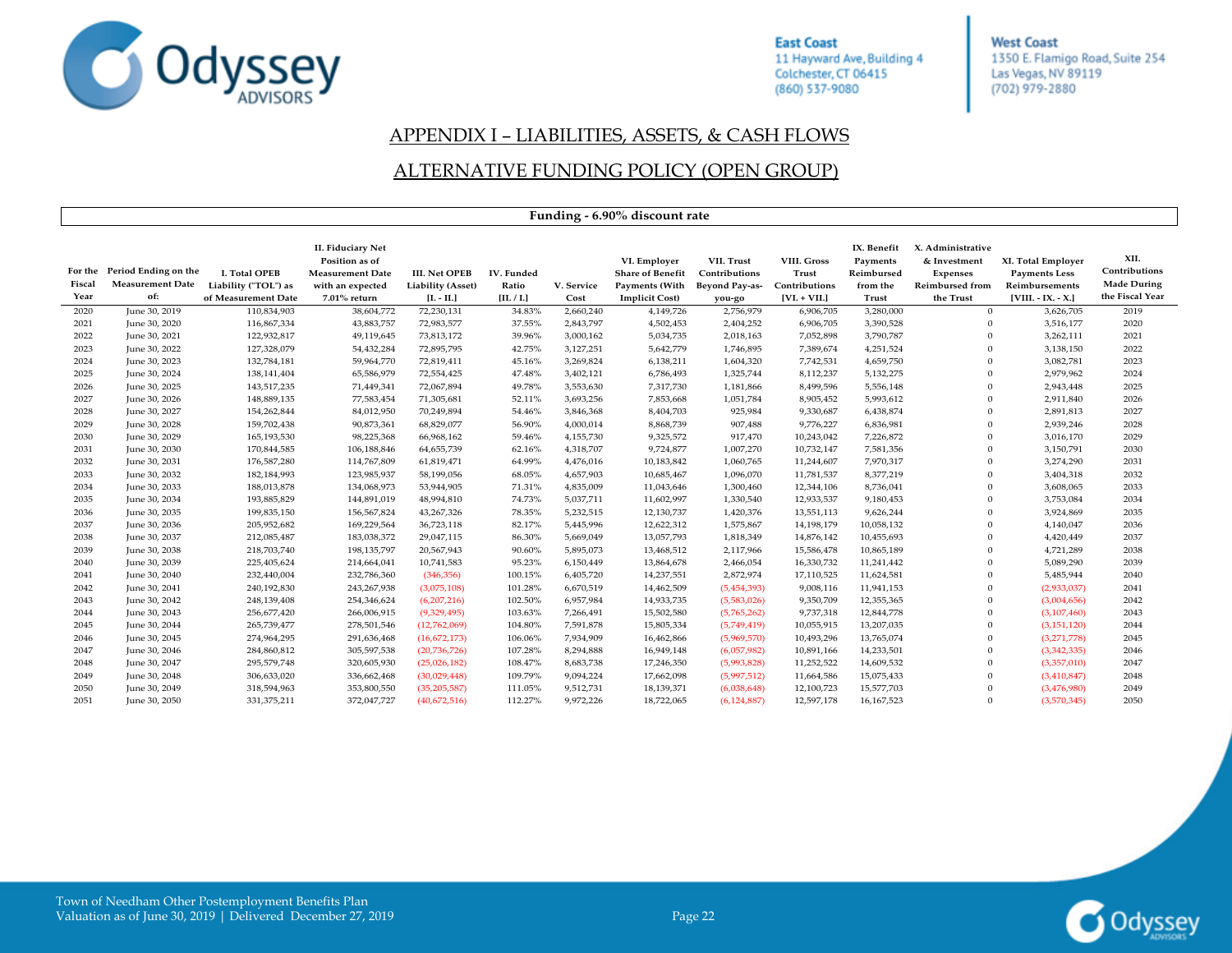

**West Coast** 1350 E. Flamigo Road, Suite 254 Las Vegas, NV 89119 (702) 979-2880

#### APPENDIX I – LIABILITIES, ASSETS, & CASH FLOWS

#### CONTRIBUTION PROJECTION DISCLOSURES

|                                             |                           |                  |                   | Projection of Contributions using a June 30, 2019 Valuation Date |                             |                              |                |
|---------------------------------------------|---------------------------|------------------|-------------------|------------------------------------------------------------------|-----------------------------|------------------------------|----------------|
| For the Period Ending<br>on the Measurement | I. Payroll for<br>current | II. Payroll for  | <b>III.</b> Total | <b>IV.</b> Contributions<br>from current                         | V. Employer<br>Payments for | VI. Employer<br>Payments for | VII. Total     |
|                                             |                           |                  |                   |                                                                  | current plan                |                              | Payments       |
| Date                                        | employees                 | future employees | Payroll [I.+II.]  | employees                                                        | members                     | future employees             | $[IV.+V.+VI.]$ |
| June 30, 2019                               | 97,284,787                | $\boldsymbol{0}$ | 97,284,787        | $\boldsymbol{0}$                                                 | 4,149,726                   | $\boldsymbol{0}$             | 4,149,726      |
| June 30, 2020                               | 91,153,867                | 9,049,464        | 100,203,331       | $\boldsymbol{0}$                                                 | 4,502,454                   | $\boldsymbol{0}$             | 4,502,454      |
| June 30, 2021                               | 85,839,007                | 17,370,424       | 103,209,431       | $\boldsymbol{0}$                                                 | 5,034,735                   | $\boldsymbol{0}$             | 5,034,735      |
| June 30, 2022                               | 81,574,216                | 24,731,498       | 106,305,714       | $\boldsymbol{0}$                                                 | 5,642,779                   | $\boldsymbol{0}$             | 5,642,779      |
| June 30, 2023                               | 77,439,005                | 32,055,880       | 109,494,885       | $\boldsymbol{0}$                                                 | 6,138,211                   | $\overline{0}$               | 6,138,211      |
| June 30, 2024                               | 73,943,791                | 38,835,941       | 112,779,732       | $\boldsymbol{0}$                                                 | 6,786,493                   | $\mathbf{0}$                 | 6,786,493      |
| June 30, 2025                               | 70,497,669                | 45,665,455       | 116, 163, 124     | $\boldsymbol{0}$                                                 | 7,317,730                   | $\boldsymbol{0}$             | 7,317,730      |
| June 30, 2026                               | 67,216,668                | 52,431,350       | 119,648,018       | $\boldsymbol{0}$                                                 | 7,853,668                   | $\mathbf{0}$                 | 7,853,668      |
| June 30, 2027                               | 63,996,947                | 59,240,512       | 123,237,459       | $\boldsymbol{0}$                                                 | 8,404,703                   | $\mathbf{0}$                 | 8,404,703      |
| June 30, 2028                               | 60,802,236                | 66,132,347       | 126,934,583       | $\boldsymbol{0}$                                                 | 8,868,739                   | $\overline{0}$               | 8,868,739      |
| June 30, 2029                               | 57,622,462                | 73,120,158       | 130,742,620       | $\boldsymbol{0}$                                                 | 9,325,572                   | $\overline{0}$               | 9,325,572      |
| June 30, 2030                               | 54,616,212                | 80,048,687       | 134,664,899       | $\boldsymbol{0}$                                                 | 9,724,877                   | $\mathbf{0}$                 | 9,724,877      |
| June 30, 2031                               | 51,844,720                | 86,860,126       | 138,704,846       | $\boldsymbol{0}$                                                 | 10,117,733                  | 66,109                       | 10,183,842     |
| June 30, 2032                               | 49,001,261                | 93,864,730       | 142,865,991       | $\boldsymbol{0}$                                                 | 10,521,514                  | 163,953                      | 10,685,467     |
| June 30, 2033                               | 46,537,175                | 100,614,796      | 147, 151, 971     | $\boldsymbol{0}$                                                 | 10,740,592                  | 303,054                      | 11,043,646     |
| June 30, 2034                               | 43,972,687                | 107,593,843      | 151,566,530       | $\boldsymbol{0}$                                                 | 11,105,442                  | 497,555                      | 11,602,997     |
| June 30, 2035                               | 41,517,700                | 114,595,826      | 156,113,526       | $\boldsymbol{0}$                                                 | 11,388,077                  | 742,660                      | 12,130,737     |
| June 30, 2036                               | 39,170,581                | 121,626,351      | 160,796,932       | $\boldsymbol{0}$                                                 | 11,703,985                  | 918,327                      | 12,622,312     |
| June 30, 2037                               | 36,612,366                | 129,008,474      | 165,620,840       | $\boldsymbol{0}$                                                 | 11,925,169                  | 1,132,624                    | 13,057,793     |
| June 30, 2038                               | 34,320,859                | 136,268,606      | 170,589,465       | $\boldsymbol{0}$                                                 | 12,095,287                  | 1,373,225                    | 13,468,512     |
| June 30, 2039                               | 31,943,228                | 143,763,921      | 175,707,149       | $\boldsymbol{0}$                                                 | 12,301,567                  | 1,563,111                    | 13,864,678     |
| June 30, 2040                               | 29,759,072                | 151,219,291      | 180,978,363       | $\boldsymbol{0}$                                                 | 12,461,634                  | 1,775,917                    | 14,237,551     |
| June 30, 2041                               | 27,535,867                | 158,871,847      | 186,407,714       | $\boldsymbol{0}$                                                 | 12,378,021                  | 2,084,488                    | 14,462,509     |
| June 30, 2042                               | 25,524,950                | 166,474,995      | 191,999,945       | $\boldsymbol{0}$                                                 | 12,454,459                  | 2,479,276                    | 14,933,735     |
| June 30, 2043                               | 23,582,754                | 174,177,189      | 197,759,943       | $\boldsymbol{0}$                                                 | 12,540,693                  | 2,961,887                    | 15,502,580     |
| June 30, 2044                               | 21,636,249                | 182,056,492      | 203,692,741       | $\boldsymbol{0}$                                                 | 12,240,423                  | 3,564,911                    | 15,805,334     |
| June 30, 2045                               | 19,682,122                | 190,121,401      | 209,803,523       | $\boldsymbol{0}$                                                 | 12,190,136                  | 4,272,730                    | 16,462,866     |
| June 30, 2046                               | 17,944,381                | 198,153,248      | 216,097,629       | $\boldsymbol{0}$                                                 | 12,110,533                  | 4,838,615                    | 16,949,148     |
| June 30, 2047                               | 16,390,598                | 206,189,960      | 222,580,558       | $\boldsymbol{0}$                                                 | 11,760,946                  | 5,485,404                    | 17,246,350     |
| June 30, 2048                               | 14,616,829                | 214,641,146      | 229,257,975       | $\boldsymbol{0}$                                                 | 11,466,070                  | 6,196,028                    | 17,662,098     |
| June 30, 2049                               | 13,136,639                | 222,999,075      | 236, 135, 714     | $\boldsymbol{0}$                                                 | 11,323,654                  | 6,815,717                    | 18,139,371     |
| June 30, 2050                               | 11,625,465                | 231,594,320      | 243,219,785       | $\boldsymbol{0}$                                                 | 11,230,611                  | 7,491,454                    | 18,722,065     |
| June 30, 2051                               | 10,112,656                | 240,403,723      | 250,516,379       | $\boldsymbol{0}$                                                 | 10,997,810                  | 8,273,055                    | 19,270,865     |
| June 30, 2052                               | 8,726,498                 | 249,305,372      | 258,031,870       | $\boldsymbol{0}$                                                 | 10,703,734                  | 9,123,598                    | 19,827,332     |
| June 30, 2053                               | 7,524,131                 | 258,248,695      | 265,772,826       | $\boldsymbol{0}$                                                 | 10,544,269                  | 10,046,013                   | 20,590,282     |
| June 30, 2054                               | 6,338,666                 | 267,407,345      | 273,746,011       | $\boldsymbol{0}$                                                 | 10,177,157                  | 11,051,320                   | 21,228,477     |
| June 30, 2055                               | 5,242,841                 | 276,715,550      | 281,958,391       | $\boldsymbol{0}$                                                 | 9,926,360                   | 12,139,607                   | 22,065,967     |
| June 30, 2056                               | 4,162,320                 | 286,254,823      | 290,417,143       | $\boldsymbol{0}$                                                 | 9,728,317                   | 13,198,397                   | 22,926,714     |
| June 30, 2057                               | 3,263,402                 | 295,866,255      | 299,129,657       | $\mathbf{0}$                                                     | 9,311,879                   | 14,323,025                   | 23,634,904     |
| June 30, 2058                               | 2,430,935                 | 305,672,612      | 308,103,547       | $\mathbf{0}$                                                     | 9,045,357                   | 15,515,967                   | 24,561,324     |

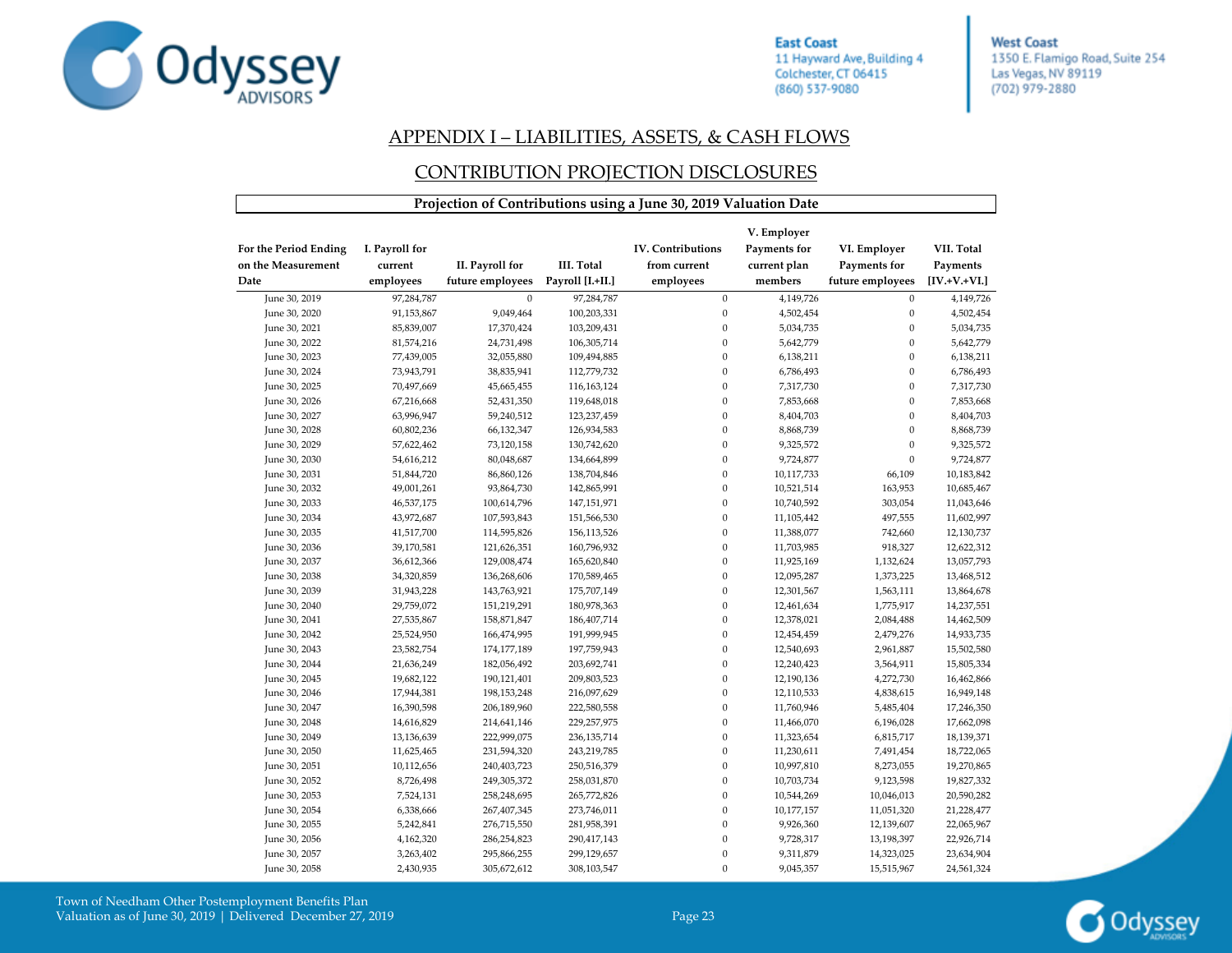

**West Coast** 1350 E. Flamigo Road, Suite 254 Las Vegas, NV 89119 (702) 979-2880

#### APPENDIX I – LIABILITIES, ASSETS, & CASH FLOWS

#### CONTRIBUTION PROJECTION DISCLOSURES (CONTINUED)

|                                                     |                                        |                                     |                                       | Projection of Contributions using a June 30, 2019 Valuation Date |                                                        |                                                  |                                          |
|-----------------------------------------------------|----------------------------------------|-------------------------------------|---------------------------------------|------------------------------------------------------------------|--------------------------------------------------------|--------------------------------------------------|------------------------------------------|
| For the Period Ending<br>on the Measurement<br>Date | I. Payroll for<br>current<br>employees | II. Payroll for<br>future employees | <b>III.</b> Total<br>Payroll [I.+II.] | IV. Contributions<br>from current<br>employees                   | V. Employer<br>Payments for<br>current plan<br>members | VI. Employer<br>Payments for<br>future employees | VII. Total<br>Payments<br>$[IV.+V.+VI.]$ |
| June 30, 2059                                       | 1,785,071                              | 315,561,582                         | 317,346,653                           | $\boldsymbol{0}$                                                 | 8,844,535                                              | 16,733,093                                       | 25,577,628                               |
| June 30, 2060                                       | 1,345,895                              | 325,521,158                         | 326,867,053                           | $\boldsymbol{0}$                                                 | 8,606,270                                              | 18,016,540                                       | 26,622,810                               |
| June 30, 2061                                       | 888,687                                | 335,784,378                         | 336,673,065                           | $\boldsymbol{0}$                                                 | 8,355,936                                              | 19,386,886                                       | 27,742,822                               |
| June 30, 2062                                       | 547,268                                | 346,225,989                         | 346,773,257                           | $\boldsymbol{0}$                                                 | 8,113,424                                              | 20,835,952                                       | 28,949,376                               |
| June 30, 2063                                       | 303,164                                | 356,873,291                         | 357,176,455                           | $\boldsymbol{0}$                                                 | 7,902,939                                              | 22,372,523                                       | 30,275,462                               |
| June 30, 2064                                       | 176,132                                | 367,715,617                         | 367,891,749                           | $\mathbf{0}$                                                     | 7,691,897                                              | 23,996,027                                       | 31,687,924                               |
| June 30, 2065                                       | 81,350                                 | 378,847,151                         | 378,928,501                           | $\boldsymbol{0}$                                                 | 7,458,432                                              | 25,712,011                                       | 33,170,443                               |
| June 30, 2066                                       | 22,118                                 | 390,274,238                         | 390,296,356                           | $\boldsymbol{0}$                                                 | 7,225,953                                              | 27,475,944                                       | 34,701,897                               |
| June 30, 2067                                       | 5,329                                  | 401,999,918                         | 402,005,247                           | $\boldsymbol{0}$                                                 | 6,986,633                                              | 29,317,781                                       | 36,304,414                               |
| June 30, 2068                                       | $\overline{0}$                         | 414,065,404                         | 414,065,404                           | $\boldsymbol{0}$                                                 | 6,733,625                                              | 31,247,859                                       | 37,981,484                               |
| June 30, 2069                                       | $\overline{0}$                         | 426,487,366                         | 426,487,366                           | $\boldsymbol{0}$                                                 | 6,469,913                                              | 33,234,888                                       | 39,704,801                               |
| June 30, 2070                                       | $\overline{0}$                         | 439,281,987                         | 439,281,987                           | $\boldsymbol{0}$                                                 | 6,196,827                                              | 35,305,063                                       | 41,501,890                               |
| June 30, 2071                                       | $\overline{0}$                         | 452,460,447                         | 452,460,447                           | $\boldsymbol{0}$                                                 | 5,915,750                                              | 37,463,881                                       | 43,379,631                               |
| June 30, 2072                                       | $\overline{0}$                         | 466,034,260                         | 466,034,260                           | $\boldsymbol{0}$                                                 | 5,627,822                                              | 39,712,971                                       | 45,340,793                               |
| June 30, 2073                                       | $\overline{0}$                         | 480,015,288                         | 480,015,288                           | $\boldsymbol{0}$                                                 | 5,334,087                                              | 42,060,239                                       | 47,394,326                               |
| June 30, 2074                                       | $\theta$                               | 494,415,747                         | 494,415,747                           | $\mathbf{0}$                                                     | 5,035,969                                              | 44,507,852                                       | 49,543,821                               |
| June 30, 2075                                       | $\theta$                               | 509,248,219                         | 509,248,219                           | $\boldsymbol{0}$                                                 | 4,734,867                                              | 47,052,439                                       | 51,787,306                               |
| June 30, 2076                                       | $\overline{0}$                         | 524,525,666                         | 524,525,666                           | $\boldsymbol{0}$                                                 | 4,432,117                                              | 49,712,234                                       | 54,144,351                               |
| June 30, 2077                                       | $\overline{0}$                         | 540,261,436                         | 540,261,436                           | $\boldsymbol{0}$                                                 | 4,129,362                                              | 52,471,935                                       | 56,601,297                               |
| June 30, 2078                                       | $\overline{0}$                         | 556,469,279                         | 556,469,279                           | $\boldsymbol{0}$                                                 | 3,828,124                                              | 55,339,778                                       | 59,167,902                               |
| June 30, 2079                                       | $\overline{0}$                         | 573,163,357                         | 573,163,357                           | $\boldsymbol{0}$                                                 | 3,530,110                                              | 58,332,445                                       | 61,862,555                               |
| June 30, 2080                                       | $\overline{0}$                         | 590,358,258                         | 590,358,258                           | $\boldsymbol{0}$                                                 | 3,256,961                                              | 61,443,507                                       | 64,700,468                               |
| June 30, 2081                                       | $\overline{0}$                         | 608,069,006                         | 608,069,006                           | $\boldsymbol{0}$                                                 | 3,006,698                                              | 64,680,433                                       | 67,687,131                               |
| June 30, 2082                                       | $\boldsymbol{0}$                       | 626,311,076                         | 626,311,076                           | $\boldsymbol{0}$                                                 | 2,761,389                                              | 68,055,816                                       | 70,817,205                               |
| June 30, 2083                                       | $\overline{0}$                         | 645,100,408                         | 645,100,408                           | $\boldsymbol{0}$                                                 | 2,519,158                                              | 71,578,392                                       | 74,097,550                               |
| June 30, 2084                                       | $\overline{0}$                         | 664,453,420                         | 664,453,420                           | $\boldsymbol{0}$                                                 | 2,282,028                                              | 75,255,870                                       | 77,537,898                               |
| June 30, 2085                                       | $\theta$                               | 684,387,023                         | 684,387,023                           | $\boldsymbol{0}$                                                 | 2,051,832                                              | 79,090,921                                       | 81,142,753                               |
| June 30, 2086                                       | $\theta$                               | 704,918,634                         | 704,918,634                           | $\boldsymbol{0}$                                                 | 1,830,113                                              | 83,099,180                                       | 84,929,293                               |
| June 30, 2087                                       | $\overline{0}$                         | 726,066,193                         | 726,066,193                           | $\boldsymbol{0}$                                                 | 1,618,601                                              | 87,280,002                                       | 88,898,603                               |
| June 30, 2088                                       | $\overline{0}$                         | 747,848,179                         | 747,848,179                           | $\boldsymbol{0}$                                                 | 1,418,810                                              | 91,642,745                                       | 93,061,555                               |
| June 30, 2089                                       | $\overline{0}$                         | 770,283,624                         | 770,283,624                           | $\boldsymbol{0}$                                                 | 1,231,907                                              | 96,204,436                                       | 97,436,343                               |
| June 30, 2090                                       | $\overline{0}$                         | 793,392,133                         | 793,392,133                           | $\boldsymbol{0}$                                                 | 1,058,833                                              | 100,969,011                                      | 102,027,844                              |
| June 30, 2091                                       | $\overline{0}$                         | 817,193,897                         | 817,193,897                           | $\boldsymbol{0}$                                                 | 900,226                                                | 105,946,955                                      | 106,847,181                              |
| June 30, 2092                                       | $\overline{0}$                         | 841,709,714                         | 841,709,714                           | $\boldsymbol{0}$                                                 | 756,496                                                | 111, 151, 793                                    | 111,908,289                              |
| June 30, 2093                                       | $\boldsymbol{0}$                       | 866,961,005                         | 866,961,005                           | $\boldsymbol{0}$                                                 | 627,840                                                | 116,595,236                                      | 117,223,076                              |

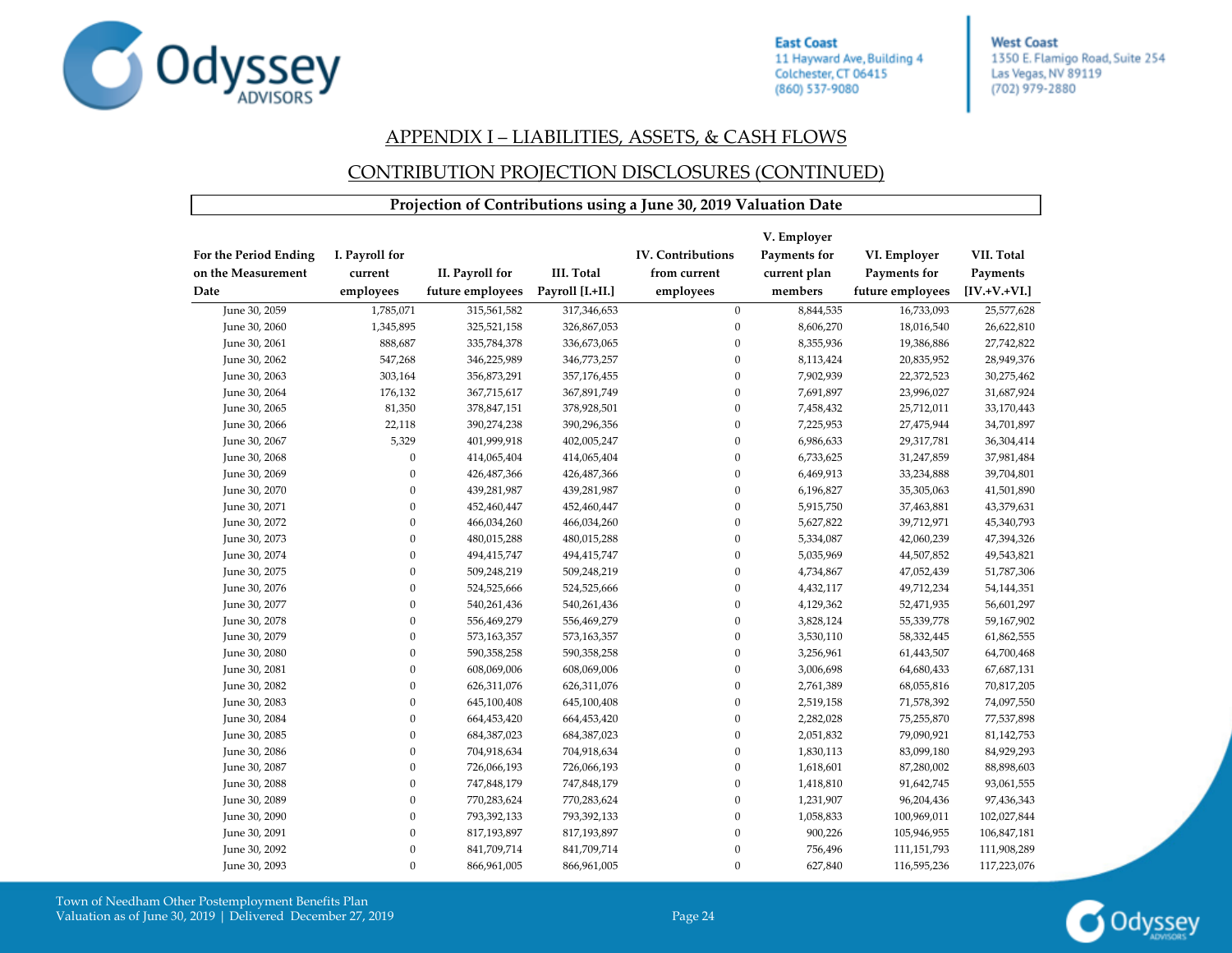

**West Coast** 1350 E. Flamigo Road, Suite 254 Las Vegas, NV 89119 (702) 979-2880

#### APPENDIX I – LIABILITIES, ASSETS, & CASH FLOWS

#### FIDUCIARY NET POSITION PROJECTION DISCLOSURES

|                       | Projection of OPEB Plan's Fiduciary Net Position using a June 30, 2019 Valuation Date |                             |                          |                          |                             |                               |                     |                  |                             |  |  |  |
|-----------------------|---------------------------------------------------------------------------------------|-----------------------------|--------------------------|--------------------------|-----------------------------|-------------------------------|---------------------|------------------|-----------------------------|--|--|--|
|                       |                                                                                       |                             | III. Contributions to    | IV. Gross                |                             |                               | VII. Trust          |                  |                             |  |  |  |
|                       |                                                                                       | II. Employer Share of       | <b>Trust for Current</b> | Contributions to         | V. Administrative           | VI. Benefit Payments          | Withdrawals for     |                  | IX. Ending                  |  |  |  |
| For the Period Ending | I. Beginning Fiduciary                                                                | <b>Benefit Payments for</b> | <b>Plan Members</b>      | <b>Trust for Current</b> | <b>Expenses Withdrawn</b>   | Withdrawn from the            | <b>Current Plan</b> |                  | <b>Fiduciary Net</b>        |  |  |  |
| on the Measurement    | <b>Net Position for Current</b>                                                       | <b>Current Plan</b>         | beyond Pay-as-you-       | Plan Members             | from the Trust for          | <b>Trust for Current Plan</b> | Members             | VIII. Investment | <b>Position for Current</b> |  |  |  |
| Date                  | <b>Plan Members</b>                                                                   | Members                     | go                       | $[II. + III.]$           | <b>Current Plan Members</b> | Members                       | $[V. +VI.]$         | Earnings         | <b>Plan Members</b>         |  |  |  |
| June 30, 2019         | 32,878,807                                                                            | 4,149,726                   | 2,756,979                | 6,906,705                | $\boldsymbol{0}$            | 3,280,000                     | 3,280,000           | 2,099,260        | 38,604,772                  |  |  |  |
| June 30, 2020         | 38,604,772                                                                            | 4,502,454                   | 3,198,628                | 7,701,082                | $\boldsymbol{0}$            | 3,390,529                     | 3,390,529           | 2,615,113        | 44,418,513                  |  |  |  |
| June 30, 2021         | 44,418,513                                                                            | 5,034,735                   | 2,713,089                | 7,747,824                | $\theta$                    | 3,790,787                     | 3,790,787           | 3,303,925        | 50,435,527                  |  |  |  |
| June 30, 2022         | 50,435,527                                                                            | 5,642,779                   | 1,336,429                | 6,979,208                | $\overline{0}$              | 4,251,524                     | 4,251,524           | 3,629,214        | 55,401,170                  |  |  |  |
| June 30, 2023         | 55,401,170                                                                            | 6,138,211                   | 1,126,800                | 7,265,011                | $\Omega$                    | 4,659,750                     | 4,659,750           | 3,962,611        | 60,490,581                  |  |  |  |
| June 30, 2024         | 60,490,581                                                                            | 6,786,493                   | 857,807                  | 7,644,300                | $\mathbf{0}$                | 5,132,275                     | 5,132,275           | 4,300,522        | 65,648,910                  |  |  |  |
| June 30, 2025         | 65,648,910                                                                            | 7,317,730                   | 702,503                  | 8,020,233                | $\theta$                    | 5,556,148                     | 5,556,148           | 4,651,234        | 71,002,647                  |  |  |  |
| June 30, 2026         | 71,002,647                                                                            | 7,853,668                   | 572,998                  | 8,426,666                | $\overline{0}$              | 5,993,612                     | 5,993,612           | 5,017,453        | 76,593,098                  |  |  |  |
| June 30, 2027         | 76,593,098                                                                            | 8,404,703                   | 460,088                  | 8,864,791                | $\overline{0}$              | 6,438,874                     | 6,438,874           | 5,401,428        | 82,454,614                  |  |  |  |
| June 30, 2028         | 82,454,614                                                                            | 8,868,739                   | 411,277                  | 9,280,016                | $\theta$                    | 6,836,981                     | 6,836,981           | 5,808,899        | 88,674,790                  |  |  |  |
| June 30, 2029         | 88,674,790                                                                            | 9,325,572                   | 378,571                  | 9,704,143                | $\theta$                    | 7,226,872                     | 7,226,872           | 6,242,641        | 95,296,002                  |  |  |  |
| June 30, 2030         | 95,296,002                                                                            | 9,724,877                   | 380,559                  | 10,105,436               | $\boldsymbol{0}$            | 7,581,356                     | 7,581,356           | 6,706,927        | 102,383,488                 |  |  |  |
| June 30, 2031         | 102,383,488                                                                           | 10,117,733                  | 366,501                  | 10,484,234               | $\overline{0}$              | 7,918,577                     | 7,918,577           | 7,202,774        | 109,886,654                 |  |  |  |
| June 30, 2032         | 109,886,654                                                                           | 10,521,514                  | 344,234                  | 10,865,748               | $\overline{0}$              | 8,248,683                     | 8,248,683           | 7,727,185        | 117,794,120                 |  |  |  |
| June 30, 2033         | 117,794,120                                                                           | 10,740,592                  | 377,872                  | 11,118,464               | $\theta$                    | 8,496,311                     | 8,496,311           | 8,283,857        | 126, 152, 795               |  |  |  |
| June 30, 2034         | 126, 152, 795                                                                         | 11,105,442                  | 351,250                  | 11,456,692               | $\overline{0}$              | 8,786,781                     | 8,786,781           | 8,867,934        | 134,874,424                 |  |  |  |
| June 30, 2035         | 134,874,424                                                                           | 11,388,077                  | 341,794                  | 11,729,871               | $\mathbf{0}$                | 9,036,912                     | 9,036,912           | 9,478,657        | 143,952,215                 |  |  |  |
| June 30, 2036         | 143,952,215                                                                           | 11,703,985                  | 346,934                  | 12,050,919               | $\theta$                    | 9,326,360                     | 9,326,360           | 10,115,370       | 153,496,192                 |  |  |  |
| June 30, 2037         | 153,496,192                                                                           | 11,925,169                  | 364,504                  | 12,289,673               | $\theta$                    | 9,548,773                     | 9,548,773           | 10,785,635       | 163,513,707                 |  |  |  |
| June 30, 2038         | 163,513,707                                                                           | 12,095,287                  | 388,171                  | 12,483,458               | $\overline{0}$              | 9,757,394                     | 9,757,394           | 11,489,522       | 174,018,175                 |  |  |  |
| June 30, 2039         | 174,018,175                                                                           | 12,301,567                  | 410,302                  | 12,711,869               | $\mathbf{0}$                | 9,974,076                     | 9,974,076           | 12,227,436       | 185,092,802                 |  |  |  |
| June 30, 2040         | 185,092,802                                                                           | 12,461,634                  | 434,395                  | 12,896,029               | $\mathbf{0}$                | 10,174,592                    | 10,174,592          | 13,005,457       | 196,756,737                 |  |  |  |
| June 30, 2041         | 196,756,737                                                                           | 12,378,021                  | (2, 136, 380)            | 10,241,641               | $\theta$                    | 10,220,069                    | 10,220,069          | 13,642,887       | 206,178,756                 |  |  |  |
| June 30, 2042         | 206,178,756                                                                           | 12,454,459                  | (1,985,328)              | 10,469,131               | $\boldsymbol{0}$            | 10,304,146                    | 10,304,146          | 14,313,959       | 216,028,111                 |  |  |  |
| June 30, 2043         | 216,028,111                                                                           | 12,540,693                  | (1,848,673)              | 10,692,020               | $\mathbf{0}$                | 10,390,684                    | 10,390,684          | 15,013,979       | 226,231,530                 |  |  |  |
| June 30, 2044         | 226,231,530                                                                           | 12,240,423                  | (1,678,843)              | 10,561,580               | $\mathbf{0}$                | 10,228,173                    | 10,228,173          | 15,741,143       | 236,728,919                 |  |  |  |
| June 30, 2045         | 236,728,919                                                                           | 12,190,136                  | (1,544,417)              | 10,645,719               | $\mathbf{0}$                | 10,192,522                    | 10,192,522          | 16,486,434       | 247,398,206                 |  |  |  |
| June 30, 2046         | 247,398,206                                                                           | 12,110,533                  | (1,407,429)              | 10,703,104               | $\boldsymbol{0}$            | 10,170,144                    | 10,170,144          | 17,243,953       | 258,396,115                 |  |  |  |
| June 30, 2047         | 258,396,115                                                                           | 11,760,946                  | (1,270,003)              | 10,490,943               | $\overline{0}$              | 9,962,799                     | 9,962,799           | 18,024,540       | 269,665,248                 |  |  |  |
| June 30, 2048         | 269,665,248                                                                           | 11,466,070                  | (1, 126, 085)            | 10,339,985               | $\mathbf{0}$                | 9,786,831                     | 9,786,831           | 18,824,595       | 281, 167, 730               |  |  |  |
| June 30, 2049         | 281,167,730                                                                           | 11,323,654                  | (1,009,125)              | 10,314,529               | $\theta$                    | 9,724,511                     | 9,724,511           | 19,639,118       | 292,982,006                 |  |  |  |
| June 30, 2050         | 292,982,006                                                                           | 11,230,611                  | (894, 881)               | 10,335,730               | $\overline{0}$              | 9,698,244                     | 9,698,244           | 20,475,307       | 305,070,978                 |  |  |  |
| June 30, 2051         | 305,070,978                                                                           | 10,997,810                  | (777, 912)               | 10,219,898               | $\theta$                    | 9,568,691                     | 9,568,691           | 21,330,944       | 317,350,955                 |  |  |  |
| June 30, 2052         | 317,350,955                                                                           | 10,703,734                  | (670, 550)               | 10,033,184               | $\mathbf{0}$                | 9,374,982                     | 9,374,982           | 22,199,296       | 329,756,103                 |  |  |  |
| June 30, 2053         | 329,756,103                                                                           | 10,544,269                  | (582, 919)               | 9,961,350                | $\boldsymbol{0}$            | 9,272,277                     | 9,272,277           | 23,075,040       | 342,202,211                 |  |  |  |
| June 30, 2054         | 342,202,211                                                                           | 10,177,157                  | (491, 551)               | 9,685,606                | $\overline{0}$              | 9,006,243                     | 9,006,243           | 23,953,917       | 354,613,257                 |  |  |  |
| June 30, 2055         | 354,613,257                                                                           | 9,926,360                   | (410, 303)               | 9,516,057                | $\theta$                    | 8,811,954                     | 8,811,954           | 24,829,627       | 366,892,974                 |  |  |  |
| June 30, 2056         | 366,892,974                                                                           | 9,728,317                   | (328, 591)               | 9,399,726                | $\theta$                    | 8,663,135                     | 8,663,135           | 25,696,163       | 379,062,149                 |  |  |  |
| June 30, 2057         | 379,062,149                                                                           | 9,311,879                   | (257, 849)               | 9,054,030                | $\theta$                    | 8,346,458                     | 8,346,458           | 26,554,181       | 391,035,456                 |  |  |  |
| June 30, 2058         | 391,035,456                                                                           | 9,045,357                   | (193, 789)               | 8,851,568                | $\Omega$                    | 8,129,207                     | 8,129,207           | 27,398,001       | 402,723,701                 |  |  |  |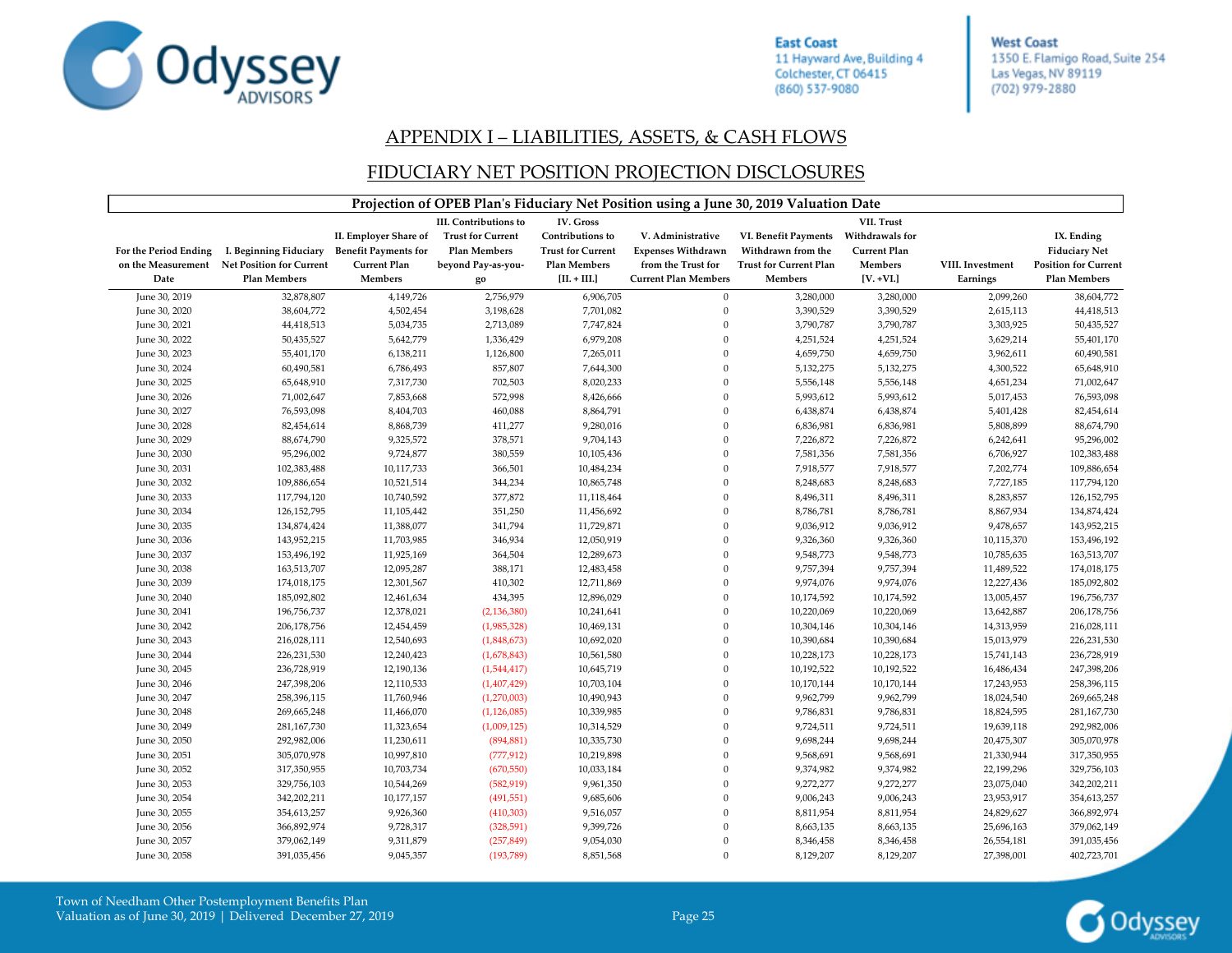

**West Coast** 1350 E. Flamigo Road, Suite 254 Las Vegas, NV 89119 (702) 979-2880

#### APPENDIX I – LIABILITIES, ASSETS, & CASH FLOWS

#### FIDUCIARY POSITION PROJECTION DISCLOSURES (CONTINUED)

|                               |                                                                                              |                                                                                        |                                                                                               |                                                                                                    | Projection of OPEB Plan's Fiduciary Net Position using a June 30, 2019 Valuation Date               |                                                                                               |                                                                                |                              |                                                                                          |
|-------------------------------|----------------------------------------------------------------------------------------------|----------------------------------------------------------------------------------------|-----------------------------------------------------------------------------------------------|----------------------------------------------------------------------------------------------------|-----------------------------------------------------------------------------------------------------|-----------------------------------------------------------------------------------------------|--------------------------------------------------------------------------------|------------------------------|------------------------------------------------------------------------------------------|
| For the Period Ending<br>Date | I. Beginning Fiduciary<br>on the Measurement Net Position for Current<br><b>Plan Members</b> | II. Employer Share of<br><b>Benefit Payments for</b><br><b>Current Plan</b><br>Members | III. Contributions to<br><b>Trust for Current</b><br>Plan Members<br>beyond Pay-as-you-<br>go | IV. Gross<br>Contributions to<br><b>Trust for Current</b><br><b>Plan Members</b><br>$[II. + III.]$ | V. Administrative<br><b>Expenses Withdrawn</b><br>from the Trust for<br><b>Current Plan Members</b> | <b>VI. Benefit Payments</b><br>Withdrawn from the<br><b>Trust for Current Plan</b><br>Members | VII. Trust<br>Withdrawals for<br><b>Current Plan</b><br>Members<br>$[V. +VI.]$ | VIII. Investment<br>Earnings | IX. Ending<br><b>Fiduciary Net</b><br><b>Position for Current</b><br><b>Plan Members</b> |
| June 30, 2059                 | 402,723,701                                                                                  | 8,844,535                                                                              | (143, 874)                                                                                    | 8,700,661                                                                                          | $\mathbf 0$                                                                                         | 7,962,148                                                                                     | 7,962,148                                                                      | 28,220,846                   | 394,037,908                                                                              |
| June 30, 2060                 | 394,037,908                                                                                  | 8,606,270                                                                              | (109, 621)                                                                                    | 8,496,649                                                                                          | $\Omega$                                                                                            | 7,762,799                                                                                     | 7,762,799                                                                      | 27,614,373                   | 385,545,342                                                                              |
| June 30, 2061                 | 385,545,342                                                                                  | 8,355,936                                                                              | (73, 230)                                                                                     | 8,282,706                                                                                          | $\mathbf{0}$                                                                                        | 7,548,312                                                                                     | 7,548,312                                                                      | 27,021,595                   | 377,260,732                                                                              |
| June 30, 2062                 | 377,260,732                                                                                  | 8,113,424                                                                              | (45,687)                                                                                      | 8,067,737                                                                                          | $\theta$                                                                                            | 7,336,259                                                                                     | 7,336,259                                                                      | 26,442,775                   | 369,189,040                                                                              |
| June 30, 2063                 | 369,189,040                                                                                  | 7,902,939                                                                              | (25,697)                                                                                      | 7,877,242                                                                                          | $\Omega$                                                                                            | 7,145,542                                                                                     | 7,145,542                                                                      | 25,878,350                   | 361,308,066                                                                              |
| June 30, 2064                 | 361,308,066                                                                                  | 7,691,897                                                                              | (15, 171)                                                                                     | 7,676,726                                                                                          | $\Omega$                                                                                            | 6,951,298                                                                                     | 6,951,298                                                                      | 25,326,632                   | 353,628,294                                                                              |
| June 30, 2065                 | 353,628,294                                                                                  | 7,458,432                                                                              | (7, 121)                                                                                      | 7,451,311                                                                                          | $\Omega$                                                                                            | 6,735,500                                                                                     | 6,735,500                                                                      | 24,788,844                   | 346,175,184                                                                              |
| June 30, 2066                 | 346,175,184                                                                                  | 7,225,953                                                                              | (1,967)                                                                                       | 7,223,986                                                                                          | $\Omega$                                                                                            | 6,521,688                                                                                     | 6,521,688                                                                      | 24,266,742                   | 338,950,606                                                                              |
| June 30, 2067                 | 338,950,606                                                                                  | 6,986,633                                                                              | (481)                                                                                         | 6,986,152                                                                                          | $\mathbf{0}$                                                                                        | 6,301,953                                                                                     | 6,301,953                                                                      | 23,760,404                   | 331,964,288                                                                              |
| June 30, 2068                 | 331,964,288                                                                                  | 6,733,625                                                                              | $\theta$                                                                                      | 6,733,625                                                                                          | $\Omega$                                                                                            | 6,069,817                                                                                     | 6,069,817                                                                      | 23,270,697                   | 325,230,663                                                                              |
| June 30, 2069                 | 325,230,663                                                                                  | 6,469,913                                                                              |                                                                                               | 6,469,913                                                                                          | $\Omega$                                                                                            | 5,830,439                                                                                     | 5,830,439                                                                      | 22,798,669                   | 318,760,750                                                                              |
| June 30, 2070                 | 318,760,750                                                                                  | 6,196,827                                                                              | $\theta$                                                                                      | 6,196,827                                                                                          | $\Omega$                                                                                            | 5,582,944                                                                                     | 5,582,944                                                                      | 22,345,129                   | 312,563,923                                                                              |
| June 30, 2071                 | 312,563,923                                                                                  | 5,915,750                                                                              | $\mathbf{0}$                                                                                  | 5,915,750                                                                                          | $\theta$                                                                                            | 5,328,703                                                                                     | 5,328,703                                                                      | 21,910,731                   | 306,648,173                                                                              |
| June 30, 2072                 | 306,648,173                                                                                  | 5,627,822                                                                              | $\theta$                                                                                      | 5,627,822                                                                                          | $\mathbf{0}$                                                                                        | 5,068,554                                                                                     | 5,068,554                                                                      | 21,496,037                   | 301,020,351                                                                              |
| June 30, 2073                 | 301,020,351                                                                                  | 5,334,087                                                                              | $\theta$                                                                                      | 5,334,087                                                                                          | $\mathbf{0}$                                                                                        | 4,803,124                                                                                     | 4,803,124                                                                      | 21,101,527                   | 295,686,264                                                                              |
| June 30, 2074                 | 295,686,264                                                                                  | 5,035,969                                                                              | $\theta$                                                                                      | 5,035,969                                                                                          | $\Omega$                                                                                            | 4,533,818                                                                                     | 4,533,818                                                                      | 20,727,607                   | 290,650,295                                                                              |
| June 30, 2075                 | 290,650,295                                                                                  | 4,734,867                                                                              | $\Omega$                                                                                      | 4,734,867                                                                                          | $\Omega$                                                                                            | 4,262,134                                                                                     | 4,262,134                                                                      | 20,374,586                   | 285,915,428                                                                              |
| June 30, 2076                 | 285,915,428                                                                                  | 4,432,117                                                                              | $\Omega$                                                                                      | 4,432,117                                                                                          | $\Omega$                                                                                            | 3,988,765                                                                                     | 3,988,765                                                                      | 20,042,671                   | 281,483,311                                                                              |
| June 30, 2077                 | 281,483,311                                                                                  | 4,129,362                                                                              | $\theta$                                                                                      | 4,129,362                                                                                          | $\mathbf{0}$                                                                                        | 3,715,953                                                                                     | 3,715,953                                                                      | 19,731,980                   | 277,353,949                                                                              |
| June 30, 2078                 | 277,353,949                                                                                  | 3,828,124                                                                              | $\theta$                                                                                      | 3,828,124                                                                                          | $\Omega$                                                                                            | 3,444,830                                                                                     | 3,444,830                                                                      | 19,442,512                   | 273,525,825                                                                              |
| June 30, 2079                 | 273,525,825                                                                                  | 3,530,110                                                                              | $\Omega$                                                                                      | 3,530,110                                                                                          | $\Omega$                                                                                            | 3,176,541                                                                                     | 3,176,541                                                                      | 19,174,160                   | 269,995,715                                                                              |
| June 30, 2080                 | 269,995,715                                                                                  | 3,256,961                                                                              | $\theta$                                                                                      | 3,256,961                                                                                          | $\Omega$                                                                                            | 2,930,984                                                                                     | 2,930,984                                                                      | 18,926,700                   | 266,738,754                                                                              |
| June 30, 2081                 | 266,738,754                                                                                  | 3,006,698                                                                              | $\Omega$                                                                                      | 3,006,698                                                                                          | $\Omega$                                                                                            | 2,706,163                                                                                     | 2,706,163                                                                      | 18,698,387                   | 263,732,056                                                                              |
| June 30, 2082                 | 263,732,056                                                                                  | 2,761,389                                                                              | $\theta$                                                                                      | 2,761,389                                                                                          | $\Omega$                                                                                            | 2,485,802                                                                                     | 2,485,802                                                                      | 18,487,617                   | 260,970,667                                                                              |
| June 30, 2083                 | 260,970,667                                                                                  | 2,519,158                                                                              | $\theta$                                                                                      | 2,519,158                                                                                          | $\mathbf{0}$                                                                                        | 2,268,135                                                                                     | 2,268,135                                                                      | 18,294,044                   | 258,451,509                                                                              |
| June 30, 2084                 | 258,451,509                                                                                  | 2,282,028                                                                              | $\mathbf{0}$                                                                                  | 2,282,028                                                                                          | $\theta$                                                                                            | 2,054,966                                                                                     | 2,054,966                                                                      | 18,117,451                   | 256,169,481                                                                              |
| June 30, 2085                 | 256,169,481                                                                                  | 2,051,832                                                                              | $\Omega$                                                                                      | 2,051,832                                                                                          | $\Omega$                                                                                            | 1,848,003                                                                                     | 1,848,003                                                                      | 17,957,481                   | 254,117,649                                                                              |
| June 30, 2086                 | 254,117,649                                                                                  | 1,830,113                                                                              | $\theta$                                                                                      | 1,830,113                                                                                          | $\Omega$                                                                                            | 1,648,569                                                                                     | 1,648,569                                                                      | 17,813,647                   | 252,287,536                                                                              |
| June 30, 2087                 | 252,287,536                                                                                  | 1,618,601                                                                              | $\theta$                                                                                      | 1,618,601                                                                                          | $\mathbf{0}$                                                                                        | 1,458,313                                                                                     | 1,458,313                                                                      | 17,685,356                   | 250,668,935                                                                              |
| June 30, 2088                 | 250,668,935                                                                                  | 1,418,810                                                                              | $\theta$                                                                                      | 1,418,810                                                                                          | $\mathbf{0}$                                                                                        | 1,278,591                                                                                     | 1,278,591                                                                      | 17,571,892                   | 249,250,125                                                                              |
| June 30, 2089                 | 249,250,125                                                                                  | 1,231,907                                                                              | $\theta$                                                                                      | 1,231,907                                                                                          | $\mathbf{0}$                                                                                        | 1,110,390                                                                                     | 1,110,390                                                                      | 17,472,434                   | 248,018,218                                                                              |
| June 30, 2090                 | 248,018,218                                                                                  | 1,058,833                                                                              | $\Omega$                                                                                      | 1,058,833                                                                                          | $\Omega$                                                                                            | 954,603                                                                                       | 954,603                                                                        | 17,386,077                   | 246,959,385                                                                              |
| June 30, 2091                 | 246,959,385                                                                                  | 900,226                                                                                | $\Omega$                                                                                      | 900,226                                                                                            | $\Omega$                                                                                            | 811,801                                                                                       | 811,801                                                                        | 17,311,853                   | 246,059,159                                                                              |
| June 30, 2092                 | 246,059,159                                                                                  | 756,496                                                                                | $\theta$                                                                                      | 756,496                                                                                            | $\Omega$                                                                                            | 682,353                                                                                       | 682,353                                                                        | 17,248,747                   | 245,302,663                                                                              |
| June 30, 2093                 | 245,302,663                                                                                  | 627,840                                                                                | $\Omega$                                                                                      | 627,840                                                                                            | $\Omega$                                                                                            | 566,445                                                                                       | 566,445                                                                        | 17,195,717                   | 244,674,823                                                                              |

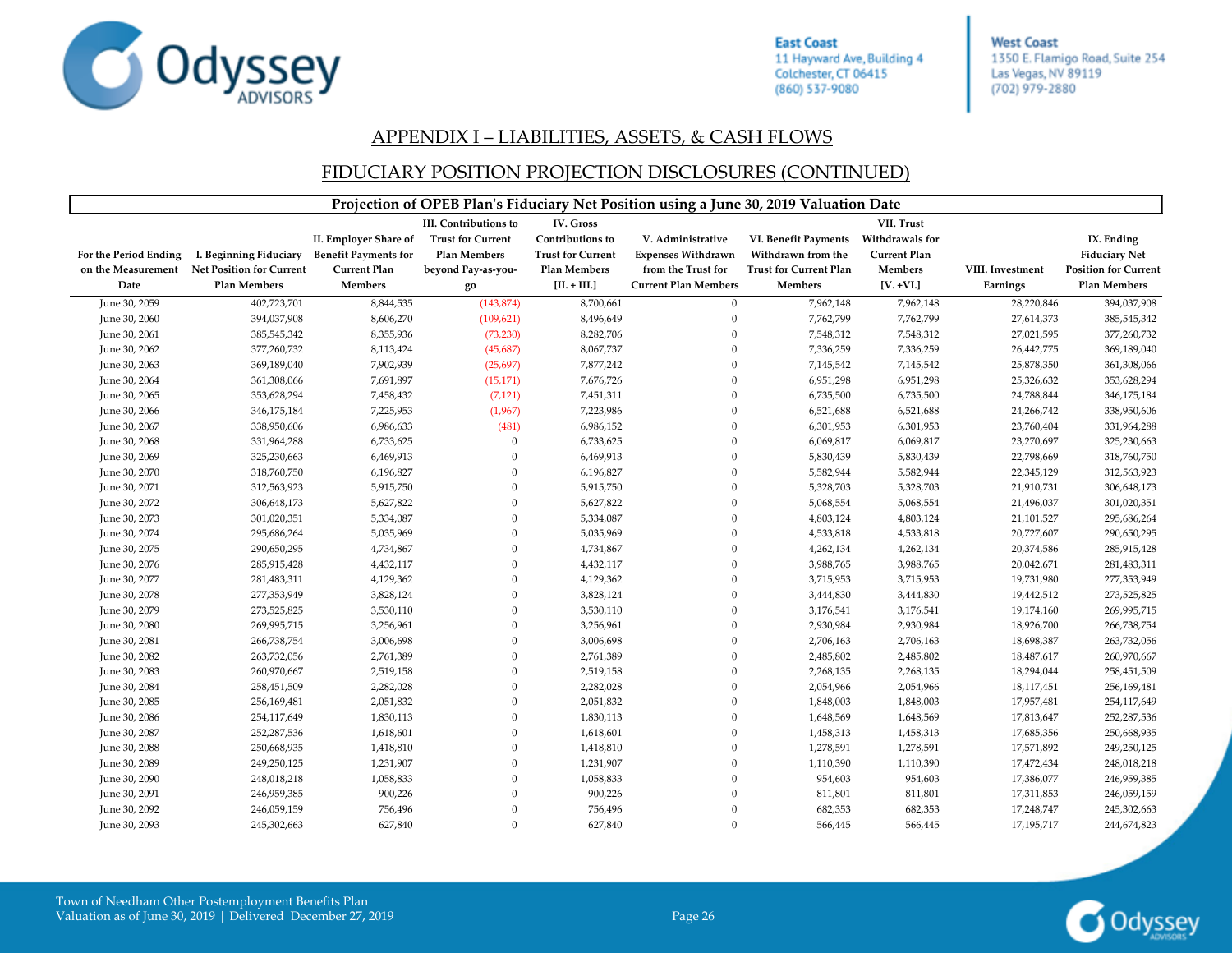

**West Coast** 1350 E. Flamigo Road, Suite 254 Las Vegas, NV 89119 (702) 979-2880

#### APPENDIX I – LIABILITIES, ASSETS, & CASH FLOWS

#### BENEFIT PAYMENT PROJECTION DISCLOSURES

#### **Actuarial Present Values of Projected Benefit Payments using a June 30, 2019 Valuation Date**

| For the Period Ending<br>on the Measurement<br>Date | I. Beginning Fiduciary<br>Net Position for Current<br><b>Plan Members</b> | II. Benefit<br>Payments | III. Funded<br>Payments | IV. Unfunded<br>Portion of Benefit Portion of Benefit<br>Payments | V. Present Value of<br><b>Funded Benefit</b><br>Payments | Unfunded Benefit<br>Payments | VII. Present Value of<br>VI. Present Value of Benefit Payments using<br><b>Single Equivalent</b><br><b>Discount Rate</b> |
|-----------------------------------------------------|---------------------------------------------------------------------------|-------------------------|-------------------------|-------------------------------------------------------------------|----------------------------------------------------------|------------------------------|--------------------------------------------------------------------------------------------------------------------------|
| June 30, 2019                                       | 32,878,807                                                                | 4,149,726               | 4,149,726               | $\boldsymbol{0}$                                                  | 4,149,726                                                | $\mathbf{0}$                 | 4,149,726                                                                                                                |
| June 30, 2020                                       | 38,604,772                                                                | 4,502,454               | 4,502,454               | $\boldsymbol{0}$                                                  | 4,207,508                                                | $\boldsymbol{0}$             | 4,207,508                                                                                                                |
| June 30, 2021                                       | 44,418,513                                                                | 5,034,735               | 5,034,735               | $\overline{0}$                                                    | 4,396,711                                                | $\mathbf{0}$                 | 4,396,711                                                                                                                |
| June 30, 2022                                       | 50,435,527                                                                | 5,642,779               | 5,642,779               | $\theta$                                                          | 4,604,897                                                | $\theta$                     | 4,604,897                                                                                                                |
| June 30, 2023                                       | 55,401,170                                                                | 6,138,211               | 6,138,211               | $\theta$                                                          | 4,681,062                                                | $\boldsymbol{0}$             | 4,681,062                                                                                                                |
| June 30, 2024                                       | 60,490,581                                                                | 6,786,493               | 6,786,493               | $\boldsymbol{0}$                                                  | 4,836,415                                                | $\overline{0}$               | 4,836,415                                                                                                                |
| June 30, 2025                                       | 65,648,910                                                                | 7,317,730               | 7,317,730               | $\mathbf{0}$                                                      | 4,873,379                                                | $\theta$                     | 4,873,379                                                                                                                |
| June 30, 2026                                       | 71,002,647                                                                | 7,853,668               | 7,853,668               | $\boldsymbol{0}$                                                  | 4,887,671                                                | $\mathbf{0}$                 | 4,887,671                                                                                                                |
| June 30, 2027                                       | 76,593,098                                                                | 8,404,703               | 8,404,703               | $\overline{0}$                                                    | 4,887,958                                                | $\Omega$                     | 4,887,958                                                                                                                |
| June 30, 2028                                       | 82,454,614                                                                | 8,868,739               | 8,868,739               | $\mathbf{0}$                                                      | 4,819,951                                                | $\mathbf{0}$                 | 4,819,951                                                                                                                |
| June 30, 2029                                       | 88,674,790                                                                | 9,325,572               | 9,325,572               | $\mathbf{0}$                                                      | 4,736,220                                                | $\mathbf{0}$                 | 4,736,220                                                                                                                |
| June 30, 2030                                       | 95,296,002                                                                | 9,724,877               | 9,724,877               | $\overline{0}$                                                    | 4,615,472                                                | $\mathbf{0}$                 | 4,615,472                                                                                                                |
| June 30, 2031                                       | 102,383,488                                                               | 10,117,733              | 10,117,733              | $\mathbf{0}$                                                      | 4,487,359                                                | $\mathbf{0}$                 | 4,487,359                                                                                                                |
| June 30, 2032                                       | 109,886,654                                                               | 10,521,514              | 10,521,514              | $\mathbf{0}$                                                      | 4,360,753                                                | $\mathbf{0}$                 | 4,360,753                                                                                                                |
| June 30, 2033                                       | 117,794,120                                                               | 10,740,592              | 10,740,592              | $\overline{0}$                                                    | 4,159,941                                                | $\mathbf{0}$                 | 4,159,941                                                                                                                |
| June 30, 2034                                       | 126, 152, 795                                                             | 11,105,442              | 11,105,442              | $\mathbf{0}$                                                      | 4,019,485                                                | $\mathbf{0}$                 | 4,019,485                                                                                                                |
| June 30, 2035                                       | 134,874,424                                                               | 11,388,077              | 11,388,077              | $\theta$                                                          | 3,851,772                                                | $\mathbf{0}$                 | 3,851,772                                                                                                                |
| June 30, 2036                                       | 143,952,215                                                               | 11,703,985              | 11,703,985              | $\mathbf{0}$                                                      | 3,699,300                                                | $\mathbf{0}$                 | 3,699,300                                                                                                                |
| June 30, 2037                                       | 153,496,192                                                               | 11,925,169              | 11,925,169              | $\mathbf{0}$                                                      | 3,522,297                                                | $\mathbf{0}$                 | 3,522,297                                                                                                                |
| June 30, 2038                                       | 163,513,707                                                               | 12,095,287              | 12,095,287              | $\theta$                                                          | 3,338,514                                                | $\theta$                     | 3,338,514                                                                                                                |
| June 30, 2039                                       | 174,018,175                                                               | 12,301,567              | 12,301,567              | $\mathbf{0}$                                                      | 3,173,023                                                | $\boldsymbol{0}$             | 3,173,023                                                                                                                |
| June 30, 2040                                       | 185,092,802                                                               | 12,461,634              | 12,461,634              | $\boldsymbol{0}$                                                  | 3,003,747                                                | $\boldsymbol{0}$             | 3,003,747                                                                                                                |
| June 30, 2041                                       | 196,756,737                                                               | 12,378,021              | 12,378,021              | $\mathbf{0}$                                                      | 2,788,144                                                | $\mathbf{0}$                 | 2,788,144                                                                                                                |
| June 30, 2042                                       | 206,178,756                                                               | 12,454,459              | 12,454,459              | $\mathbf{0}$                                                      | 2,621,588                                                | $\boldsymbol{0}$             | 2,621,588                                                                                                                |
| June 30, 2043                                       | 216,028,111                                                               | 12,540,693              | 12,540,693              | $\mathbf{0}$                                                      | 2,466,816                                                | $\Omega$                     | 2,466,816                                                                                                                |
| June 30, 2044                                       | 226,231,530                                                               | 12,240,423              | 12,240,423              | $\mathbf{0}$                                                      | 2,250,025                                                | $\theta$                     | 2,250,025                                                                                                                |
| June 30, 2045                                       | 236,728,919                                                               | 12,190,136              | 12,190,136              | $\mathbf{0}$                                                      | 2,093,992                                                | $\mathbf{0}$                 | 2,093,992                                                                                                                |
| June 30, 2046                                       | 247,398,206                                                               | 12,110,533              | 12,110,533              | $\overline{0}$                                                    | 1,944,041                                                | $\mathbf{0}$                 | 1,944,041                                                                                                                |
| June 30, 2047                                       | 258,396,115                                                               | 11,760,946              | 11,760,946              | $\mathbf{0}$                                                      | 1,764,250                                                | $\mathbf{0}$                 | 1,764,250                                                                                                                |
| June 30, 2048                                       | 269,665,248                                                               | 11,466,070              | 11,466,070              | $\mathbf{0}$                                                      | 1,607,341                                                | $\mathbf{0}$                 | 1,607,341                                                                                                                |
| June 30, 2049                                       | 281, 167, 730                                                             | 11,323,654              | 11,323,654              | $\overline{0}$                                                    | 1,483,391                                                | $\mathbf{0}$                 | 1,483,391                                                                                                                |
| June 30, 2050                                       | 292,982,006                                                               | 11,230,611              | 11,230,611              | $\mathbf{0}$                                                      | 1,374,827                                                | $\mathbf{0}$                 | 1,374,827                                                                                                                |
| June 30, 2051                                       | 305,070,978                                                               | 10,997,810              | 10,997,810              | $\overline{0}$                                                    | 1,258,133                                                | $\theta$                     | 1,258,133                                                                                                                |
| June 30, 2052                                       | 317,350,955                                                               | 10,703,734              | 10,703,734              | $\mathbf{0}$                                                      | 1,144,277                                                | $\mathbf{0}$                 | 1,144,277                                                                                                                |
| June 30, 2053                                       | 329,756,103                                                               | 10,544,269              | 10,544,269              | $\overline{0}$                                                    | 1,053,387                                                | $\theta$                     | 1,053,387                                                                                                                |
| June 30, 2054                                       | 342,202,211                                                               | 10,177,157              | 10,177,157              | $\mathbf{0}$                                                      | 950,110                                                  | $\theta$                     | 950,110                                                                                                                  |
| June 30, 2055                                       | 354,613,257                                                               | 9,926,360               | 9,926,360               | $\mathbf{0}$                                                      | 865,990                                                  | $\boldsymbol{0}$             | 865,990                                                                                                                  |
| June 30, 2056                                       | 366,892,974                                                               | 9,728,317               | 9,728,317               | $\theta$                                                          | 793,115                                                  | $\Omega$                     | 793,115                                                                                                                  |
| June 30, 2057                                       | 379,062,149                                                               | 9,311,879               | 9,311,879               | $\mathbf{0}$                                                      | 709,433                                                  | $\theta$                     | 709,433                                                                                                                  |
| June 30, 2058                                       | 391,035,456                                                               | 9,045,357               | 9,045,357               | $\theta$                                                          | 643,985                                                  | $\Omega$                     | 643,985                                                                                                                  |

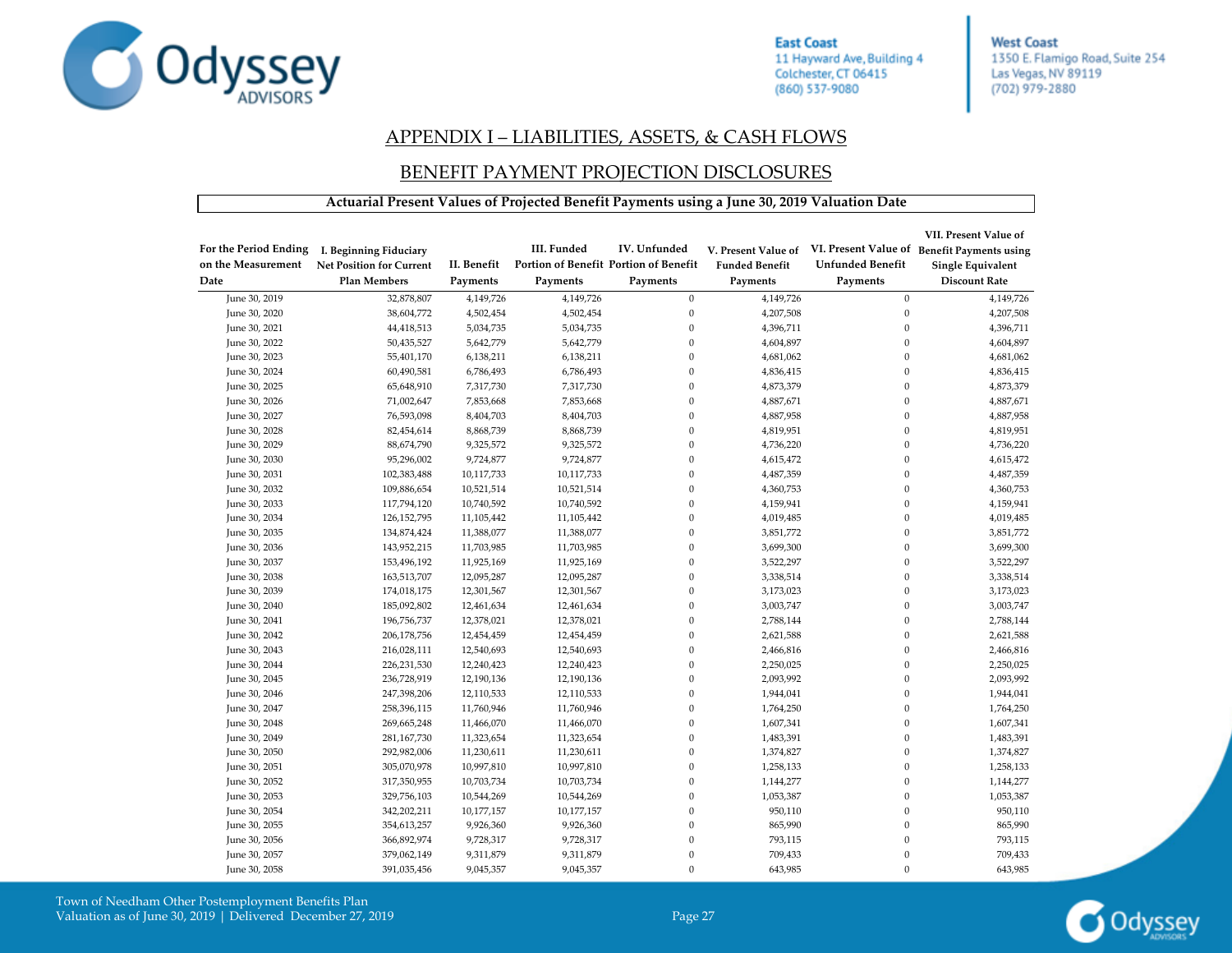

**West Coast** 1350 E. Flamigo Road, Suite 254 Las Vegas, NV 89119 (702) 979-2880

#### APPENDIX I – LIABILITIES, ASSETS, & CASH FLOWS

#### BENEFIT PAYMENT PROJECTION DISCLOSURES (CONTINUED)

#### **Actuarial Present Values of Projected Benefit Payments using a June 30, 2019 Valuation Date**

| Date          | For the Period Ending I. Beginning Fiduciary<br>on the Measurement Net Position for Current<br><b>Plan Members</b> | II. Benefit<br>Payments | III. Funded<br>Portion of Benefit Portion of Benefit<br>Payments | IV. Unfunded<br>Payments | <b>Funded Benefit</b><br>Payments | <b>Unfunded Benefit</b><br>Payments | VII. Present Value of<br>V. Present Value of VI. Present Value of Benefit Payments using<br><b>Single Equivalent</b><br><b>Discount Rate</b> |
|---------------|--------------------------------------------------------------------------------------------------------------------|-------------------------|------------------------------------------------------------------|--------------------------|-----------------------------------|-------------------------------------|----------------------------------------------------------------------------------------------------------------------------------------------|
| June 30, 2059 | 402,723,701                                                                                                        | 8,844,535               | 8,844,535                                                        | $\mathbf{0}$             | 588,438                           | $\mathbf{0}$                        | 588,438                                                                                                                                      |
| June 30, 2060 | 394,037,908                                                                                                        | 8,606,270               | 8,606,270                                                        | $\boldsymbol{0}$         | 535,077                           | $\mathbf{0}$                        | 535,077                                                                                                                                      |
| June 30, 2061 | 385,545,342                                                                                                        | 8,355,936               | 8,355,936                                                        | $\boldsymbol{0}$         | 485,481                           | $\boldsymbol{0}$                    | 485,481                                                                                                                                      |
| June 30, 2062 | 377,260,732                                                                                                        | 8,113,424               | 8,113,424                                                        | $\mathbf{0}$             | 440,511                           | $\mathbf{0}$                        | 440,511                                                                                                                                      |
| June 30, 2063 | 369,189,040                                                                                                        | 7,902,939               | 7,902,939                                                        | $\overline{0}$           | 400,974                           | $\mathbf{0}$                        | 400,974                                                                                                                                      |
| June 30, 2064 | 361,308,066                                                                                                        | 7,691,897               | 7,691,897                                                        | $\mathbf{0}$             | 364,701                           | $\mathbf{0}$                        | 364,701                                                                                                                                      |
| June 30, 2065 | 353,628,294                                                                                                        | 7,458,432               | 7,458,432                                                        | $\mathbf{0}$             | 330,466                           | $\mathbf{0}$                        | 330,466                                                                                                                                      |
| June 30, 2066 | 346,175,184                                                                                                        | 7,225,953               | 7,225,953                                                        | $\boldsymbol{0}$         | 299,192                           | $\mathbf{0}$                        | 299,192                                                                                                                                      |
| June 30, 2067 | 338,950,606                                                                                                        | 6,986,633               | 6,986,633                                                        | $\boldsymbol{0}$         | 270,333                           | $\theta$                            | 270,333                                                                                                                                      |
| June 30, 2068 | 331,964,288                                                                                                        | 6,733,625               | 6,733,625                                                        | $\Omega$                 | 243,475                           | $\theta$                            | 243,475                                                                                                                                      |
| June 30, 2069 | 325,230,663                                                                                                        | 6,469,913               | 6,469,913                                                        | $\overline{0}$           | 218,615                           | $\mathbf{0}$                        | 218,615                                                                                                                                      |
| June 30, 2070 | 318,760,750                                                                                                        | 6,196,827               | 6,196,827                                                        | $\boldsymbol{0}$         | 195,671                           | $\mathbf{0}$                        | 195,671                                                                                                                                      |
| June 30, 2071 | 312,563,923                                                                                                        | 5,915,750               | 5,915,750                                                        | $\boldsymbol{0}$         | 174,559                           | $\mathbf{0}$                        | 174,559                                                                                                                                      |
| June 30, 2072 | 306,648,173                                                                                                        | 5,627,822               | 5,627,822                                                        | $\boldsymbol{0}$         | 155,185                           | $\mathbf{0}$                        | 155,185                                                                                                                                      |
| June 30, 2073 | 301,020,351                                                                                                        | 5,334,087               | 5,334,087                                                        | $\boldsymbol{0}$         | 137,450                           | $\theta$                            | 137,450                                                                                                                                      |
| June 30, 2074 | 295,686,264                                                                                                        | 5,035,969               | 5,035,969                                                        | $\mathbf{0}$             | 121,267                           | $\theta$                            | 121,267                                                                                                                                      |
| June 30, 2075 | 290,650,295                                                                                                        | 4,734,867               | 4,734,867                                                        | $\mathbf{0}$             | 106,548                           | $\theta$                            | 106,548                                                                                                                                      |
| June 30, 2076 | 285,915,428                                                                                                        | 4,432,117               | 4,432,117                                                        | $\Omega$                 | 93,201                            | $\mathbf{0}$                        | 93,201                                                                                                                                       |
| June 30, 2077 | 281,483,311                                                                                                        | 4,129,362               | 4,129,362                                                        | $\mathbf{0}$             | 81,147                            | $\mathbf{0}$                        | 81,147                                                                                                                                       |
| June 30, 2078 | 277,353,949                                                                                                        | 3,828,124               | 3,828,124                                                        | $\mathbf{0}$             | 70,299                            | $\mathbf{0}$                        | 70,299                                                                                                                                       |
| June 30, 2079 | 273,525,825                                                                                                        | 3,530,110               | 3,530,110                                                        | $\boldsymbol{0}$         | 60,580                            | $\mathbf{0}$                        | 60,580                                                                                                                                       |
| June 30, 2080 | 269,995,715                                                                                                        | 3,256,961               | 3,256,961                                                        | $\Omega$                 | 52,231                            | $\theta$                            | 52,231                                                                                                                                       |
| June 30, 2081 | 266,738,754                                                                                                        | 3,006,698               | 3,006,698                                                        | $\overline{0}$           | 45,059                            | $\theta$                            | 45,059                                                                                                                                       |
| June 30, 2082 | 263,732,056                                                                                                        | 2,761,389               | 2,761,389                                                        | $\mathbf{0}$             | 38,672                            | $\theta$                            | 38,672                                                                                                                                       |
| June 30, 2083 | 260,970,667                                                                                                        | 2,519,158               | 2,519,158                                                        | $\mathbf{0}$             | 32,968                            | $\theta$                            | 32,968                                                                                                                                       |
| June 30, 2084 | 258,451,509                                                                                                        | 2,282,028               | 2,282,028                                                        | $\mathbf{0}$             | 27,909                            | $\theta$                            | 27,909                                                                                                                                       |
| June 30, 2085 | 256,169,481                                                                                                        | 2,051,832               | 2,051,832                                                        | $\mathbf{0}$             | 23,450                            | $\theta$                            | 23,450                                                                                                                                       |
| June 30, 2086 | 254,117,649                                                                                                        | 1,830,113               | 1,830,113                                                        | $\mathbf{0}$             | 19,545                            | $\theta$                            | 19,545                                                                                                                                       |
| June 30, 2087 | 252,287,536                                                                                                        | 1,618,601               | 1,618,601                                                        | $\mathbf{0}$             | 16,154                            | $\mathbf{0}$                        | 16,154                                                                                                                                       |
| June 30, 2088 | 250,668,935                                                                                                        | 1,418,810               | 1,418,810                                                        | $\boldsymbol{0}$         | 13,233                            | $\boldsymbol{0}$                    | 13,233                                                                                                                                       |
| June 30, 2089 | 249,250,125                                                                                                        | 1,231,907               | 1,231,907                                                        | $\boldsymbol{0}$         | 10,737                            | $\mathbf{0}$                        | 10,737                                                                                                                                       |
| June 30, 2090 | 248,018,218                                                                                                        | 1,058,833               | 1,058,833                                                        | $\boldsymbol{0}$         | 8,624                             | $\mathbf{0}$                        | 8,624                                                                                                                                        |
| June 30, 2091 | 246,959,385                                                                                                        | 900,226                 | 900,226                                                          | $\boldsymbol{0}$         | 6,852                             | $\mathbf{0}$                        | 6,852                                                                                                                                        |
| June 30, 2092 | 246,059,159                                                                                                        | 756,496                 | 756,496                                                          | $\boldsymbol{0}$         | 5,381                             | $\theta$                            | 5,381                                                                                                                                        |
| June 30, 2093 | 245,302,663                                                                                                        | 627,840                 | 627,840                                                          | $\mathbf{0}$             | 4,173                             | $\mathbf{0}$                        | 4,173                                                                                                                                        |

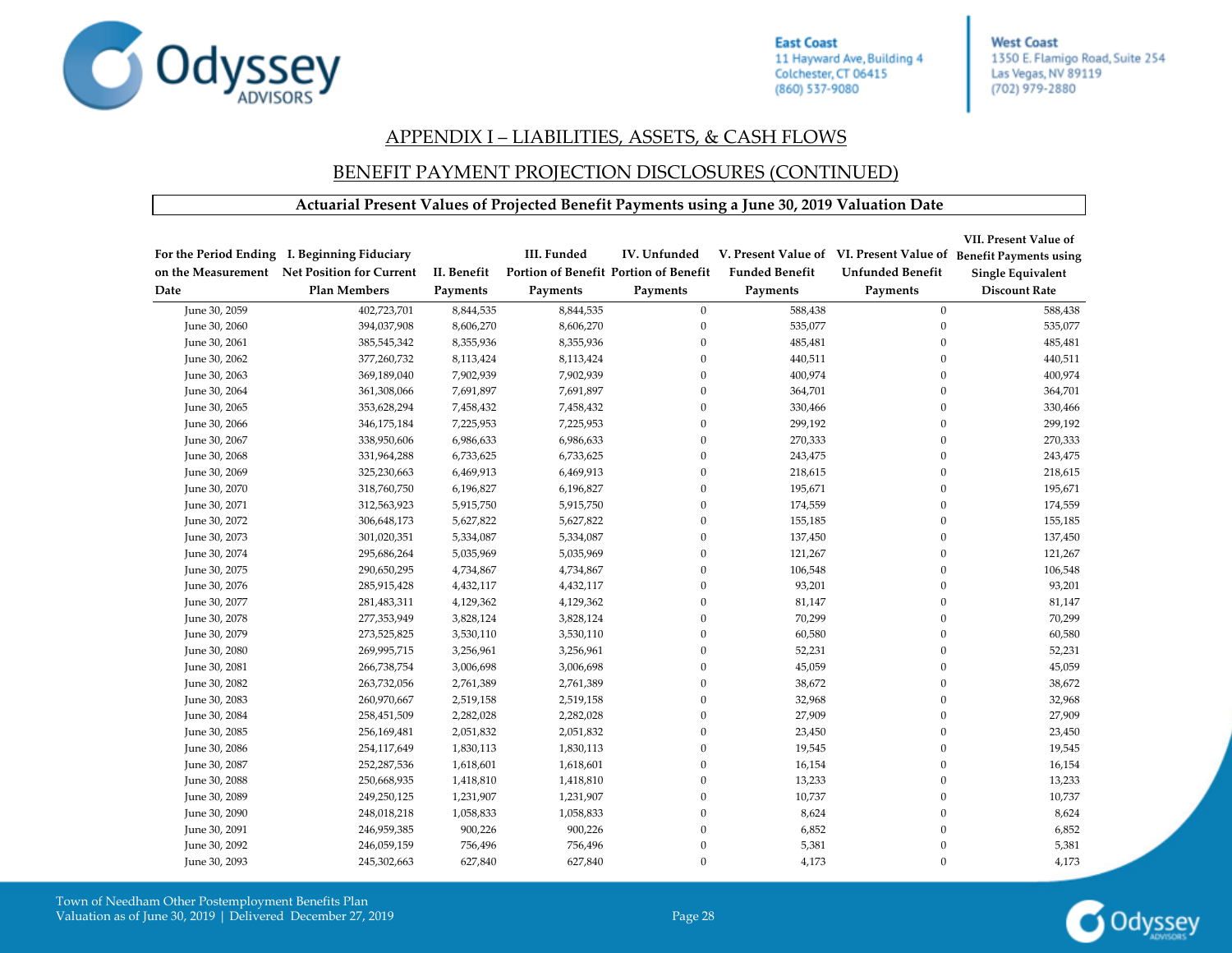

**West Coast** 1350 E. Flamigo Road, Suite 254 Las Vegas, NV 89119 (702) 979-2880

### APPENDIX II – PLAN PROVISIONS

<span id="page-37-0"></span>

| <b>Effective Date</b>            | GASB 45 was adopted July 1, 2008                                                                                                                                                           |
|----------------------------------|--------------------------------------------------------------------------------------------------------------------------------------------------------------------------------------------|
|                                  | GASB 74 was adopted for the fiscal year ending June 30, 2017                                                                                                                               |
|                                  | GASB 75 was adopted for the fiscal year ending June 30, 2018                                                                                                                               |
| Plan Year                        | July 1 through June 30.                                                                                                                                                                    |
| <b>Premium Effective Date</b>    | Medicare Supplement Plans: effective January 1, 2020<br>Non-Medicare Plans: effective July 1, 2019<br>Dental Plans: effective July 1, 2019                                                 |
| Creditable Service               | Elapsed time from date of hire to termination of service date.                                                                                                                             |
| <b>Benefits Offered</b>          | Comprehensive Medical & Dental Insurance as well as \$2,000 of Group Term Life<br>Insurance.                                                                                               |
| <b>Excise Tax</b>                | Under the Patient Protection and Affordable Care Act ("PPACA"), a 40% tax will be<br>imposed on the cost of medical benefits in excess of a specified threshold.                           |
| <b>Medicare Part B</b>           | Medicare Part B Premium reimbursements by the Town were not reflected in this<br>valuation.<br>Medicare Part B Penalty reimbursements by the Town were not reflected in this<br>valuation. |
| <b>Surviving Spouse Coverage</b> | Surviving spouses pay 100% of premiums.                                                                                                                                                    |

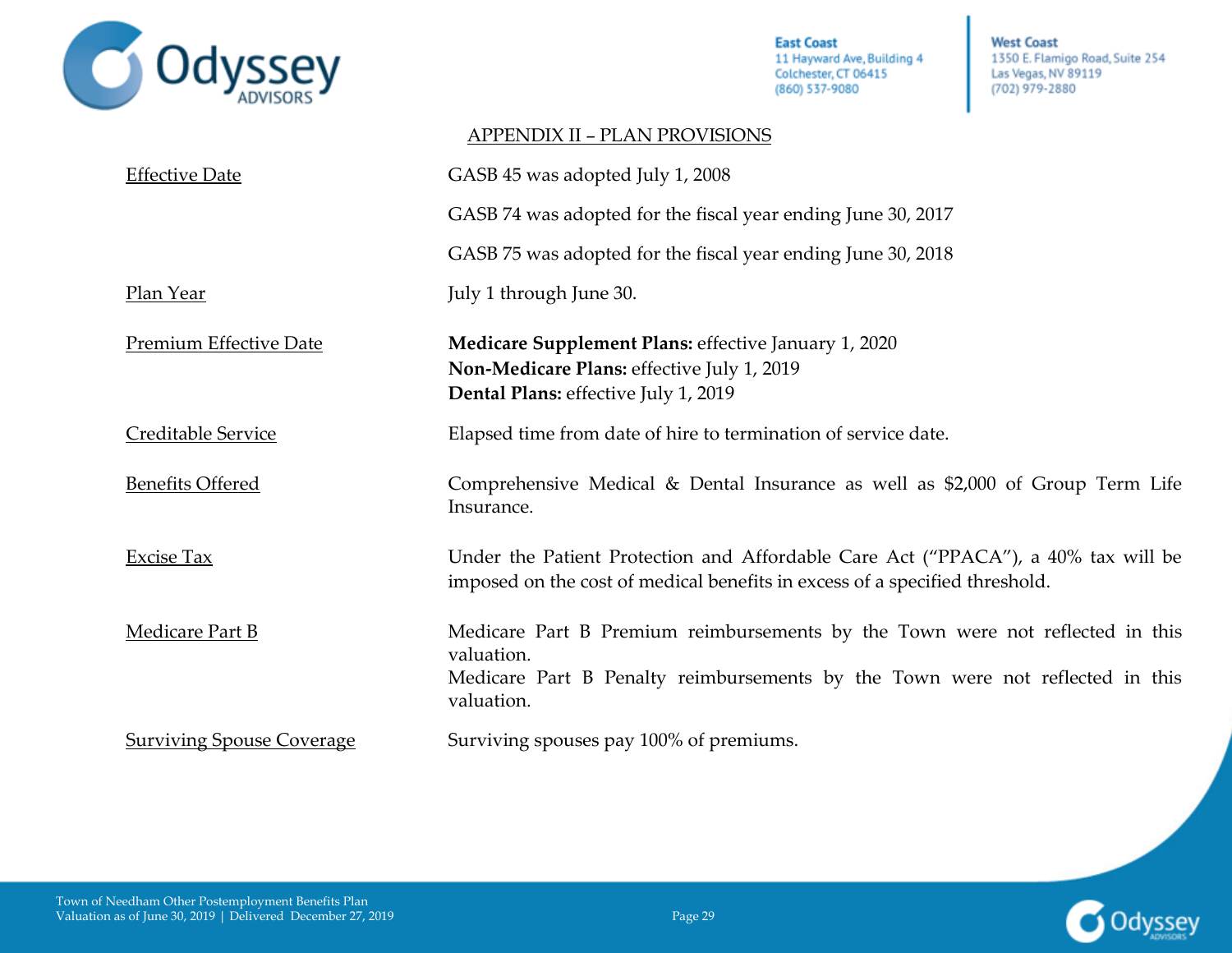

**West Coast** 1350 E. Flamigo Road, Suite 254 Las Vegas, NV 89119 (702) 979-2880

### APPENDIX II – PLAN PROVISIONS

**Eligibility** 

| <b>Hire Date</b>          | Eligibility                                                                          |
|---------------------------|--------------------------------------------------------------------------------------|
| Before April 2, 2012      | Age 55 with 10 years of creditable service<br>•20 years of service regardless of age |
| On or after April 2, 2012 | Age 60 with 10 years of creditable service                                           |

### Participant Contributions

| Group   | Individual | Two-Person / Family                                                                   |
|---------|------------|---------------------------------------------------------------------------------------|
| Medical |            | Varies by plan elected and coverage level   Varies by plan elected and coverage level |
| Dental  | 100%       | $100\%$                                                                               |
| Life    | 50%        | N/A                                                                                   |

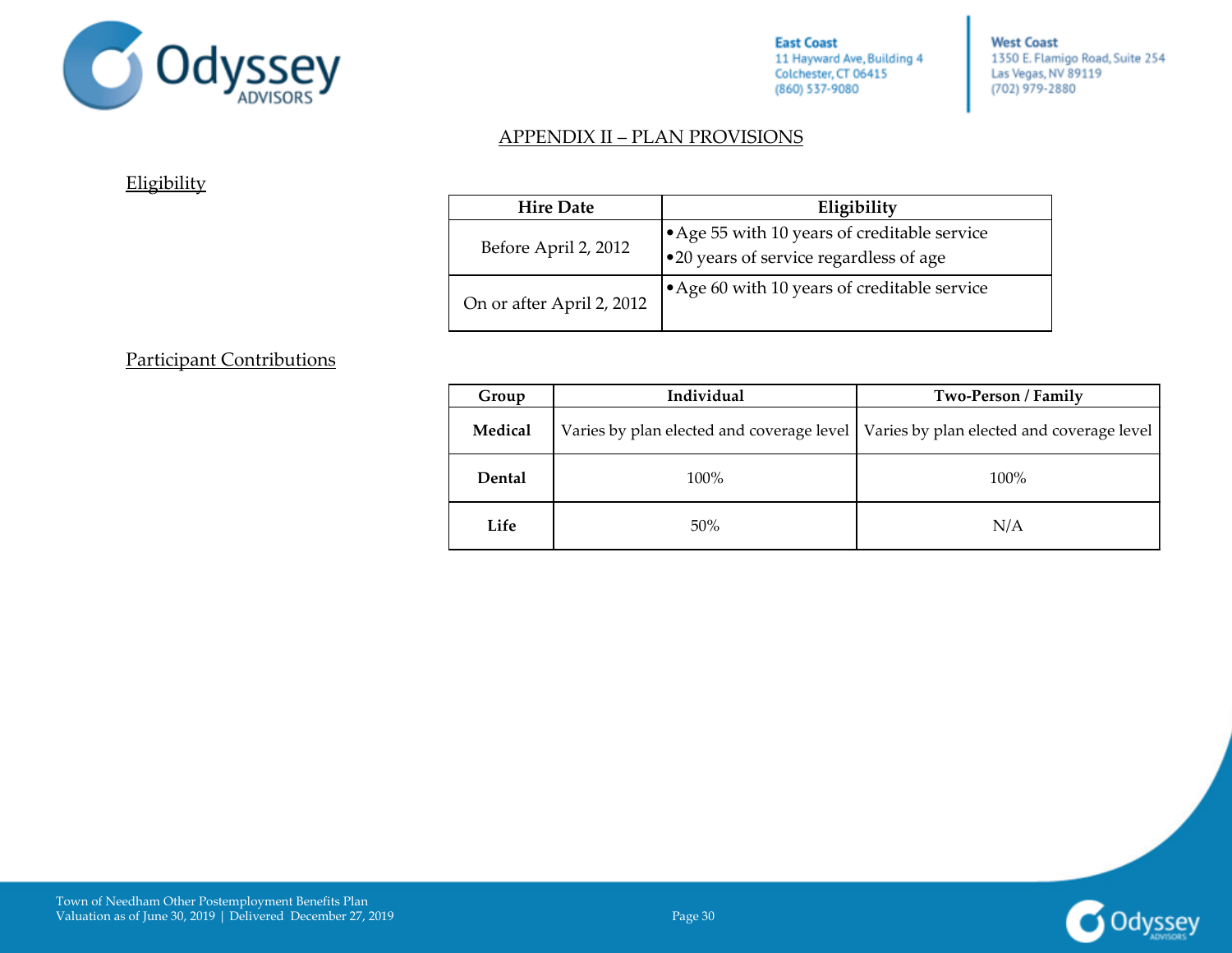

**West Coast** 1350 E. Flamigo Road, Suite 254 Las Vegas, NV 89119 (702) 979-2880

### APPENDIX III – ACTUARIAL METHODS & ASSUMPTIONS

<span id="page-39-0"></span>

| <b>Pre-Retirement Mortality</b>    | General: RP-2014 Mortality Table for Blue Collar Employees projected generationally<br>with scale MP-2016 for males and females<br>Teachers: RP-2014 Mortality Table for White Collar Employees projected generationally<br>with scale MP-2016 for males and females                                       |
|------------------------------------|------------------------------------------------------------------------------------------------------------------------------------------------------------------------------------------------------------------------------------------------------------------------------------------------------------|
| Post-Retirement Mortality          | General: RP-2014 Mortality Table for Blue Collar Healthy Annuitants projected<br>generationally with scale MP-2016 for males and females<br>Teachers: RP-2014 Mortality Table for White Collar Healthy Annuitants projected<br>generationally with scale MP-2016 for males and females                     |
| Disabled Mortality                 | General: RP-2014 Mortality Table for Blue Collar Healthy Annuitants projected<br>generationally with scale MP-2016 for males and females, set forward 1 year<br>Teachers: RP-2014 Mortality Table for White Collar Healthy Annuitants projected<br>generationally with scale MP-2016 for males and females |
| <b>Assumption Experience Study</b> | The actuarial assumptions used to calculate the actuarial accrued liability and the<br>service cost primarily reflect the latest experience studies of the Massachusetts PERAC<br>issued in 2014 and their most recent analysis of retiree mortality during 2015 and 2016.                                 |
| <b>Discount Rate</b>               | 7.00% per annum (previously 7.00%)                                                                                                                                                                                                                                                                         |
| Net Long Term Rate of Return       | 7.01% (based on investment policy)                                                                                                                                                                                                                                                                         |
| <b>Municipal Bond Rate</b>         | 2.79% as of June 30, 2019 (source: S&P Municipal Bond 20-Year High Grade Index -<br>SAPIHG)                                                                                                                                                                                                                |
| <b>Actuarial Cost Method</b>       | <b>Individual Entry Age Normal</b>                                                                                                                                                                                                                                                                         |
| <b>Asset-Valuation Method</b>      | Market Value of Assets as of the Measurement Date, June 30, 2019                                                                                                                                                                                                                                           |

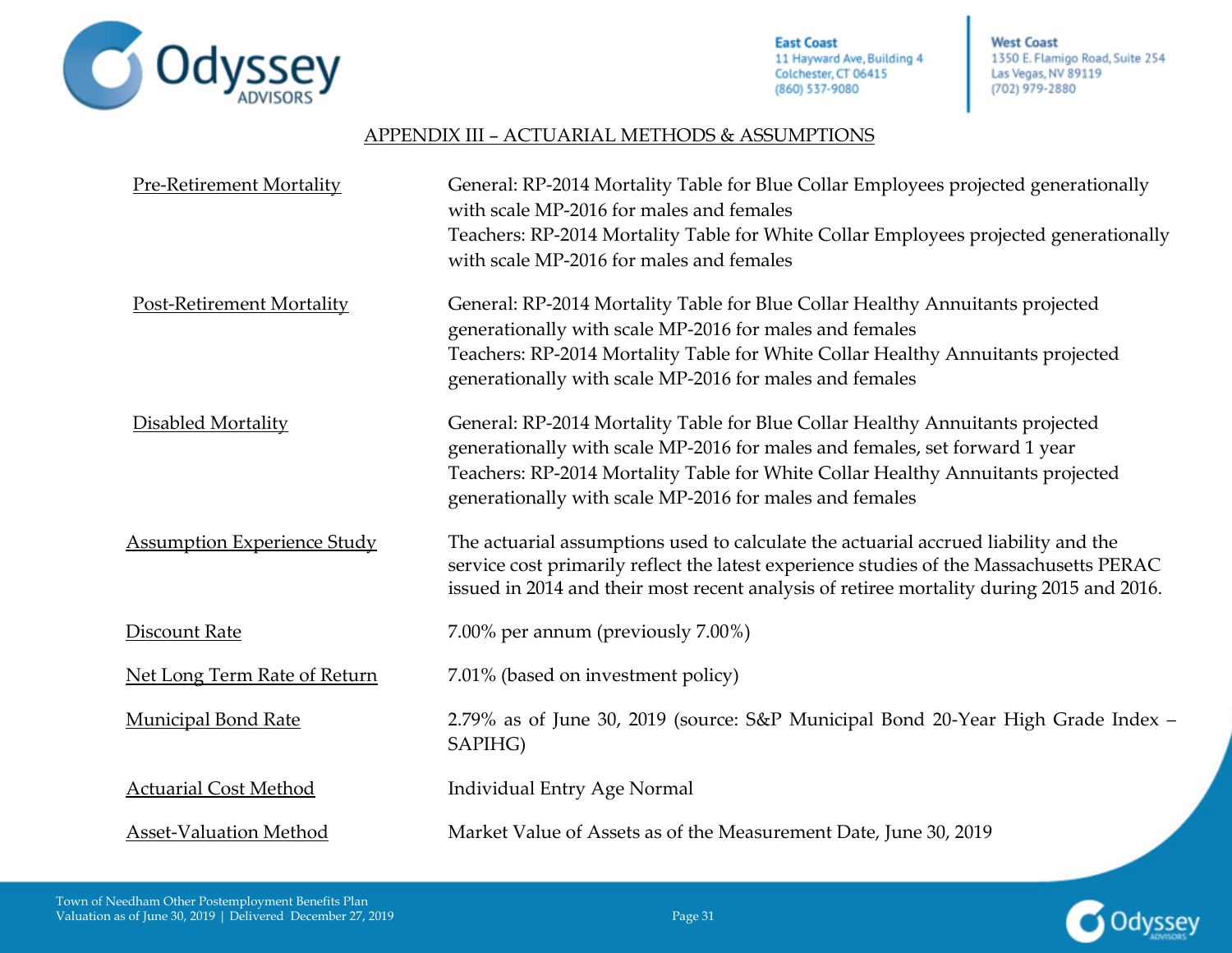

**West Coast** 1350 E. Flamigo Road, Suite 254 Las Vegas, NV 89119 (702) 979-2880

#### APPENDIX III – ACTUARIAL METHODS & ASSUMPTIONS

| Excise Tax | The PPACA Excise tax is expected to take effect for tax years beginning after December |
|------------|----------------------------------------------------------------------------------------|
|            | 31, 2021. The projected 2022 threshold amounts are \$12,511 for single coverage and    |
|            | \$32,676 for family coverage. For qualified retirees and those engaged in high risk    |
|            | professions, a "kicker" amount of \$1,650 for single coverage and \$3,450 for family   |
|            | coverage is expected to be added to the above thresholds.                              |
|            |                                                                                        |

Employee Termination It was assumed that employees would terminate employment in accordance with the sample rates shown in the following table:

|     |                |                |                |                |                | 0-4 Years of 0-4 Years of 5-9 Years of 5-9 Years of 10+ Years of 10+ Years of |
|-----|----------------|----------------|----------------|----------------|----------------|-------------------------------------------------------------------------------|
|     | <b>Service</b> | <b>Service</b> | <b>Service</b> | <b>Service</b> | <b>Service</b> | <b>Service</b>                                                                |
| Age | (Males)        | (Females)      | (Males)        | (Females)      | (Males)        | (Females)                                                                     |
| 20  | 27,00%         | 27.00%         | 12.00%         | 12.00%         | $6.00\%$       | $6.00\%$                                                                      |
| 30  | 23.00%         | 23.00%         | 10.00%         | 10.00%         | $5.50\%$       | $5.50\%$                                                                      |
| 40  | 16.00%         | 16.00%         | 8.00%          | $8.00\%$       | 3.50%          | 3.50%                                                                         |
| 50  | 18.00%         | 18.00%         | $6.00\%$       | $6.00\%$       | $3.00\%$       | $3.00\%$                                                                      |
| 60  | 18.00%         | 18.00%         | $5.00\%$       | $5.00\%$       | $3.50\%$       | $3.50\%$                                                                      |

### **Non-Public Safety Employees**

#### **Public Safety Employees**

|                |                    | Public        |
|----------------|--------------------|---------------|
|                | Public             | <b>Safety</b> |
| <b>Service</b> | <b>Safety Male</b> | Female        |
| $\Omega$       | $9.00\%$           | 9.00%         |
| 5              | $6.00\%$           | $6.00\%$      |
| 10             | 3.50%              | 3.50%         |
| 15             | $2.00\%$           | 2.00%         |
| 20             | 1.50%              | 1.50%         |
| 25             | 1.50%              | 1.50%         |
| 30             | 1.50%              | 1.50%         |

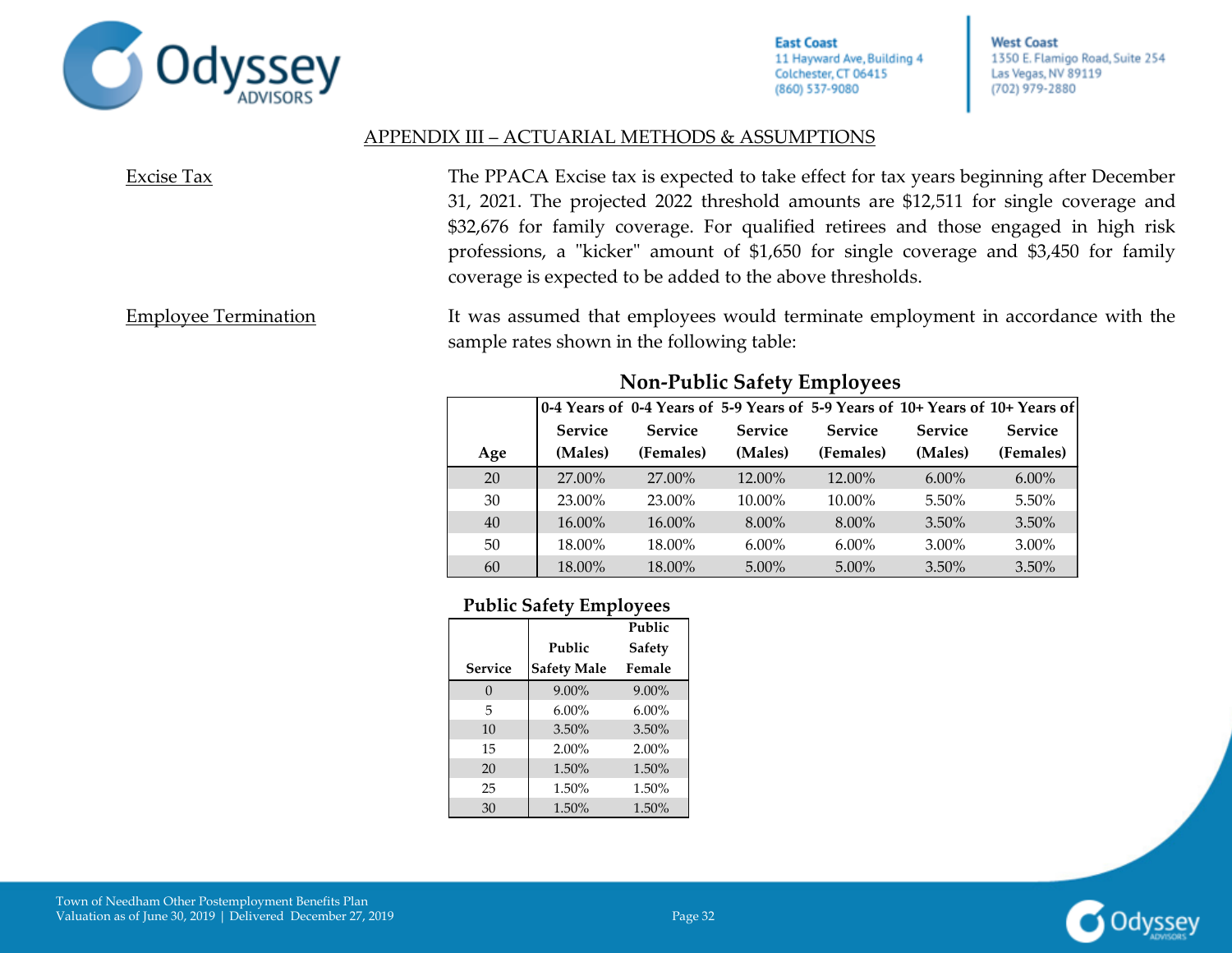

**West Coast** 1350 E. Flamigo Road, Suite 254 Las Vegas, NV 89119 (702) 979-2880

#### APPENDIX III – ACTUARIAL METHODS & ASSUMPTIONS

#### Retirement Rates for Eligible Employees

|           | <b>Standard</b> | <b>Standard</b> | Male            | Female          | Public        |
|-----------|-----------------|-----------------|-----------------|-----------------|---------------|
| Age       | Male            | Female          | <b>Teachers</b> | <b>Teachers</b> | <b>Safety</b> |
| $45 - 49$ | $0.00\%$        | $0.00\%$        | $0.00\%$        | $0.00\%$        | 6.00%         |
| $50 - 51$ | 3.00%           | 3.00%           | 2.00%           | 1.50%           | $6.00\%$      |
| 52        | 3.00%           | 3.00%           | 2.00%           | 1.50%           | $6.00\%$      |
| 53        | 3.00%           | 3.00%           | 2.00%           | 1.50%           | 7.50%         |
| 54        | 3.00%           | 3.50%           | 2.00%           | 2.00%           | 15.00%        |
| 55        | 3.50%           | 5.00%           | $6.00\%$        | 5.00%           | 25.00%        |
| 56        | 3.50%           | 5.00%           | 20.00%          | 15.00%          | 15.00%        |
| 57        | 4.00%           | 5.50%           | 40.00%          | 35.00%          | 15.00%        |
| 58        | 5.00%           | $6.00\%$        | 50.00%          | 35.00%          | 15.00%        |
| 59        | $6.00\%$        | 6.50%           | 50.00%          | 35.00%          | 15.00%        |
| 60        | 9.00%           | 7.50%           | 40.00%          | 35.00%          | 20.00%        |
| 61        | 11.00%          | 10.00%          | 40.00%          | 35.00%          | 20.00%        |
| 62        | 15.00%          | 15.00%          | 35.00%          | 35.00%          | 20.00%        |
| 63        | 15.00%          | 15.00%          | 35.00%          | 35.00%          | 20.00%        |
| 64        | 16.00%          | 15.00%          | 35.00%          | 35.00%          | 30.00%        |
| 65        | 20.00%          | 20.00%          | 35.00%          | 35.00%          | 50.00%        |
| 66        | 20.00%          | 20.00%          | 40.00%          | 35.00%          | 25.00%        |
| 67        | 20.00%          | 20.00%          | 40.00%          | 30.00%          | 25.00%        |
| 68        | 20.00%          | 20.00%          | 40.00%          | 30.00%          | 25.00%        |
| 69        | 20.00%          | 20.00%          | 40.00%          | 30.00%          | 25.00%        |
| 70        | 100.00%         | 100.00%         | 100.00%         | 100.00%         | 100.00%       |
| 71        | 100.00%         | 100.00%         | 100.00%         | 100.00%         | 100.00%       |
| 72        | 100.00%         | 100.00%         | 100.00%         | 100.00%         | 100.00%       |

#### Permanent Disability Rates

| Age | <b>Standard</b> | <b>Teachers</b> | Public |
|-----|-----------------|-----------------|--------|
| 20  | $0.01\%$        | 0.05%           | 0.20%  |
| 30  | $0.01\%$        | $0.07\%$        | 0.21%  |
| 40  | $0.07\%$        | 0.21%           | 0.71%  |
| 50  | 0.13%           | $0.42\%$        | 1.10%  |
| 60  | 0.12%           | 0.50%           | 0.80%  |



Town of Needham Other Postemployment Benefits Plan Valuation as of June 30, 2019 | Delivered December 27, 2019 | Page 33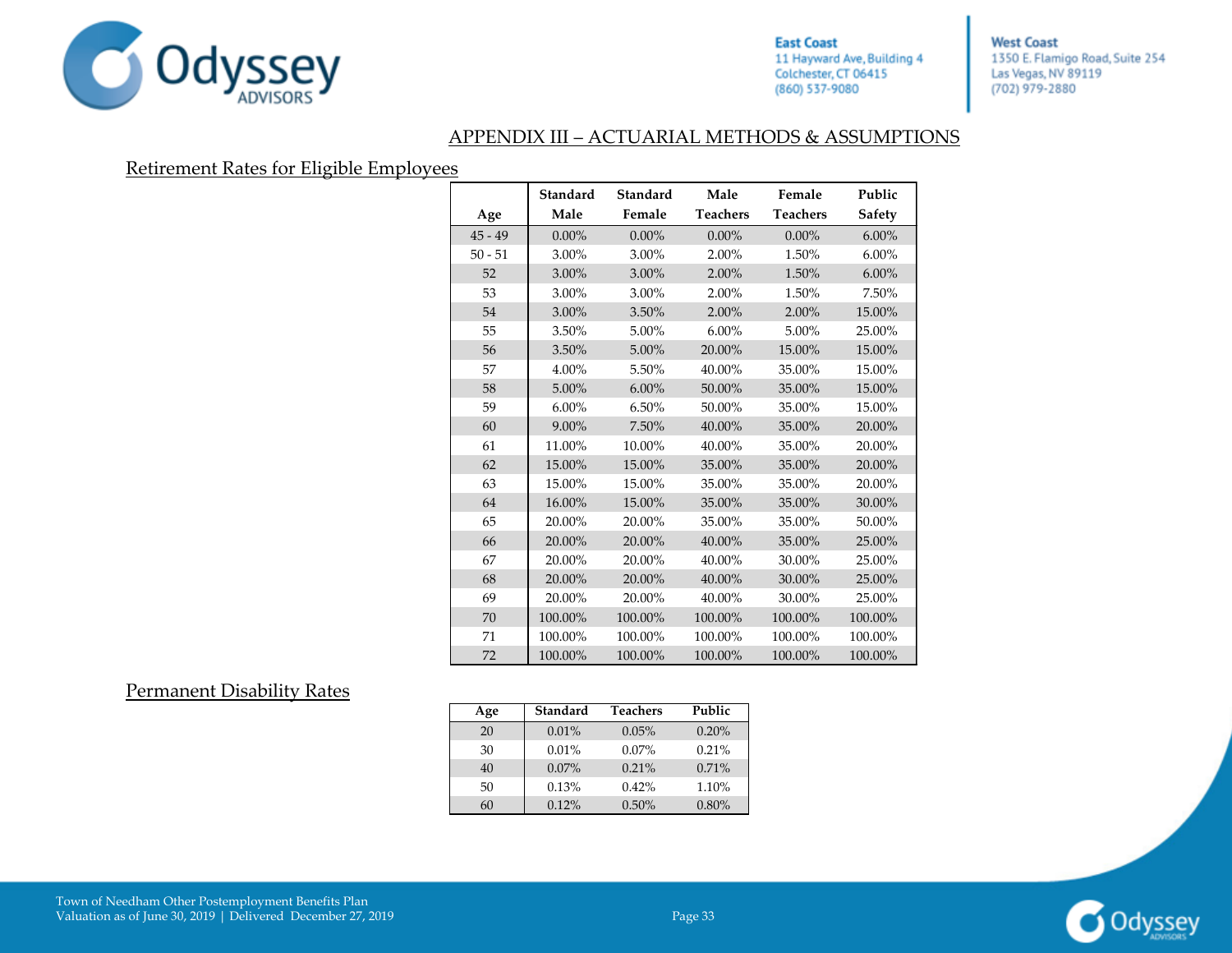

**West Coast** 1350 E. Flamigo Road, Suite 254 Las Vegas, NV 89119 (702) 979-2880

#### APPENDIX III – ACTUARIAL METHODS & ASSUMPTIONS

| <b>Trend Rate</b>                | Medicare Supplement Plans: Initial Trend of 8.50% for 2020 grading down 0.50% per<br>year for an ultimate trend rate of 4.50%.<br>Non-Medicare Plans: Initial Trend of 8.50% for 2020 grading down 0.50% per year for<br>an ultimate trend rate of 4.50%.<br>Dental Plans: Initial Trend of 8.50% for 2020 grading down 0.50% per year for an<br>ultimate trend rate of 4.50%. |
|----------------------------------|--------------------------------------------------------------------------------------------------------------------------------------------------------------------------------------------------------------------------------------------------------------------------------------------------------------------------------------------------------------------------------|
| <b>Participation Rate</b>        | It was assumed that 80% of employees eligible to receive retirement benefits would<br>enroll in the retiree medical plans upon retirement. For life insurance plans, it was<br>assumed that 80% of eligible employees would elect coverage upon retirement.                                                                                                                    |
| <b>Spouse Participation Rate</b> | It was assumed that 80% of male employees and 70% of female employees who elect<br>retiree healthcare coverage for themselves would also elect coverage for a spouse upon<br>retirement.                                                                                                                                                                                       |
| <b>Spouse Demographics</b>       | It was assumed that a male spouse is three years older than a female spouse and same<br>sex spouses were assumed to be the same age. For current retirees, the actual census<br>information was used, if available.                                                                                                                                                            |
| <b>School Demographics</b>       | In the absence of census data specifying which participants were teachers it was<br>assumed that two thirds of school participants were teachers. If available, actual census<br>data was used.                                                                                                                                                                                |
| <b>Compensation Increases</b>    | 3.00% per year.                                                                                                                                                                                                                                                                                                                                                                |
| <b>Inflation Rate</b>            | 2.50% per year.                                                                                                                                                                                                                                                                                                                                                                |

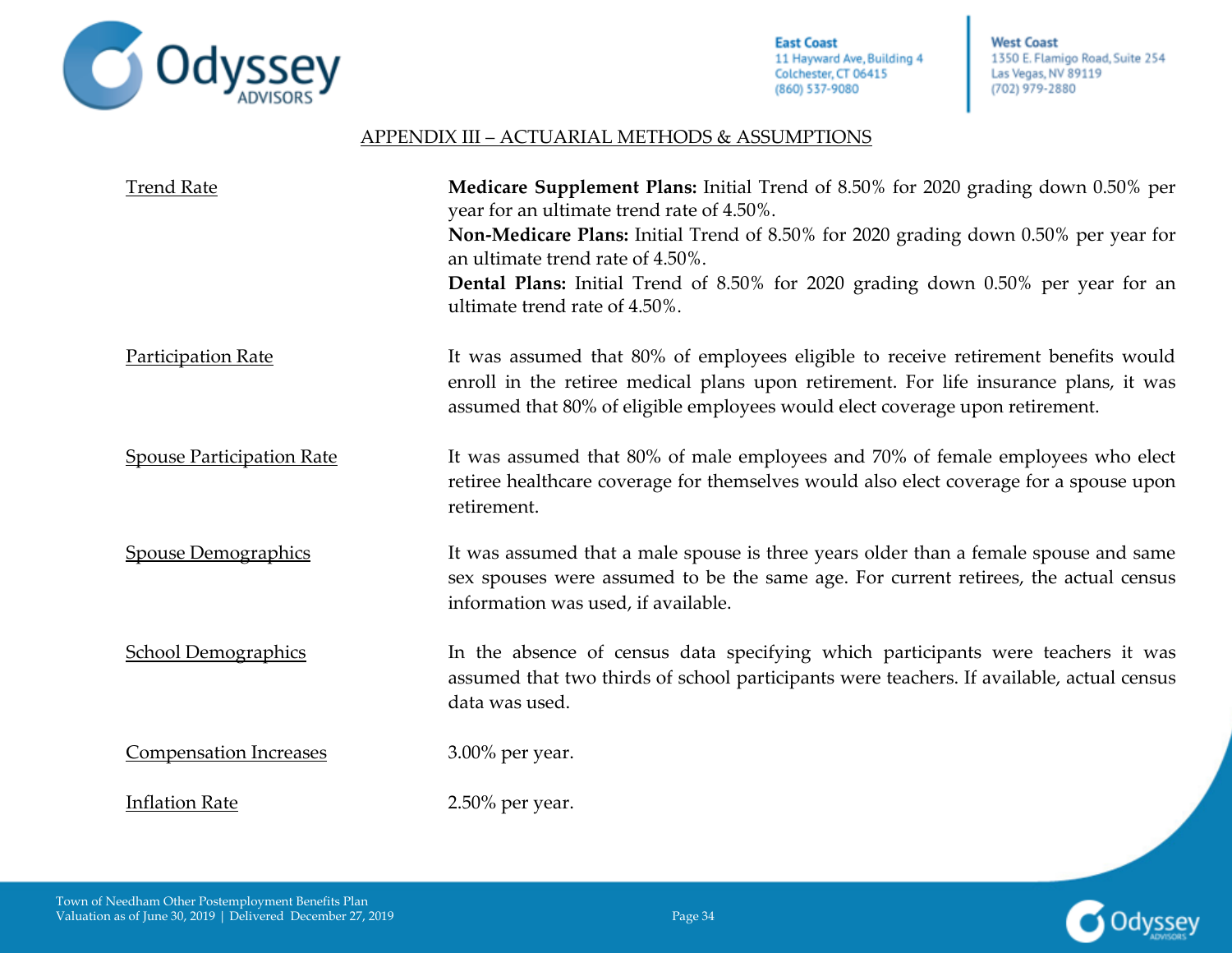

**West Coast** 1350 E. Flamigo Road, Suite 254 Las Vegas, NV 89119 (702) 979-2880

#### APPENDIX III – ACTUARIAL METHODS & ASSUMPTIONS

**Implicit Subsidy** 

The implicit subsidy arises because retirees who are not eligible for Medicare are charged the same premium as active employees, even though their actual medical costs are higher on average. Consequently, a portion of the premiums being paid for active employees are being used to "subsidize" the premiums of retirees. Actuarial Standards of Practice and GASB standards require the liability associated with this implicit subsidy to be valued. The chart below shows a breakdown of how implicit cost impacts reported cash flows and liabilities. Actuarial Standard of Practice No. 6 ("ASOP 6") requires us to recognize this implicit subsidy while the plan sponsor may only pay the premiums billed by an insurance provider.

| <b>Impact of Implicit Subsidy</b>                            |                      |                      |  |  |  |
|--------------------------------------------------------------|----------------------|----------------------|--|--|--|
| As of the Measurement Date                                   |                      |                      |  |  |  |
| <b>Impact on Liability</b>                                   | <b>June 30, 2019</b> | <b>June 30, 2018</b> |  |  |  |
| I. Actuarial Accrued Liability                               | 109,486,712          | 99,527,289           |  |  |  |
| II. Actuarial Accrued Liability (Excluding Implicit Subsidy) | 89,413,404           | 81,161,402           |  |  |  |
| III. Liability from Implicit Subsidy [I. - II.]              | 20,073,308           | 18,365,887           |  |  |  |

|                                                    |                      | For the Measurement Period Ending |  |  |  |
|----------------------------------------------------|----------------------|-----------------------------------|--|--|--|
| <b>Impact on Payments</b>                          | <b>June 30, 2019</b> | <b>June 30, 2018</b>              |  |  |  |
| IV. Employer Payments (Including Implicit Subsidy) | 4,149,726            | 3,975,488                         |  |  |  |
| V. Actual Employer Payments                        | 3,168,717            | 3,280,000                         |  |  |  |
| VI. Implicit Subsidy [IV. - V.]                    | 981,009              | 695,488                           |  |  |  |

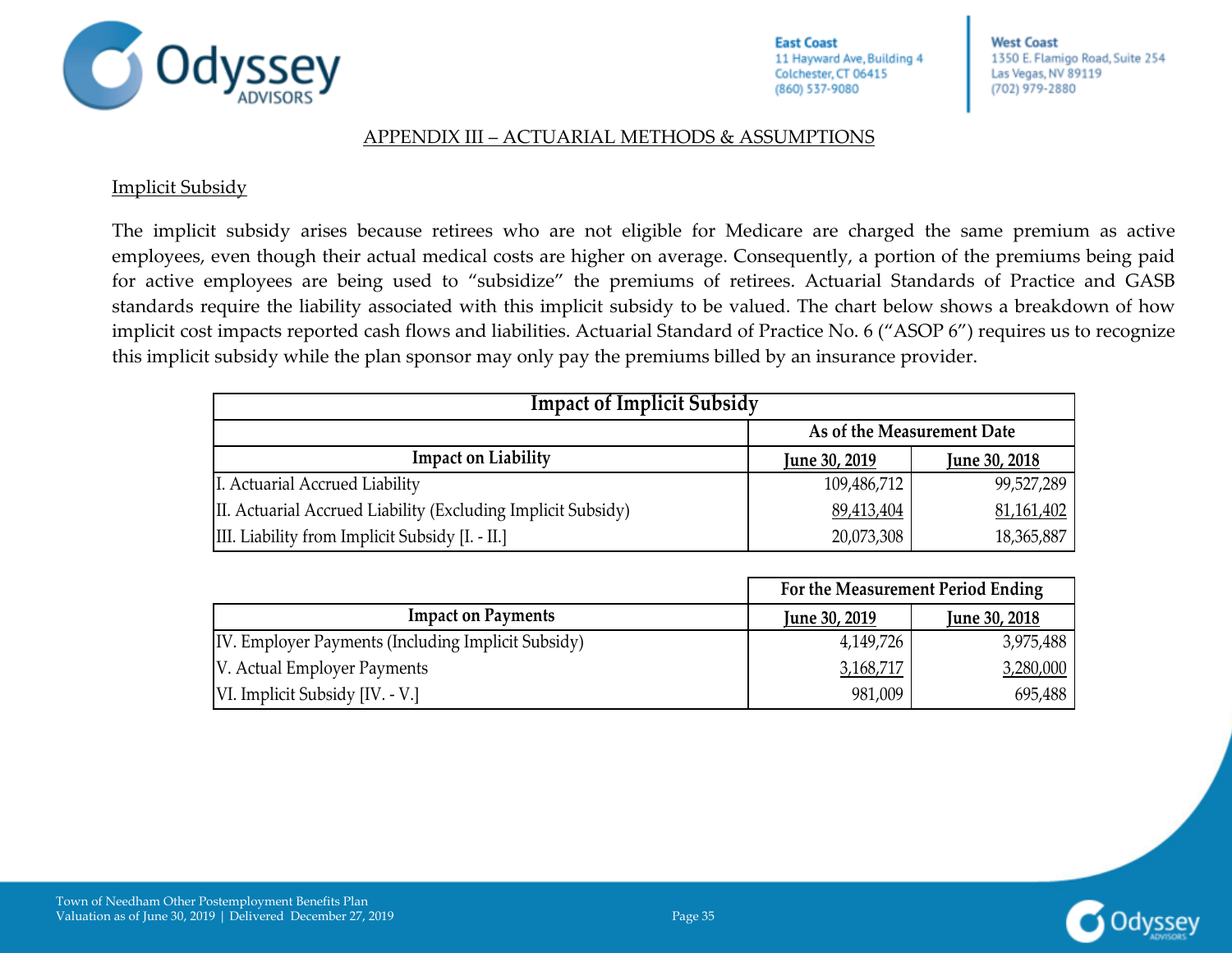

**West Coast** 1350 E. Flamigo Road, Suite 254 Las Vegas, NV 89119 (702) 979-2880

#### APPENDIX III – ACTUARIAL METHODS & ASSUMPTIONS

Pre-65 and post-65 per capita costs were developed using fully insured premium rates.

|                         |        |                 |                    | <b>RETIREE - NOT MEDICARE</b> |                 |                    | <b>RETIREE - MEDICARE</b> |       |
|-------------------------|--------|-----------------|--------------------|-------------------------------|-----------------|--------------------|---------------------------|-------|
| <b>ACTIVE EMPLOYEES</b> |        | <b>ELIGIBLE</b> |                    |                               | <b>ELIGIBLE</b> |                    |                           |       |
| Age Bracket             | Female | Male            | <b>Age Bracket</b> | Female                        | Male            | Age Bracket Female |                           | Male  |
| 24 & Under              | 4,491  | 2,831           | 44 & Under         | 8,827                         | 5,784           | 65 to 69           | 4,518                     | 4,518 |
| 25 to 29                | 6,625  | 2,946           | 45 to 49           | 9,695                         | 7,303           | 70 to 74           | 4,518                     | 4,518 |
| 30 to 34                | 8,372  | 3,697           | 50 to 54           | 11,405                        | 9,618           | 75 to 79           | 4,518                     | 4,518 |
| 35 to 39                | 8,624  | 4,642           | 55 to 59           | 13,185                        | 12,504          | 80 to 84           | 4,518                     | 4,518 |
| $40$ to $44$            | 8,827  | 5,784           | $60$ to $64$       | 15,690                        | 16,046          | 85 to 89           | 4,518                     | 4,518 |
| 45 to 49                | 9,695  | 7,303           | 65 to 69           | 18,808                        | 20,015          | 90 & Over          | 4,518                     | 4,518 |
| 50 to 54                | 11,405 | 9,618           | 70 to 74           | 22,179                        | 23,985          |                    |                           |       |
| 55 to 59                | 13,185 | 12,504          | 75 to 79           | 25,758                        | 28,328          |                    |                           |       |
| $60$ to $64$            | 15,690 | 16,046          | 80 to 84           | 29,533                        | 32,561          |                    |                           |       |
| 65 to 69                | 18,808 | 20,015          | 85 to 89           | 33,711                        | 37,271          |                    |                           |       |
| 70 & Over               | 22,179 | 23,985          | 90 & Over          | 33,711                        | 37,271          |                    |                           |       |

### **ANNUAL PER CAPITA CLAIMS\***

\*Based on SOA 'Health Care Costs--From Birth to Death' study published in 2013

| <b>RETIREE - MEDICARE</b><br>ELIGIBLE |       |       |  |  |  |  |
|---------------------------------------|-------|-------|--|--|--|--|
| Male<br>Age Bracket Female            |       |       |  |  |  |  |
| 65 to 69                              | 4,518 | 4,518 |  |  |  |  |
| 70 to 74                              | 4,518 | 4,518 |  |  |  |  |
| 75 to 79                              | 4,518 | 4,518 |  |  |  |  |
| 80 to 84                              | 4,518 | 4,518 |  |  |  |  |
| 85 to 89                              | 4,518 | 4,518 |  |  |  |  |
| 90 & Over                             | 4,518 | 4,518 |  |  |  |  |

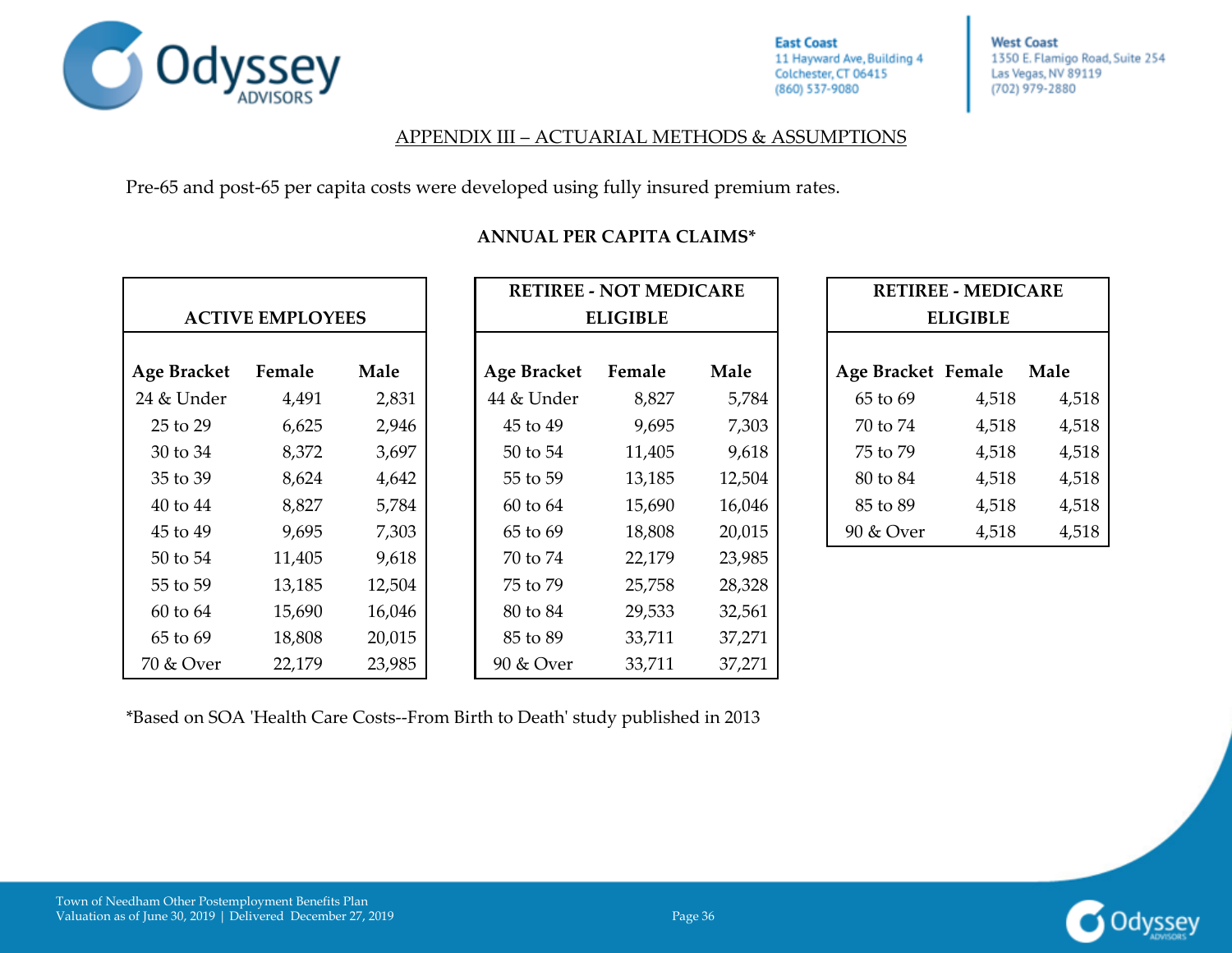

**West Coast** 1350 E. Flamigo Road, Suite 254 Las Vegas, NV 89119 (702) 979-2880

#### APPENDIX III – ACTUARIAL METHODS & ASSUMPTIONS

Open Group Forecast For the projection of plan liabilities in future years, it was assumed that the number of active employees will remain constant and those who terminate employment or retire will be replaced with new employees with the demographics below:

| <b>Open Group Forecast Population</b><br>Demographics |          |          |  |  |  |
|-------------------------------------------------------|----------|----------|--|--|--|
| Age                                                   | Male     | Female   |  |  |  |
| 20                                                    | 8.0%     | 5.0%     |  |  |  |
| 30                                                    | 7.0%     | 14.0%    |  |  |  |
| 40                                                    | $20.0\%$ | 19.0%    |  |  |  |
| 50                                                    | $10.0\%$ | $10.0\%$ |  |  |  |
| 60                                                    | 3.0%     | 4.0%     |  |  |  |
| Total                                                 | 48.0%    | 52.0%    |  |  |  |

Additional Comments The liabilities being reported as of the Measurement Date of June 30, 2019 reflect a closed group and do not reflect any new entrants after the valuation date.

> To the best of our knowledge all employees who are eligible on the valuation date are included in the actuarial valuation.

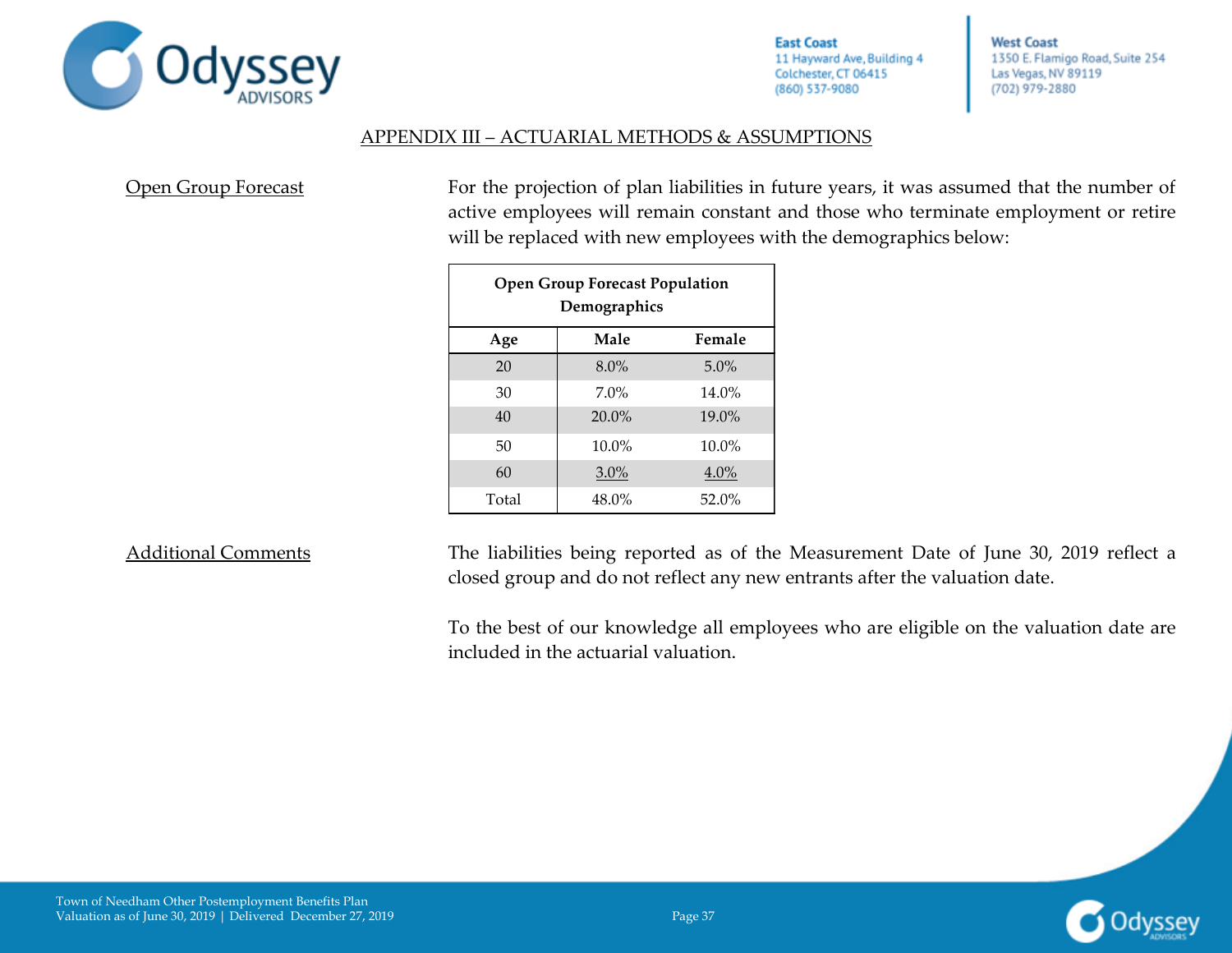

**West Coast** 1350 E. Flamigo Road, Suite 254 Las Vegas, NV 89119 (702) 979-2880

### APPENDIX IV – PLAN DEMOGRAPHICS

### <span id="page-46-0"></span>Active Employees

| <b>Valuation Date</b>     | <b>June 30, 2019</b> | <b>June 30, 2018</b> |
|---------------------------|----------------------|----------------------|
| A. Average Age at Hire    | 35.25                | 35.37                |
| <b>B.</b> Average Service | 10.33                | 9.92                 |
| C. Average Current Age    | 45.58                | 45.29                |

#### Retired Employees & Spouses

| <b>Valuation Date</b>   | <b>June 30, 2019</b> | <b>June 30, 2018</b> |
|-------------------------|----------------------|----------------------|
| A. Under Age 65         |                      |                      |
| <b>B.</b> Age 65 & Over |                      | 767                  |
| C. Total                | 924                  | 865                  |

#### Average Service Age

|              | <b>Years of Service</b> |                |       |       |           |                |              |                |                |       |
|--------------|-------------------------|----------------|-------|-------|-----------|----------------|--------------|----------------|----------------|-------|
| Age          | $0 - 4$                 | $5-9$          | 10-14 | 15-19 | $20 - 24$ | $25 - 29$      | 30-34        | 35-39          | $40+$          | Total |
| $0 - 24$     | 34                      |                |       |       |           |                |              |                |                | 34    |
| $25-29$      | 108                     | 13             |       |       |           |                |              |                |                | 121   |
| 30-34        | 89                      | 67             | 8     |       |           |                |              |                |                | 164   |
| 35-39        | 55                      | 41             | 46    | 6     |           |                |              |                |                | 148   |
| 40-44        | 47                      | 33             | 51    | 33    | 7         |                |              |                |                | 171   |
| 45-49        | 45                      | 36             | 26    | 35    | 24        | 1              |              |                |                | 167   |
| 50-54        | 37                      | 38             | 23    | 29    | 19        | 13             | 5            |                |                | 164   |
| 55-59        | 24                      | 36             | 41    | 18    | 28        | 17             | 7            |                | 1              | 172   |
| 60-64        | 18                      | 16             | 27    | 29    | 12        | 8              | 7            | $\overline{2}$ | $\overline{2}$ | 121   |
| 65-69        | 3                       | 9              | 3     | 10    | 4         | $\overline{2}$ | $\mathbf{1}$ |                | 1              | 33    |
| $70+$        | $\overline{2}$          | $\overline{2}$ | 3     | 3     | 3         | 1              | 3            |                | 4              | 21    |
| <b>Total</b> | 462                     | 291            | 228   | 163   | 97        | 42             | 23           | $\overline{2}$ | 8              | 1316  |

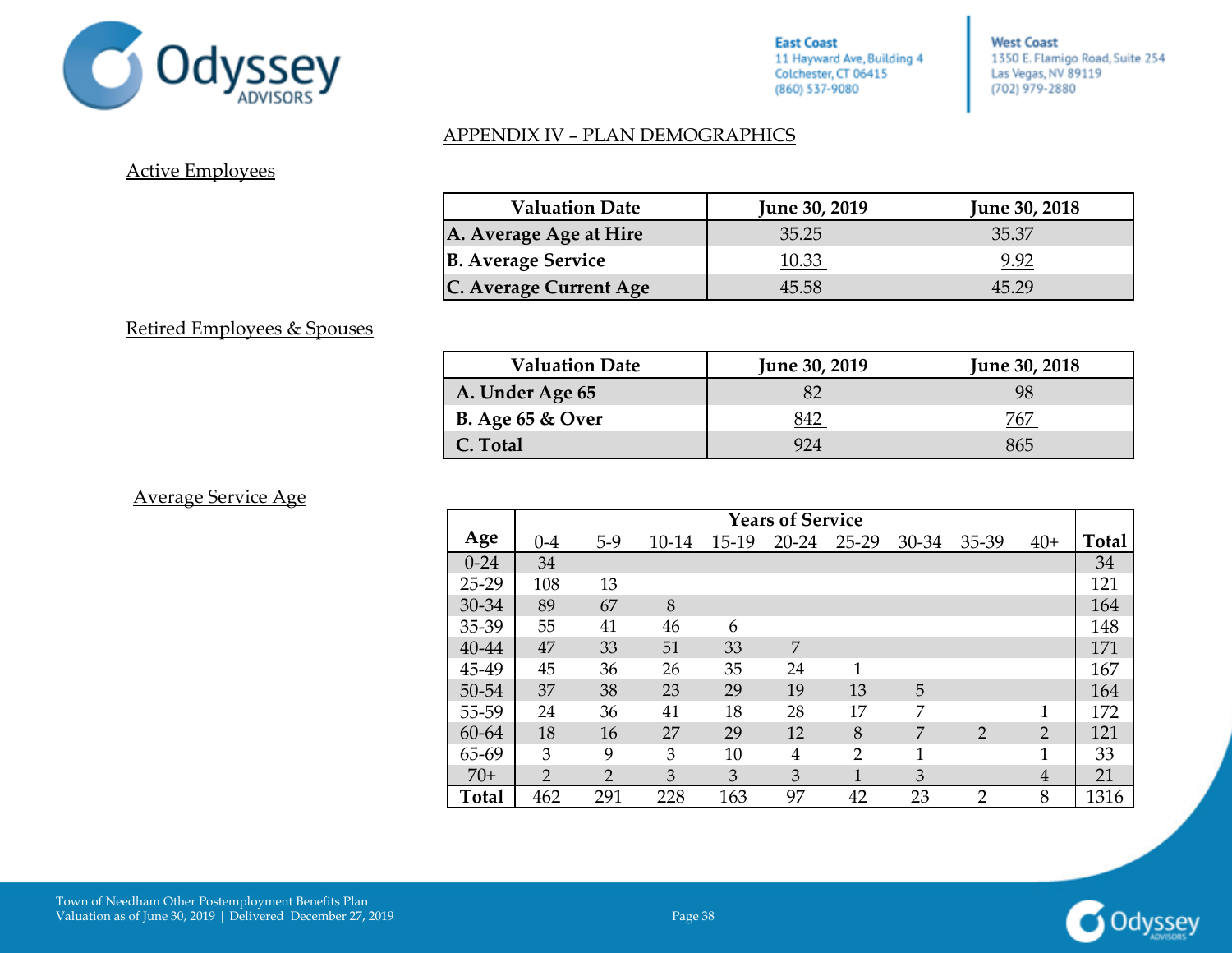

Per Contract Costs (monthly)

**West Coast** 1350 E. Flamigo Road, Suite 254 Las Vegas, NV 89119 (702) 979-2880

### APPENDIX IV – PLAN DEMOGRAPHICS

| Plan Offerings                     |                | Number of Contracts |              |            |  |  |
|------------------------------------|----------------|---------------------|--------------|------------|--|--|
|                                    | Single         | Two-Person          | Family       | Total      |  |  |
| <b>Fallon Select HDHP</b>          | 32             |                     | 41           | 73         |  |  |
| <b>Fallon Direct HDHP</b>          | 5              |                     |              | 5          |  |  |
| Harvard Pilgirm HDHP               | 156            |                     | 229          | 385        |  |  |
| <b>BCBS Network Blue HDHP</b>      | 16             |                     | 26           | 42         |  |  |
| Tufts HDHP                         | 24             |                     | 26           | 50         |  |  |
| Fallon Select Benchmark            | 23             |                     | 14           | 37         |  |  |
| Fallon Direct Benchmark            | 9              |                     | $\mathbf{1}$ | 10         |  |  |
| Harvard Pilgirm Benchmark          | 131            |                     | 142          | 273        |  |  |
| <b>BCBS Network Blue Benchmark</b> | 45             |                     | 14           | 59         |  |  |
| Tufts Navigator Benchmark          | 53             |                     | 20           | 73         |  |  |
| Harvard Pilgirm PPO                | $\overline{2}$ |                     |              | 2          |  |  |
| <b>BCBS Managed Blue</b>           | 118            |                     |              | 118        |  |  |
| <b>BCBS Medex Enhanced</b>         | 192            |                     |              | 192        |  |  |
| Harvard Pilgirm Medicare Enhanced  | 23             |                     |              | 23         |  |  |
| <b>Tufts Medicare Preferred</b>    | 44             |                     |              | 44         |  |  |
| <b>Tufts Medicare Plus</b>         | <u>448</u>     |                     |              | <u>448</u> |  |  |
| Total                              | 1,321          | $\mathbf{0}$        | 513          | 1,834      |  |  |

| Single   | Two-Person | Family   |
|----------|------------|----------|
| 635.00   |            | 1,713.00 |
| 592.00   |            | 1,595.00 |
| 750.00   |            | 1,957.00 |
| 831.00   |            | 2,231.00 |
| 801.00   |            | 2,098.00 |
| 754.00   |            | 2,032.00 |
| 702.00   |            | 1,890.00 |
| 969.00   |            | 2,524.00 |
| 1,029.00 |            | 2,759.00 |
| 1,035.00 |            | 2,709.00 |
| 2,612.00 |            | 5,800.00 |
| 375.74   | 751.48     |          |
| 405.00   | 810.00     |          |
| 382.00   | 764.00     |          |
| 327.00   | 654.00     |          |
| 369.00   | 738.00     |          |
| N/A      |            | N/A      |
|          |            |          |

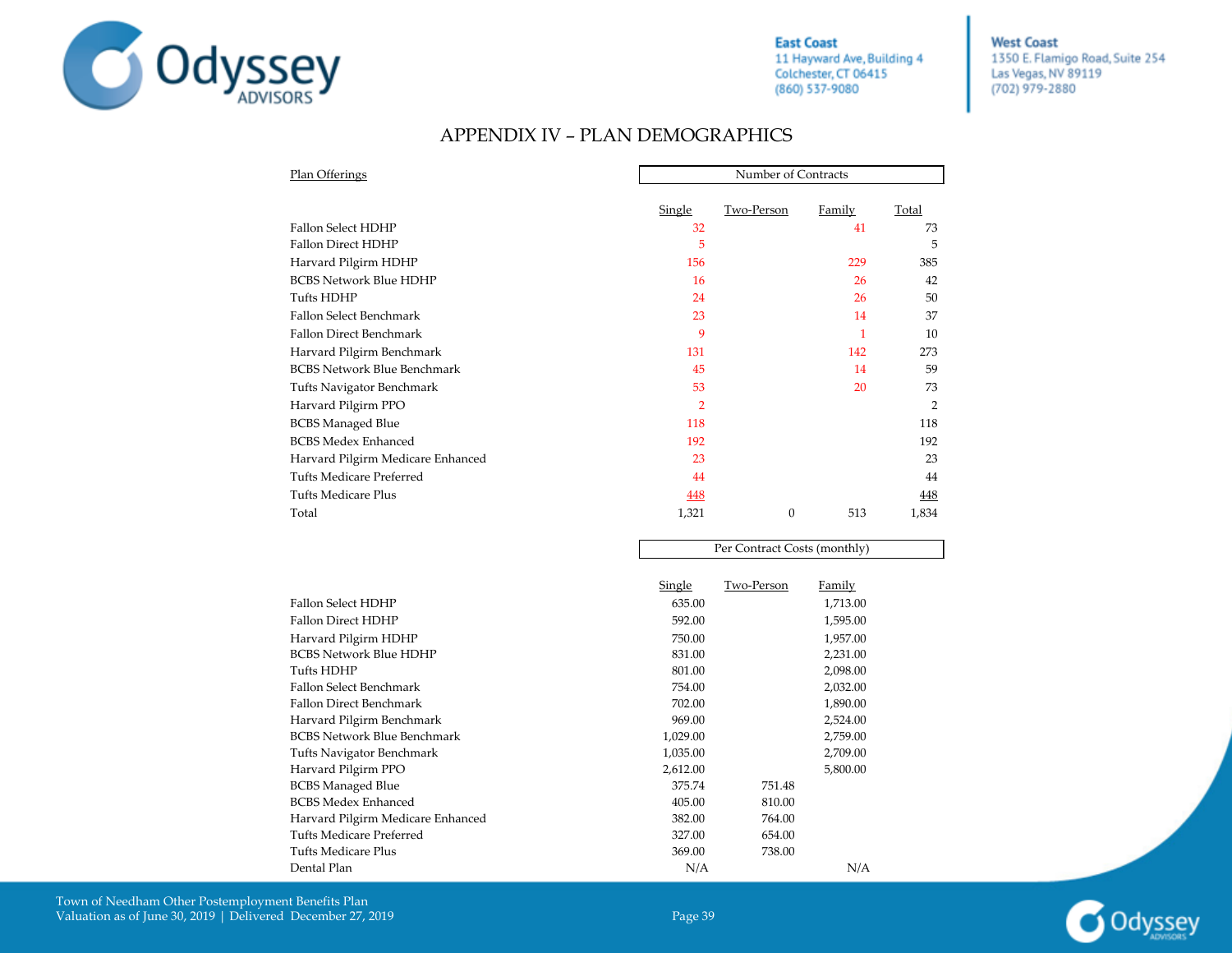**West Coast** 1350 E. Flamigo Road, Suite 254 Las Vegas, NV 89119 (702) 979-2880

#### APPENDIX V – OVERVIEW OF GASB 74 & 75

<span id="page-48-0"></span>Before Statements 74 and 75, GASB statement 45 established the reporting standards for Other Postemployment Benefit ("OPEB") plans. It was designed to recognize the Other Postemployment Benefits earned by employees throughout their working career vs. when they are paid in retirement – accrual accounting vs. "pay-as-you-go" accounting. Additionally, each eligible active employee earns benefits each year representing benefits to be paid in retirement or a "Service Cost". These amounts are reflected in your financial statement each year so that OPEB benefits for an eligible employee shall be fully charged to the financial statement when that eligible employee terminates employment.

In 2012 GASB issued GASB Statements 67 and 68 to update and standardize the financial reporting of pension liabilities. This increased the transparency of pension liabilities by moving them to the balance sheet and made financial statement disclosures of pension liabilities more comparable between municipal entities. GASB Statements 74 and 75 are designed to have the same effect on OPEB plans.

GASB 74 and 75 require retiree medical plans to disclose information about asset and liability levels and show historical contribution information. GASB 74 only applies in situations where a separate trust is established to prefund these benefits. GASB 75 requires employers to perform periodic actuarial valuations to determine annual accounting costs and to keep a running tally of the extent to which these amounts are over or under funded.

GASB 74 and 75 apply to those benefits provided after retirement, except for pension benefits, such as medical, dental and life insurance. The philosophy behind the accounting standard is that these postemployment benefits are part of the compensation earned by employees in return for their services, and the cost of these benefits should be recognized while employees are providing those services, rather than after they have retired. This philosophy has already been applied for years to defined benefit pensions; GASB 74 and 75 extend this practice to all other postemployment benefits.

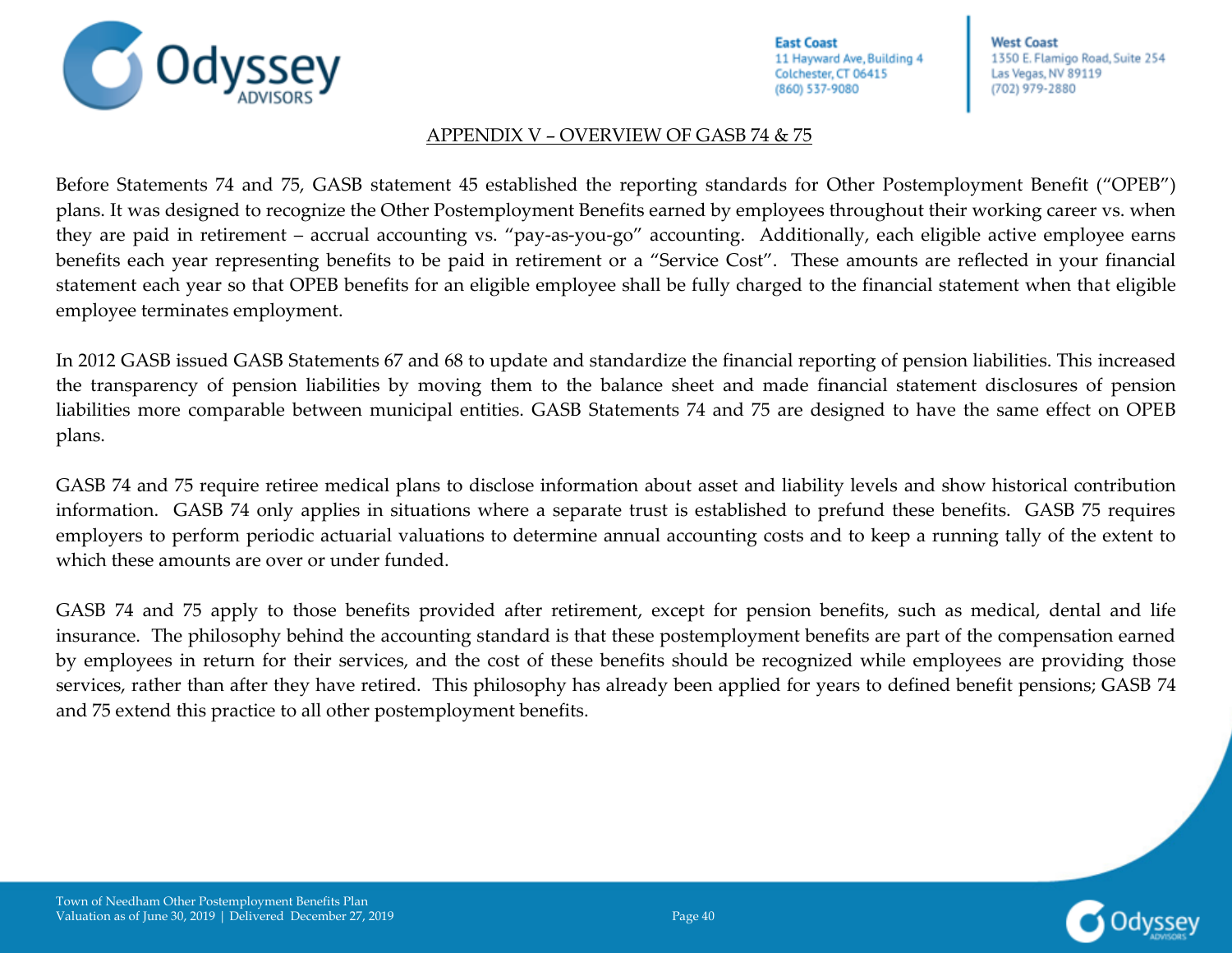

**West Coast** 1350 E. Flamigo Road, Suite 254 Las Vegas, NV 89119 (702) 979-2880

#### APPENDIX V – OVERVIEW OF GASB 74 & 75

The process of determining the liability for OPEB benefits is based on many assumptions about future events. The key actuarial assumptions are:

Turnover and retirement rates – How likely is it that an employee will qualify for postemployment benefits and when will they start?

Medical inflation and claims cost assumptions –When an employee starts receiving postemployment benefits many years from now, how much will be paid each year for the benefits and how rapidly will the costs grow?

Mortality assumption – How long is a retiree likely to receive benefits?

Discount rate assumption – What is the present value of those future benefit payments in terms of today's dollars?

Since the liability is being recognized over the employee's whole career with the Town, the present value is divided into three pieces: the part that is attributed to past years (the "Total OPEB Liability" or "Past Service Liability"), the part that is being earned this year (the "Service Cost"), and the part that will be earned in future years (the "Future Service Liability").

Once the Accrued Liability and the Service Cost have been calculated, the next step is to determine an actuarially determined contribution. This is an amount that if paid annually would fully prefund the benefits for current active and retired employees. This consists of two pieces:

- $\checkmark$  Service Cost because the benefits earned by active employees each year should be paid for each year
- $\checkmark$  Past Service Cost a catch-up payment to fund the Accrued Liability over a period of time determined by an actuary

The final step is to keep track going forward of how much of the contribution is actually paid. There is no requirement to actually fund these benefits, but the cumulative deficiency must be disclosed on the Town's financial statements as the Net OPEB Liability (NOL). If you decide to fully fund the NOL this will appear in the financial statement as a Net OPEB Asset. In addition, the Discount Rate used to calculate the liabilities must reflect the expected investment income of whatever funds are set aside to prefund the benefits; if there is no prefunding then the Discount Rate will be much lower and the liabilities significantly higher than if the benefits are prefunded.

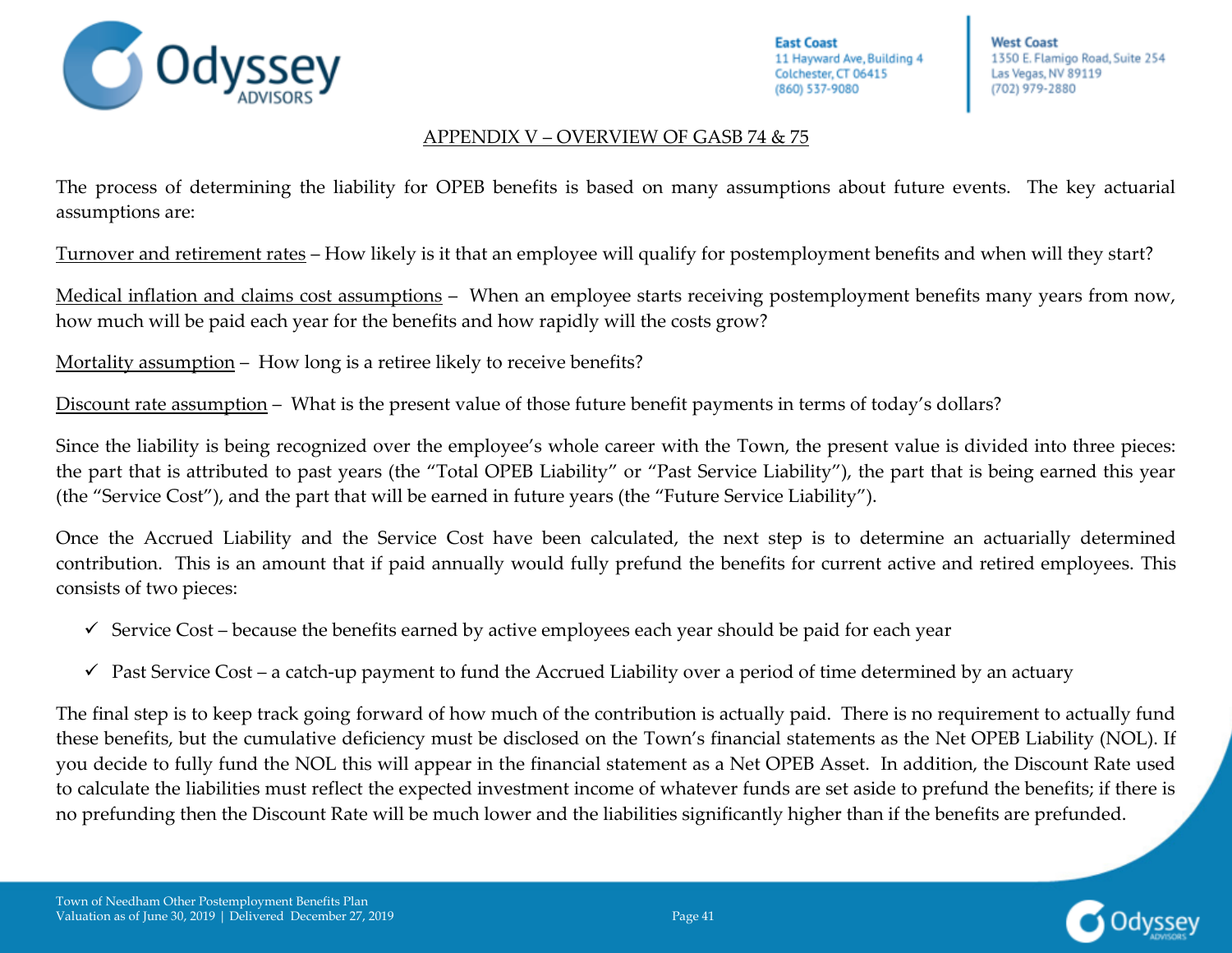

**West Coast** 1350 E. Flamigo Road, Suite 254 Las Vegas, NV 89119 (702) 979-2880

### GLOSSARY

<span id="page-50-0"></span>Accrual Accounting – A system of accounting in which revenues are recorded when earned and outlays are recorded when goods are received or services performed, even though the actual receipt of revenues and payment for goods or services may occur, in whole or in part, at a different time.

Actuarially Determined Contribution – Amount of funding required annually to fully fund plan benefits. Determined by the actuary using a consistent methodology.

Amortization – Allows the recognition of liability over a fixed period of time.

Cash Basis Accounting – A system of accounting in which revenues are recorded when received and outlays are recorded when payment is made.

Deferred Inflows/Outflows of Resources – Amounts arising from experience gains and losses that have not been recognized into the OPEB Expense but will be recognized in the future.

Discount Rate – The interest rate used to calculate the present value of future cash flows. Under GASB 75, the rate should be the expected long-term rate of return on investments for a plan that is being fully funded, the 20 year municipal bond index for a pay-asyou-go plan, and a blend of the two rates for a plan that is being partially funded.

Entry Age Normal – Under this method, the annual service cost for each individual active member, payable from the date of employment to the date of retirement, is sufficient to accumulate the value of the member's benefit at the time of retirement. The annual service cost for each active member is a level percent of payroll. The total OPEB liability is the actuarial present value of the projected benefit times the ratio of past service to expected total service at retirement/termination.

Fiduciary Net Position – The value of cash, investments, other assets and property belonging to an OPEB trust.